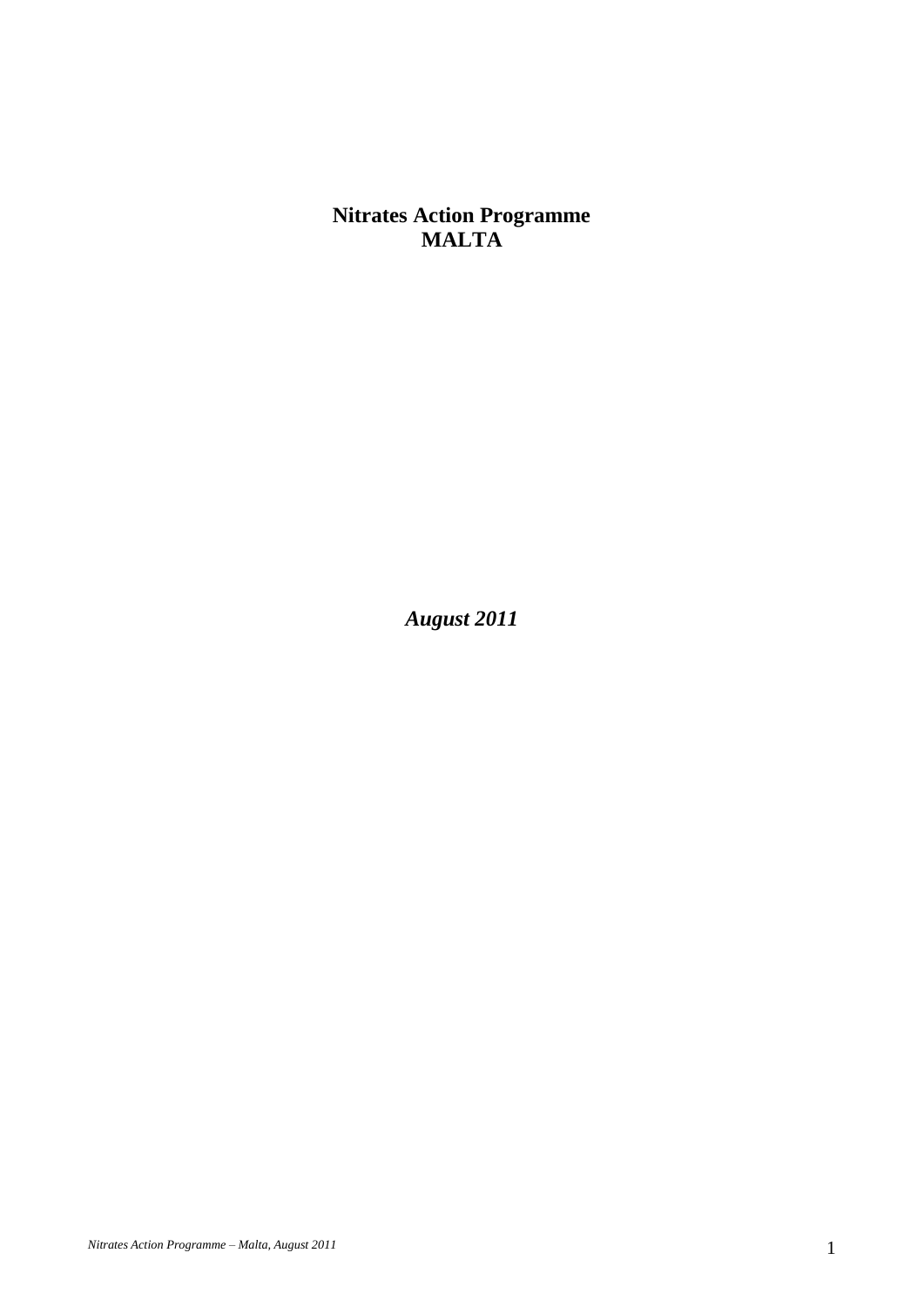| <b>Contents</b> |
|-----------------|
|-----------------|

|                  |                                                                       | Page |
|------------------|-----------------------------------------------------------------------|------|
| <b>Chapter 1</b> | <b>INTRODUCTION</b>                                                   |      |
| 1.1              | <b>General Background Information on Malta and Nitrates Pollution</b> | 6    |
| 1.2              | <b>Background on the Nitrates Directive</b>                           | 7    |
| 1.3              | <b>Related Regulations in National Legislation</b>                    | 8    |
| 1.4              | The Implementation of the Nitrates Directive in Malta                 | 9    |
| 1.5              | <b>Revision of the Nitrates Action Programme</b>                      | 12   |
|                  |                                                                       |      |
| <b>Chapter 2</b> | ASSESSSMENT OF NITRATE LEVELS IN MALTA                                |      |
| 2.1              | Nitrate pollution in surface waters                                   | 15   |
| 2.2              | <b>Nitrate content in Groundwater</b>                                 | 17   |
| 2.3              | <b>Sources of Nitrates Pollution</b>                                  | 18   |
| 2.4              | <b>Gross Nitrogen Balance for Malta</b>                               | 20   |
|                  |                                                                       |      |
| <b>Chapter 3</b> | <b>NITRATES ACTION MEASURES</b>                                       |      |
| 3.1              | Periods when land application of fertilisers is prohibited            | 25   |
| 3.2              | Requirements as to the manner of land application of fertilisers      | 26   |
| 3.3              | Measures governing the limits on land application of fertilisers      | 27   |
| 3.4              | <b>Storage facilities for livestock manure</b>                        | 29   |
| 3.5              | Manner of storage and location of farmyard manure storage             | 31   |
| 3.6              | <b>Measures Related to Land Management Practices</b>                  | 32   |
| 3.7              | <b>Measures Related to Farm Management Practices</b>                  | 33   |
|                  |                                                                       |      |
| <b>Chapter 4</b> | RECORD-KEEPING AND MONITORING COMPLIANCE                              |      |
| 4.1              | <b>Records on the Use of Fertilisers</b>                              | 35   |
| 4.2              | <b>Nutrient Management Course</b>                                     | 35   |
| 4.3              | <b>Farm Holding Records</b>                                           | 36   |
| 4.4              | <b>Control of Sale and Movement of Fertilisers</b>                    | 37   |
|                  |                                                                       |      |
| <b>Chapter 5</b> | <b>ENFORCEMENT OF NITRATES ACTION PROGRAMME</b>                       |      |
| 5.1              | <b>Functions, Powers and Duties of the Competent Authority</b>        | 39   |
| 5.2              | <b>National Nitrates Database</b>                                     | 39   |
| 5.3              | Enforcement                                                           | 41   |
| 5.4              | <b>Offences</b>                                                       | 43   |
|                  |                                                                       |      |
| <b>Chapter 6</b> | ASSESSMENT OF NITRATES ACTION PROGRAMME                               |      |
| 6.1              | Assessing the effectiveness of the Nitrates Action Programme          | 44   |
| 6.2              | <b>General Monitoring Programme</b>                                   | 44   |
| 6.3              | Localised monitoring of waters in higher-risk areas                   | 46   |
| 6.4              | Monitoring impacts of measures at holding level                       | 46   |
| 6.5              | <b>Monitoring Programme</b>                                           | 47   |
|                  |                                                                       |      |
| <b>Chapter 7</b> | <b>IMPLEMENTATION OF NITRATES ACTION PROGRAMME</b>                    |      |
| 7.1              | <b>Investment &amp; Funding</b>                                       | 49   |
| 7.2              | <b>Establishing a Nitrates Action Unit</b>                            | 49   |
| 7.3              | <b>Database</b>                                                       | 50   |
| 7.4              | <b>National Advisory Services</b>                                     | 52   |
| 7.5              | <b>Dissemination of Information</b>                                   | 53   |
|                  |                                                                       |      |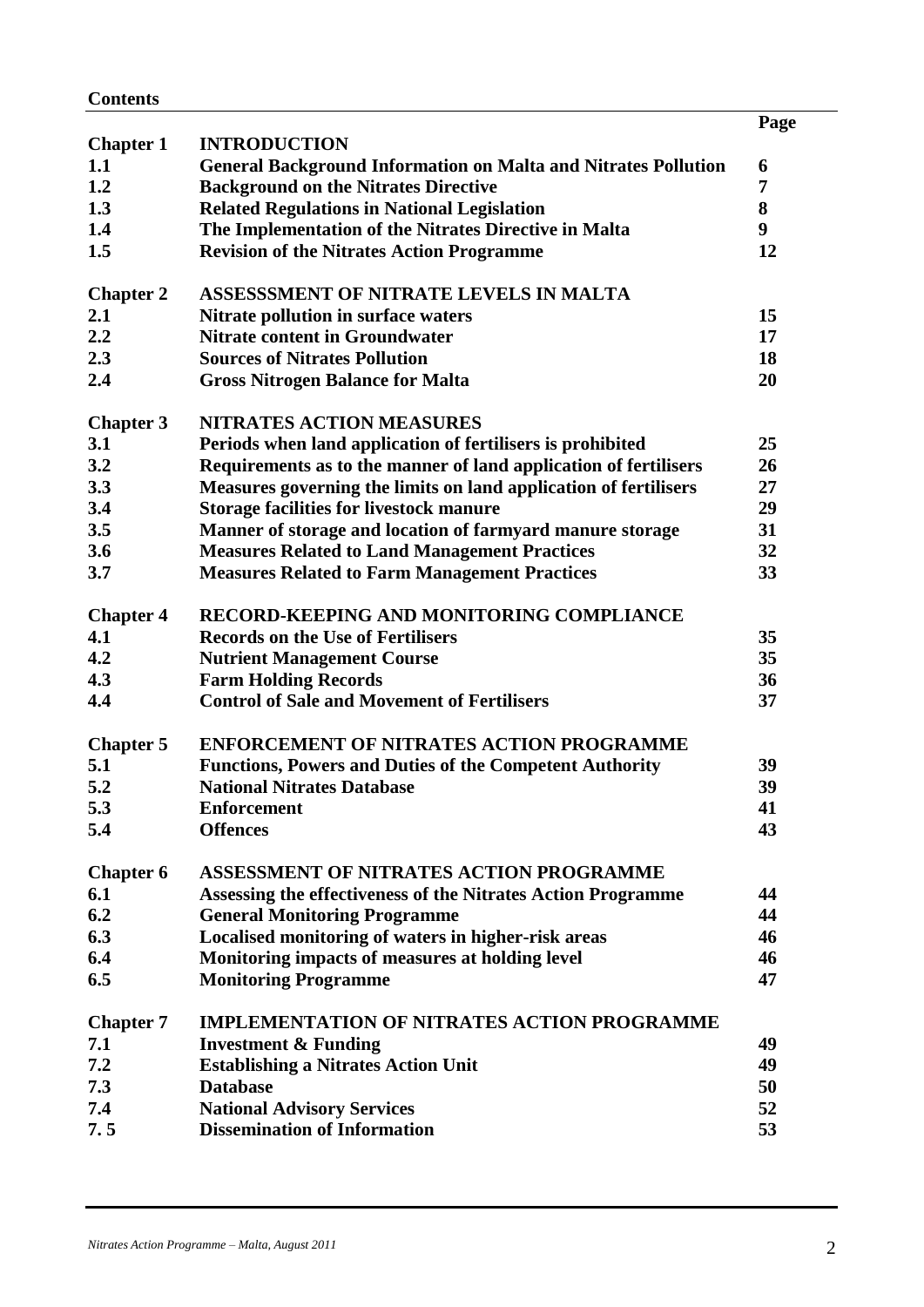### **Annexes**

|                  |                                                              | Page |
|------------------|--------------------------------------------------------------|------|
| <b>Annex I</b>   | <b>Cross Compliance Nitrates Standards</b>                   | 54   |
| <b>Annex II</b>  | <b>Plant Nutrient Requirements</b>                           | 56   |
| <b>Annex III</b> | N content in livestock manure                                | 58   |
| <b>Annex IV</b>  | Example of how to calculate nutrient balance                 | 59   |
| <b>Annex V</b>   | Calculation of the need for manure / slurry storage capacity | 61   |
| <b>Annex VI</b>  | Guidelines for a Nutrient Management Plan                    | 63   |
| <b>Annex VII</b> | <b>Template for Farm Holding Records</b>                     | 68   |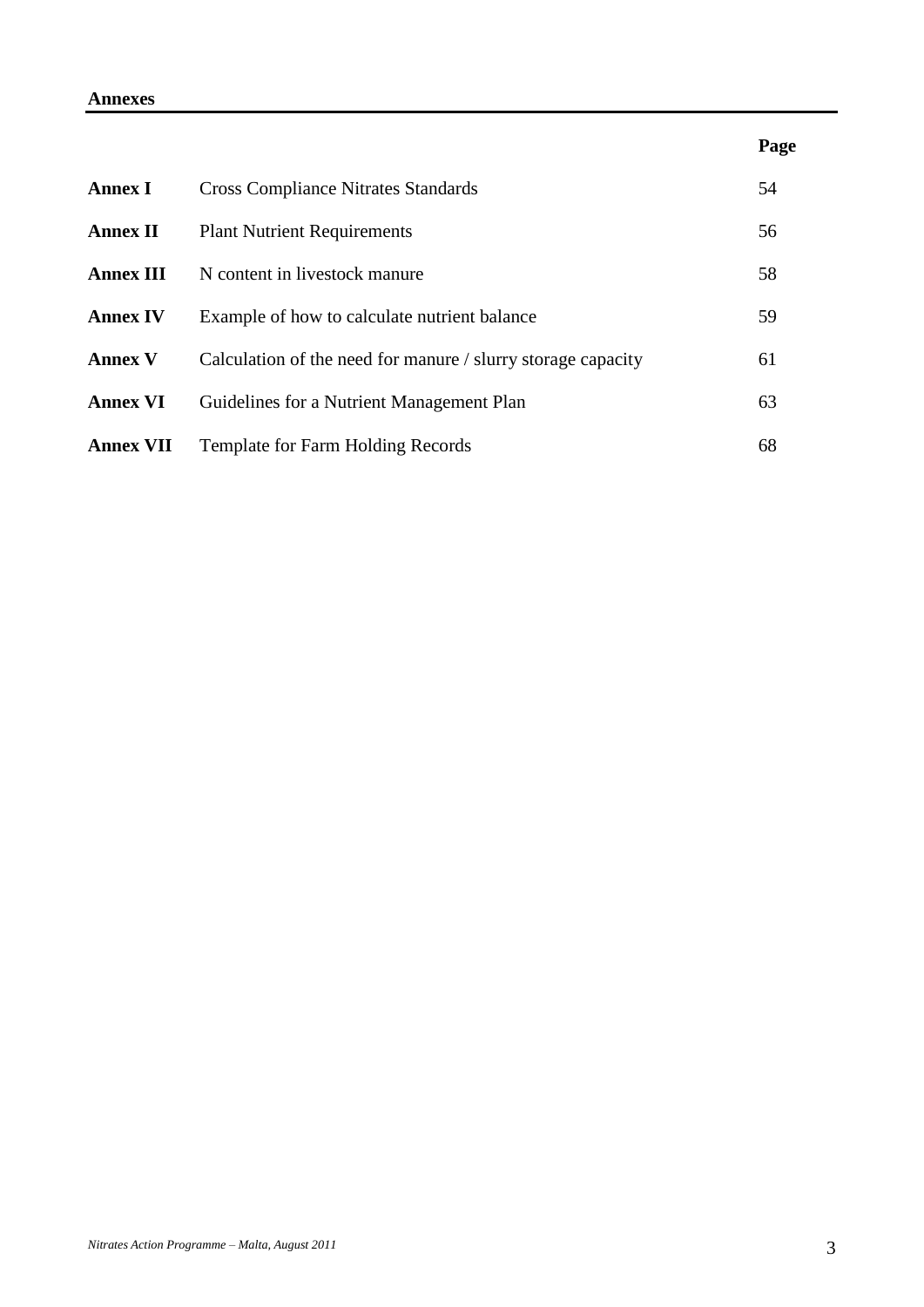#### **Executive Summary**

This Nitrates Action Programme (NAP) contains the second Action Programme for Malta pursuant to Article 10 and Annex 5 of Council Directive 91/676 of 12 December 1991, the Nitrates Directive, which addresses the protection of waters against pollution caused by nitrates from agricultural sources.

The Nitrates Directive was transposed in Maltese legislation under the Environment and Development Planning Act, Chapter 504 of the Laws of Malta, (formerly the Environment Protection Act, Chapter 435), through the Protection of Waters against Pollution Caused by Nitrates from Agricultural Sources Regulations (Subsidiary Legislation 504.43). This legislation entered into force on the 14<sup>th</sup> January 2003. The whole of the Maltese Islands were designated a Nitrate Vulnerable Zone (NVZ) through an amendment to the abovementioned Regulations effected by virtue of Legal Notice 233 of 2004.

The Competent Authority for the Nitrates Directive is the Malta Environment and Planning Authority (MEPA) however the implementation measures provided for in the Directive are the responsibility of three different entities: MEPA is responsible for overseeing the implementation of the Directive and for monitoring surface waters; the Malta Resources Authority (MRA) is responsible for groundwater monitoring and regulation; the Department of Agriculture, under the Ministry for Resources and Rural Affairs (MRRA), is responsible for the implementation of the Code of Good Agriculture Practice (CoGAP) and the Nitrates Action Programme.

Nitrate levels in inland surface waters and groundwaters in Malta generally exceed the 50mg/l limit, at times by several orders of magnitude. Results obtained from monitoring data in the first nitrate reporting cycle did not show significant nutrient enrichment in coastal areas. The annual average nitrate concentration generally did not exceed 10mg/l and levels in excess of 50mg/l were measured intermittently in winter in several inlets. Surface run-off and coastal developments and infrastructure (e.g. sewage overflows) are probable sources of nitrate pollution in enclosed areas.

A key milestone in the implementation of the Nitrates Directive was the development of a Code of Good Agriculture Practice for Malta (CoGAP). The CoGAP was adopted in 2004 and covers all aspects of agricultural production. A dissemination campaign among farmers was carried out from 2005 till 2006 in which a number of seminars on the effective implementation of the CoGAP were delivered. Other dissemination and training initiatives included one-to-one meetings with the farming community and the distribution of information brochures.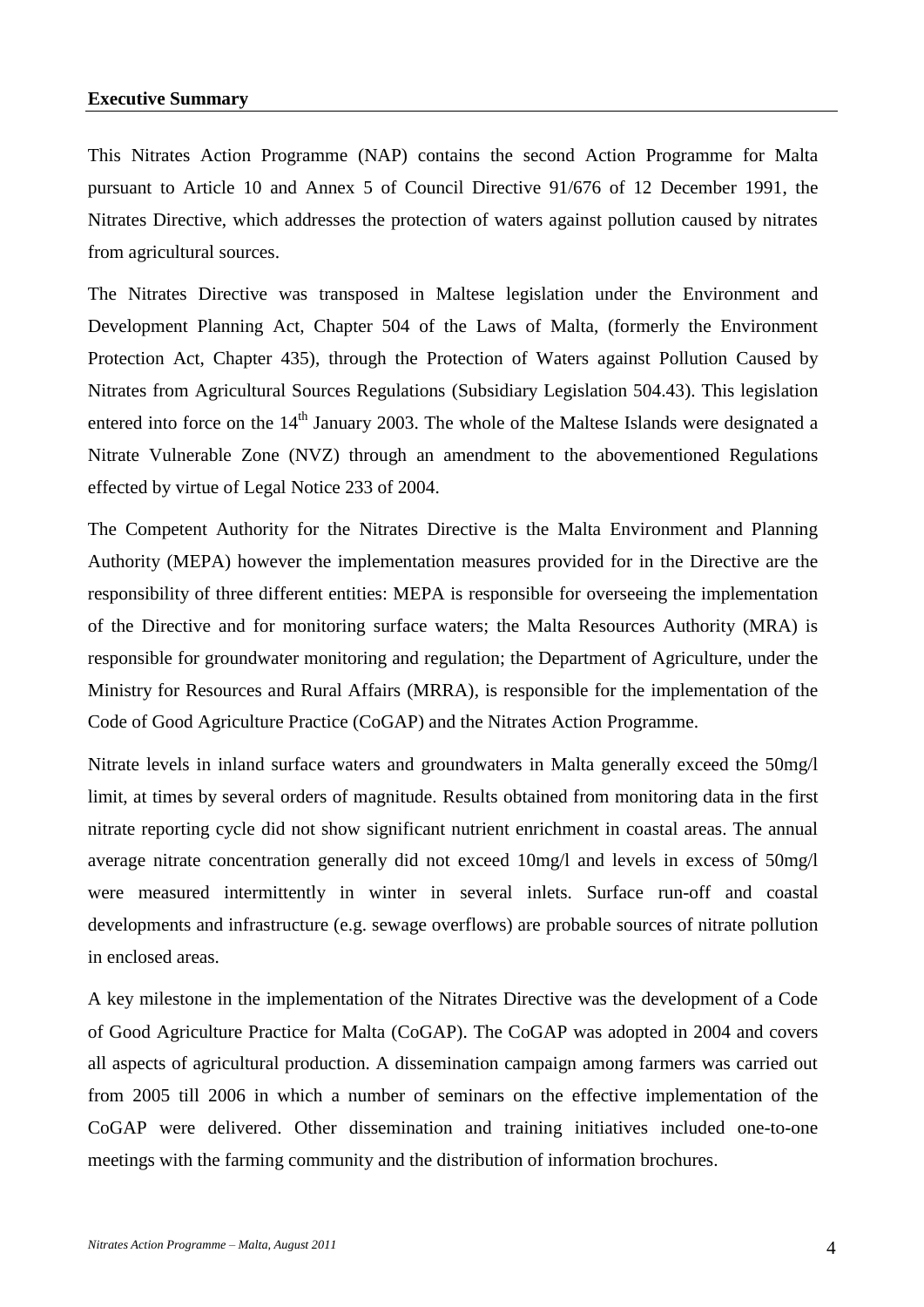The CoGAP includes measures that directly address the implementation of the Nitrates Directive and it is these measures that constituted the first Nitrates Action Programme for the period from 2004 to 2007 (the first reporting cycle for Malta following EU accession). The CoGAP measures relating to the Nitrates Directive were implemented through the Rural Development Plan for the years 2004 to 2006 and in the current RDP which covers the years 2007 to 2013).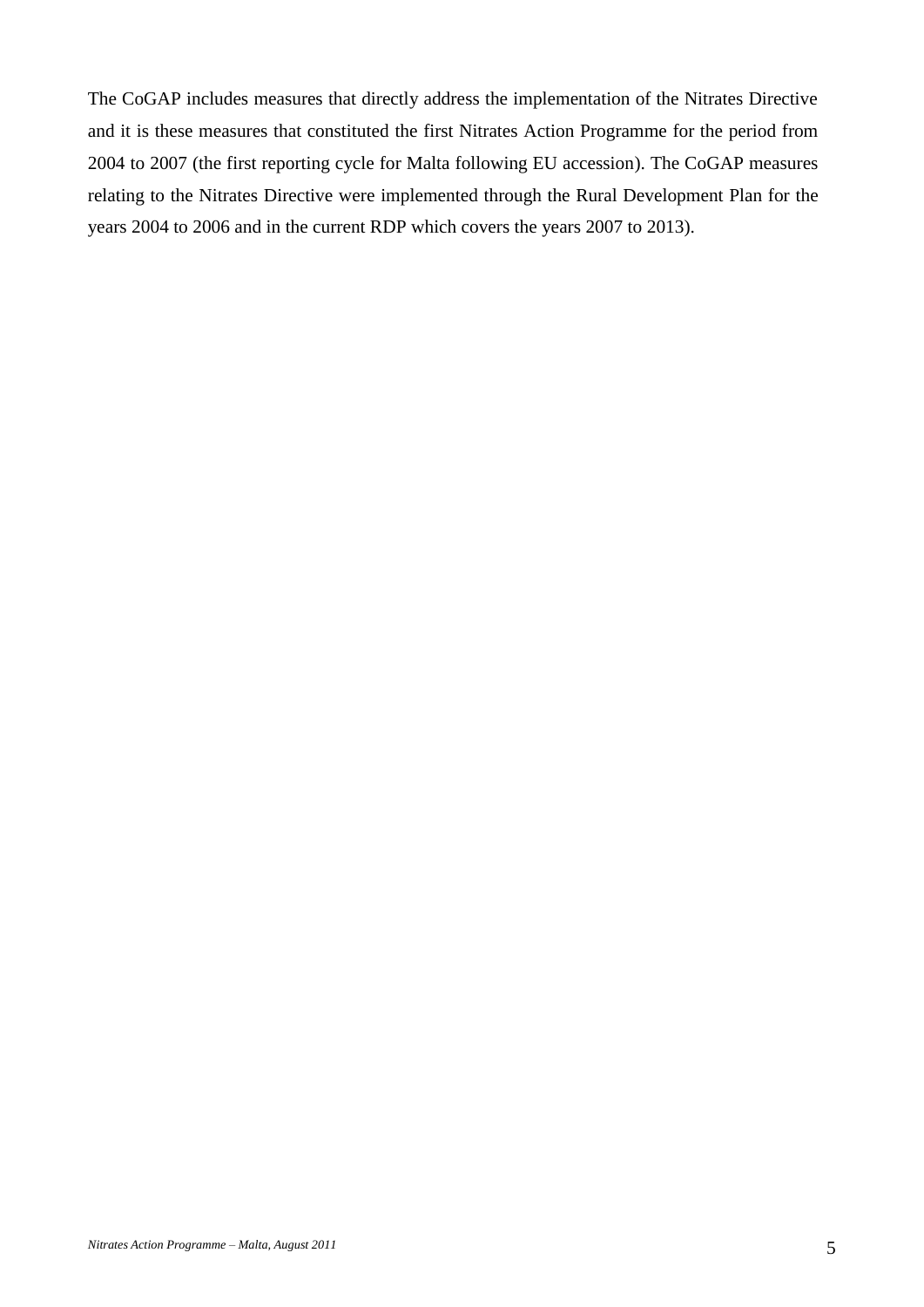### **1.1 General Background information on Malta and Nitrate Pollution**

The Maltese Archipelago consists of three inhabited islands, Malta, Gozo, and Comino, and several other smaller, uninhabited islands, having a total surface area of  $315.59 \text{ km}^2$ . Figures published by the National Statistics Office (NSO) report a total population of 412,277 in 2008 with an average growth rate of less than 1000/yr.

Population density in the Maltese islands is amongst the highest in the world, reaching 1298  $\sinh/km^2$ , which is distributed unevenly over the territory. Projections show steady growth of the local population up to 2025 and a gradual decline reaching around  $400,000$  by  $2050<sup>1</sup>$ . Agriculture accounts for 1.62% of Malta's  $GDP<sup>2</sup>$  and the utilised agricultural land occupies around 10,000 Ha, or around  $30\%$ <sup>3</sup> of the whole territory. Farming activity has become more intense following EU accession, resulting in a substantial increase of irrigated land over the last five years. These figures portray the pressure and demand on water resources in the Maltese islands.

Malta suffers from chronic water scarcity on account of its dry Mediterranean climate. There are no rivers of economic importance and groundwater is the only natural water resource available. This source sustains all agricultural production and approximately half of the drinking water supply.

The Water Catchment Management Plan required by the Water Framework Directive 2000/60/EC (WFD) reported 13 out of 15 groundwater bodies in Malta and Gozo as being heavily polluted by nitrates. It has been scientifically confirmed that the major source of nitrate pollution in groundwater is the excessive use of natural and artificial fertilisers in arable agricultural practices.

In Malta the spatial pattern of soil types is very intricate, both in semi-natural and agricultural areas and different soil types often occur within a single field or within a distance of several meters. The landscapes of the Maltese islands may be grouped into two main categories: (i) semi-natural landscapes, where very little evidence of man's activities are evident; (ii) man-made landscapes where the influence of man can be identified in the widespread terracing of sloping land and the manipulation of ground through the movement of large quantities of soil material and depositing

<u>.</u>

<sup>&</sup>lt;sup>1</sup> Demographic Review, National Statistics Office, November 2008.

<sup>2</sup> National Statistics Office News Release 043/2010.

<sup>&</sup>lt;sup>3</sup> Farm Sector Survey, National Statistics Office, 2007.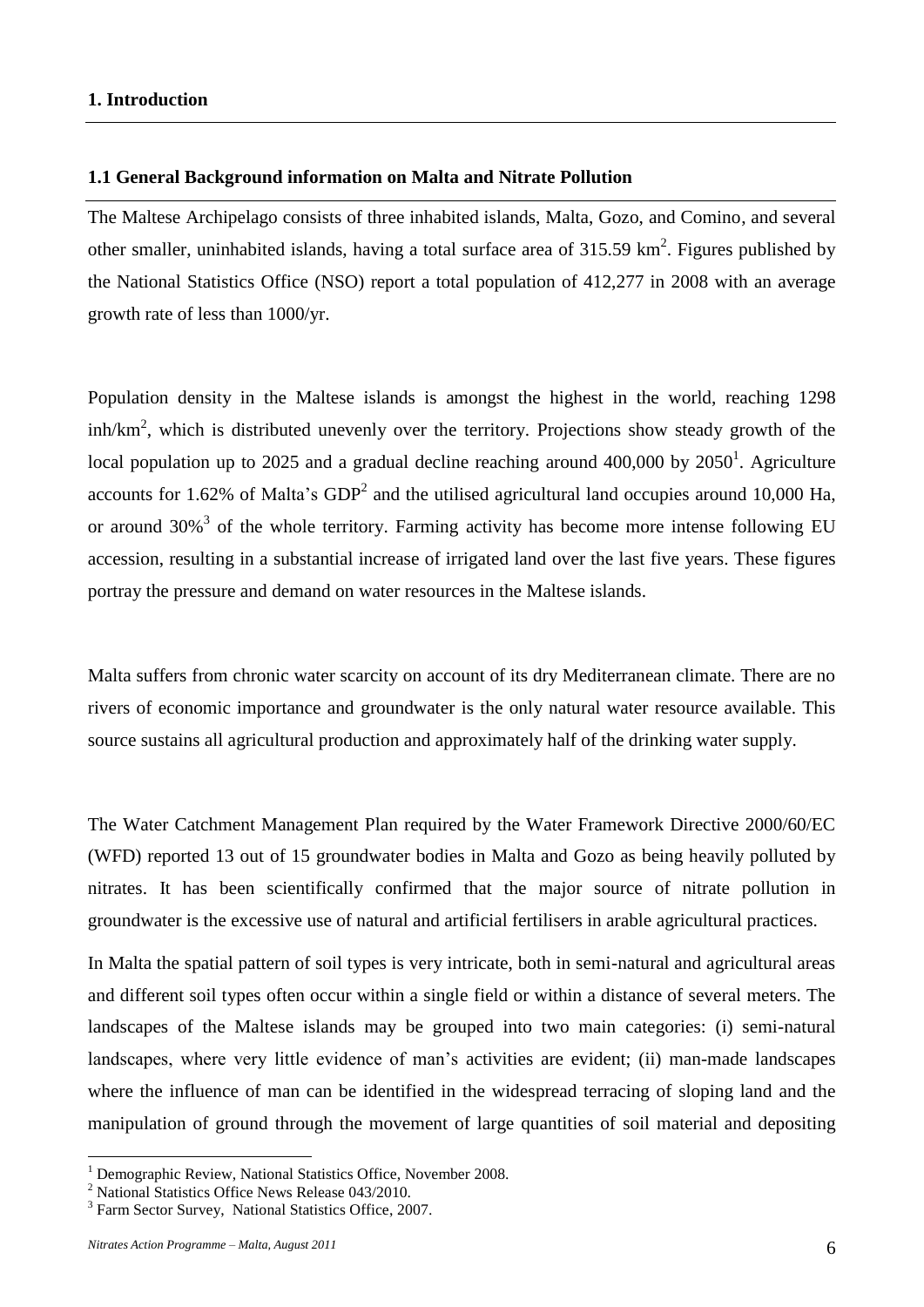this material on rock and/ or rock rubble. The semi-natural landscapes comprise bare sea-cliffs, garigue, marsh, woodland, blue clay slopes, blue clay spring line, and blown sand. The man-made landscapes may be divided into moderate or steep terraces on blue clay, shallow, moderate or steep terraces on coralline limestone, shallow, moderate or steep terraces on globigerina limestone, valley fill and terraced blown sand. The seven major soil reference groups in Malta are Calcisols, Leptosols, Vertisols, Luvisols, Cambisols, Regosols and Arenosols. In Malta, soils are slightly and moderately alkaline, with a pH between 7.3 and 8.5 (MALSIS, 2004).

#### **1.2 Background on Nitrates Directive and its implementation in Malta**

The Nitrates Directive (Council of the European Communities, 1991) has the general purpose of "reducing water pollution caused or induced by nitrates from agricultural sources and preventing further such pollution" (Art.1). A threshold nitrate concentration of 50 mg/l is set as the maximum permissible level, and the Directive limits the application of livestock manure to land in excess of 170 kg N/ha/yr.

### **1.2.1 Waters addressed by the Directive**

Waters referred to by the Nitrates Directive include all waters: surface, ground, transitional and coastal waters.

The Nitrates Directive defines waters which are polluted or are liable to pollution as:-

- **Surface freshwaters**, in particular those used for the abstraction of drinking water, which contain or could contain (if preventative action is not taken) nitrate concentrations greater than 50 mg/l;
- **groundwaters** which contain or could contain (if preventative action is not taken) nitrate concentrations greater than 50 mg/l;
- **natural freshwater lakes, or other freshwater bodies, estuaries, coastal waters and marine waters** which are found to be eutrophic or in the near future may become eutrophic if preventative action is not taken.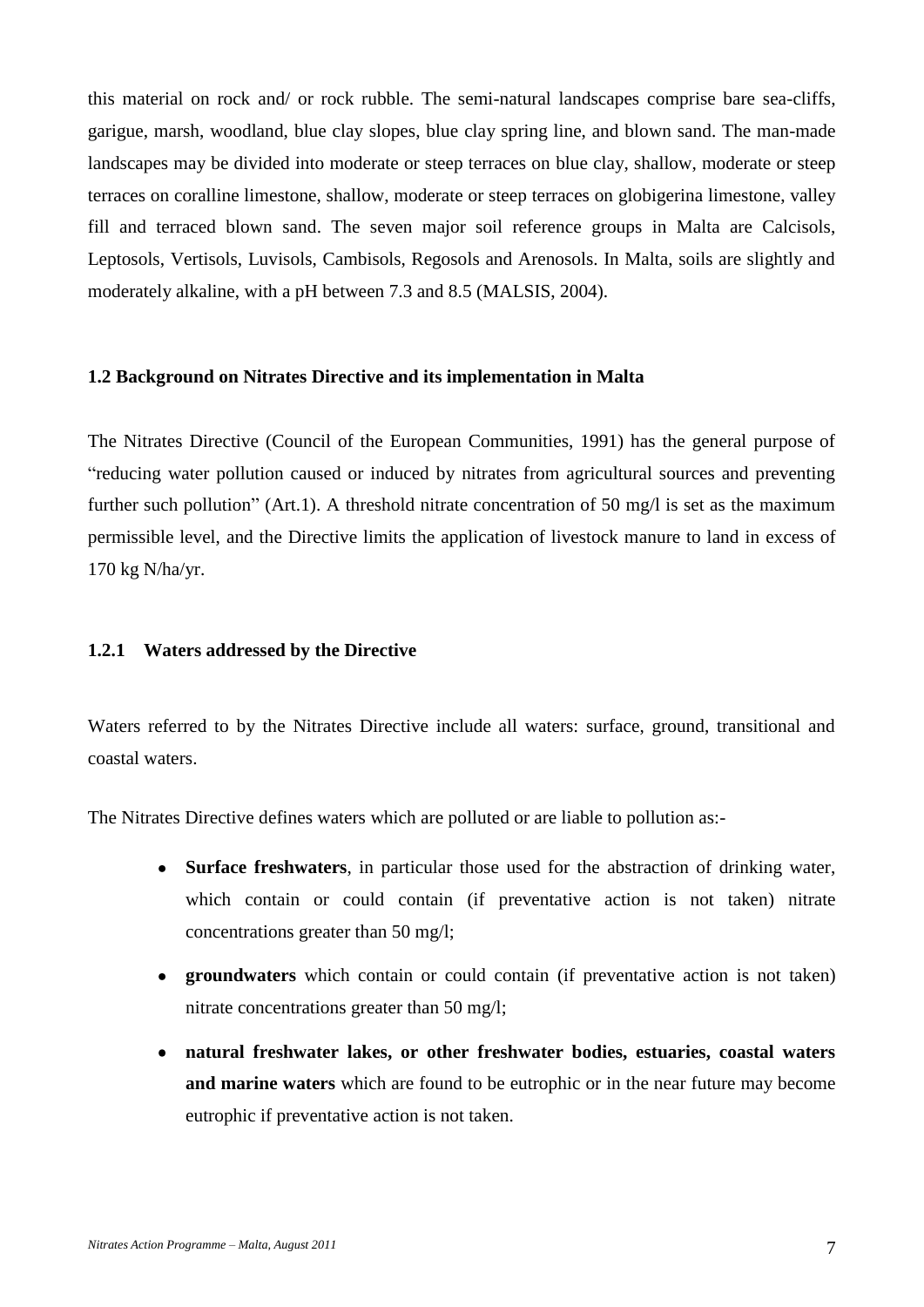A judgment of the ECJ in June 2002 clarified that eutrophic waters must be addressed under the Nitrates Directive even in instances where eutrophication is caused primarily by phosphorus rather than nitrates from agricultural sources (Case C-258/00, Commission v France).

Eutrophication is the enrichment of waters by excessive input of nutrients such as nitrogen or phosphorus compounds. This results in the accelerated growth of algae and higher forms of plant life, resulting in an undesirable disturbance to the balance of organisms present and to the quality of the water concerned.

### **1.2.2 Nitrates Vulnerable Zones & Whole Territory Approach**

The Nitrates Directive provides two options for designation of Nitrates Vulnerable Zones pursuant to its Article 3: to designate separate zones or announce the whole national territory as vulnerable to nitrate pollution. The aim of designating Nitrate Vulnerable Zones is to identify land sites and consequentially coastal areas where the discharge of an excess of nitrates could cause environmental degradation. Existing EU Member States have adopted different strategies for designation of the vulnerable zones.

In a 2001 report<sup>4</sup> on nitrate pollution in ground waters in Malta, it was highlighted that all groundwater across the islands is very vulnerable to nitrate pollution and remedial action is required. The report suggested that all of Malta should be considered a Nitrates Vulnerable Zone.

An amendment to Subsidiary Legislation 504.43 of the Laws of Malta was therefore effected by virtue of Legal Notice 233 of 2004, which added a new Annex VI to the legislation designating the whole of Malta as a Nitrates Vulnerable Zone.

#### **1.3 National Legislation & related Regulations**

The Nitrates Directive was transposed in Maltese legislation under the Environment and Development Planning Act, Chapter 504 of the Laws of Malta (formerly the Environment Protection Act, Chapter 435) through the Protection of Waters against Pollution Caused by Nitrates from Agricultural Sources Regulations (Subsidiary Legislation 504.43). This legislation entered into force on the  $14<sup>th</sup>$  January 2003.

1

<sup>&</sup>lt;sup>4</sup> Compliance with the EC Nitrate in Agriculture Directive (91/676/EEC) for Malta, February 2001, Cranfield University.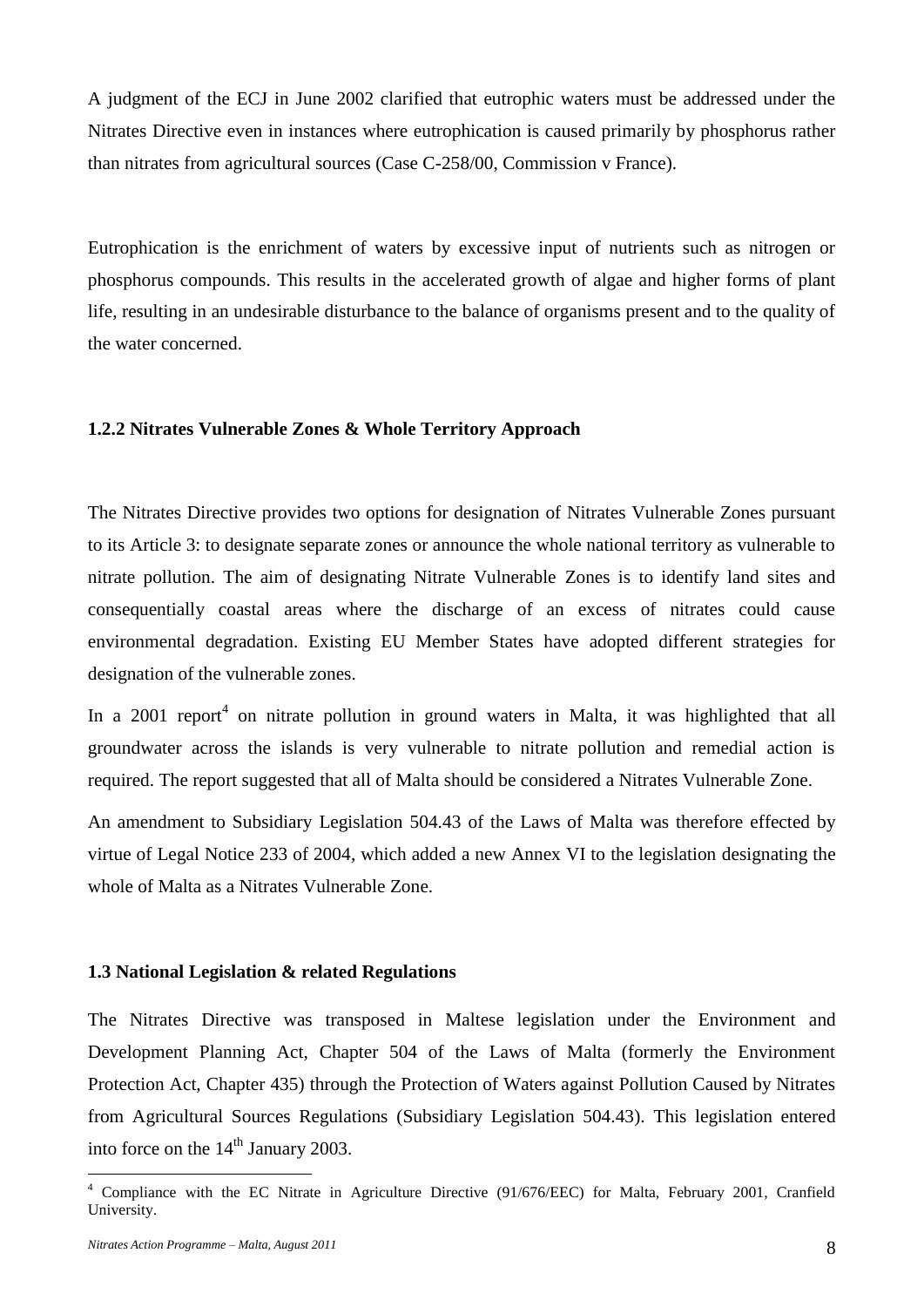The Competent Authority for the Nitrates Directive is the Malta Environment and Planning Authority (MEPA) whilst competency for the implementation of the Code of Good Agricultural Practice (COGAP) and the Nitrates Action Programme, falls on the Department of Agriculture under the Ministry for Resources and Rural Affairs (MRRA).

### **1.4 Implementation to date**

The implementation of the Nitrates Directive in Malta from accession to date is summarised in the reporting document submitted to the EU in 2008 in terms of by Article 10 of the Nitrates Directive. This was the first such reporting obligation for Malta and covered the period from 2004 to 2007. During this time, the implementation of the Nitrates Directive was connected to the formulation and implementation of the Code of Good Agricultural Practice and the first Action Programme.

A first assessment of the level of contamination by nitrates in all waters was also carried out, as required by the Directive. The results of this assessment revealed a very significant level of contamination in all waters, except for open coastal waters.

More recently, a study of nitrate contamination in groundwater in Malta has confirmed that groundwater resources are most at risk from nitrate contamination derived from agricultural sources. It is expected that the results of the surface and groundwater monitoring networks (established under the Water Framework Directive) will continue to inform the implementation of this Nitrates Action Programme, although the relatively long response time of the aquifer precludes any appreciable improvement in the short term.

#### **1.4.1 The development of a Code of Good Agricultural Practice**

In 2006, the Ministry for Resources and Environment developed a Code of Good Agricultural practice (CoGAP) covering all aspects of agriculture production including (i) animal husbandry and manure handling, (ii) fertilisation practices, (iii) irrigation practices, (iv) plant protection practices and (v) field practice. The Code's measures are grouped into four classes, of which, three are mandatory and one voluntary.

The Code's measures related to the Nitrates Directive are grouped together. Although classified as "mandatory", these measures can only be implemented once the Nitrates Action Programme is brought into force.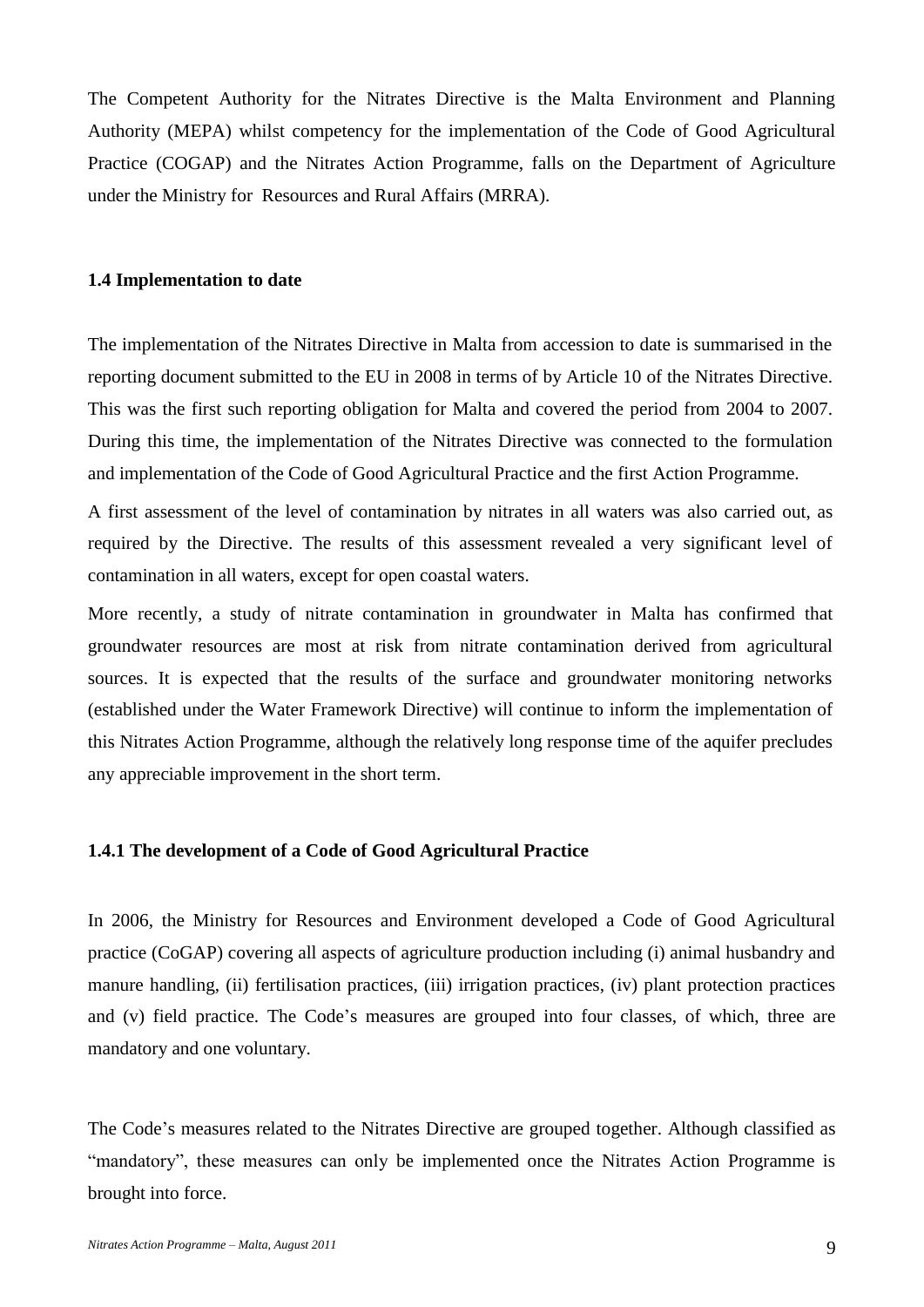Currently, only 50% of farm holdings are subject to the monitoring and enforcement procedures, required by Cross-Compliance regulations related to the Nitrates Directive.

The Ministry for Resources and Rural Affairs (MRRA, previously the Ministry of Rural Affairs and the Environment, MRAE) organised several CoGAP training seminars for farmers during 2005 to 2006. The meetings were held in three main regions of the island (north, central and south) in order to capture the whole farming community. Other information dissemination activities and one-to-one meetings were organised with the farming community and brochures were distributed.

Meetings were also held with stakeholders other than those coming from the farming community, including for example meetings were held with the National Research and Development Centre and with the Chamber of Architects in order to determine the way livestock farms should be restructured to meet the requirements of both the Nitrates and Animal Welfare Directives.

# **1.4.2 Development of the first National Nitrates Action Programme for Malta**

Article *6.4.a* of Legal Notice 343 of 2001, which transposed the Nitrates Directive, makes reference to the measures which the Nitrates Action Programme must contain, including:

- Periods of land application of fertilisers;
- Storage requirements for animal manure;
- Limitations on the application of fertilisers to land.

The measures in the CoGAP concerned with the implementation of the Nitrates Directive constituted the first National Nitrates Action for Malta and include the following:

# i. Measures relating to periods when the land application of certain types of fertilisers is prohibited

The Nitrates Action Programme set a prohibition on the application of livestock manure during the rainy season (from 15 October - 15 March).

ii. Measures relating to capacity of storage vessels for livestock manure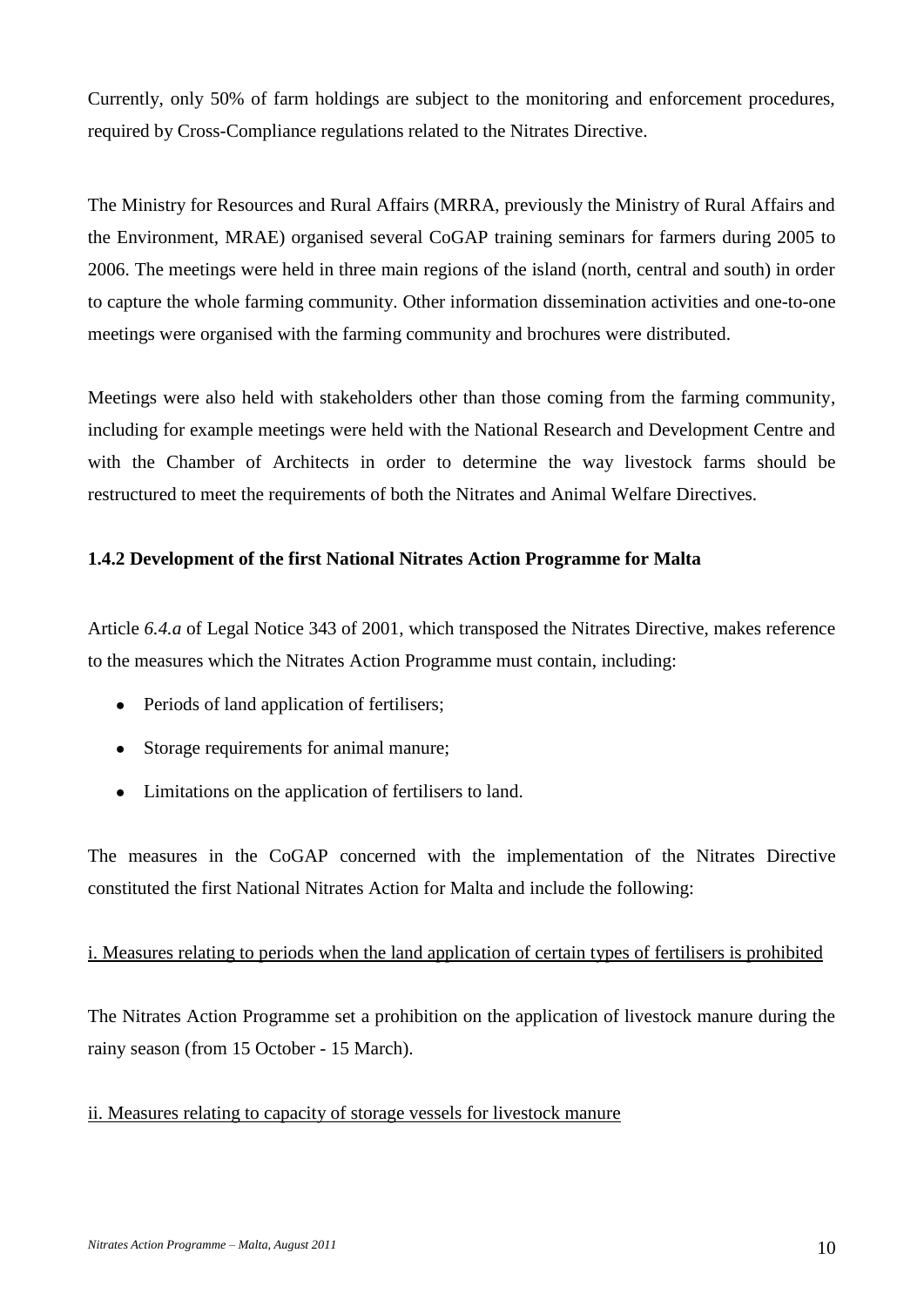Manure must be stored in leak-proof covered storage clamp connected to a cesspit and the cesspit must also be leak-proof and covered. The minimum storage capacity for solid manure must be sufficient to cover the closed period. Cesspits must have sufficient capacity to collect all urine and washings for at least 15 days. Solid manure must be stored in covered clamps from October  $15<sup>th</sup>$  to March 15<sup>th</sup>. Field storage of solid manure is allowed during the dry season, if the dry matter content is at least 30%.

The producer (and contractor, if one is employed) is also obliged to keep records of slurry and manure transports and disposal, including dates, quantities and final destination.

The amount of livestock manure that can be applied to land is also limited by the nitrogen content, i.e. 210 kg N/ha for the first four years of the Action Programme (2004-2008) and 170 kg N/ha thereafter.

### iii. Measures relating to the limitation of land application of fertilisers

The Action Programme prohibited the application of fertilisers to water saturated soils and to soils in flood-prone areas. A minimum distance from watercourses and from the shoreline was specified for the application of mineral and organic fertilisers. Furthermore fertilisers cannot be applied on sloping land, unless they are incorporated immediately after application.

The application of liquid fertiliser of an inorganic nature is prohibited in soils with a slope of 10m/100m.

The Action Programme contained measures that specify procedures for the application of mineral and organic fertilisers to ensure rate and uniformity of spreading. The application of untreated sewage sludge to the fields is prohibited.

A fertilisation plan was required for the application of mineral and organic fertilisers (including livestock manure) with the aim of achieving nutrient balance. The Action Programme also states that fertilisers must be applied close to sowing and recommends splitting of fertiliser whenever possible.

### iv. Other measures

The Nitrates Action Programme required farmers to keep records of the transportation of manure and purchases of all types of mineral, organic fertilisers and livestock manures.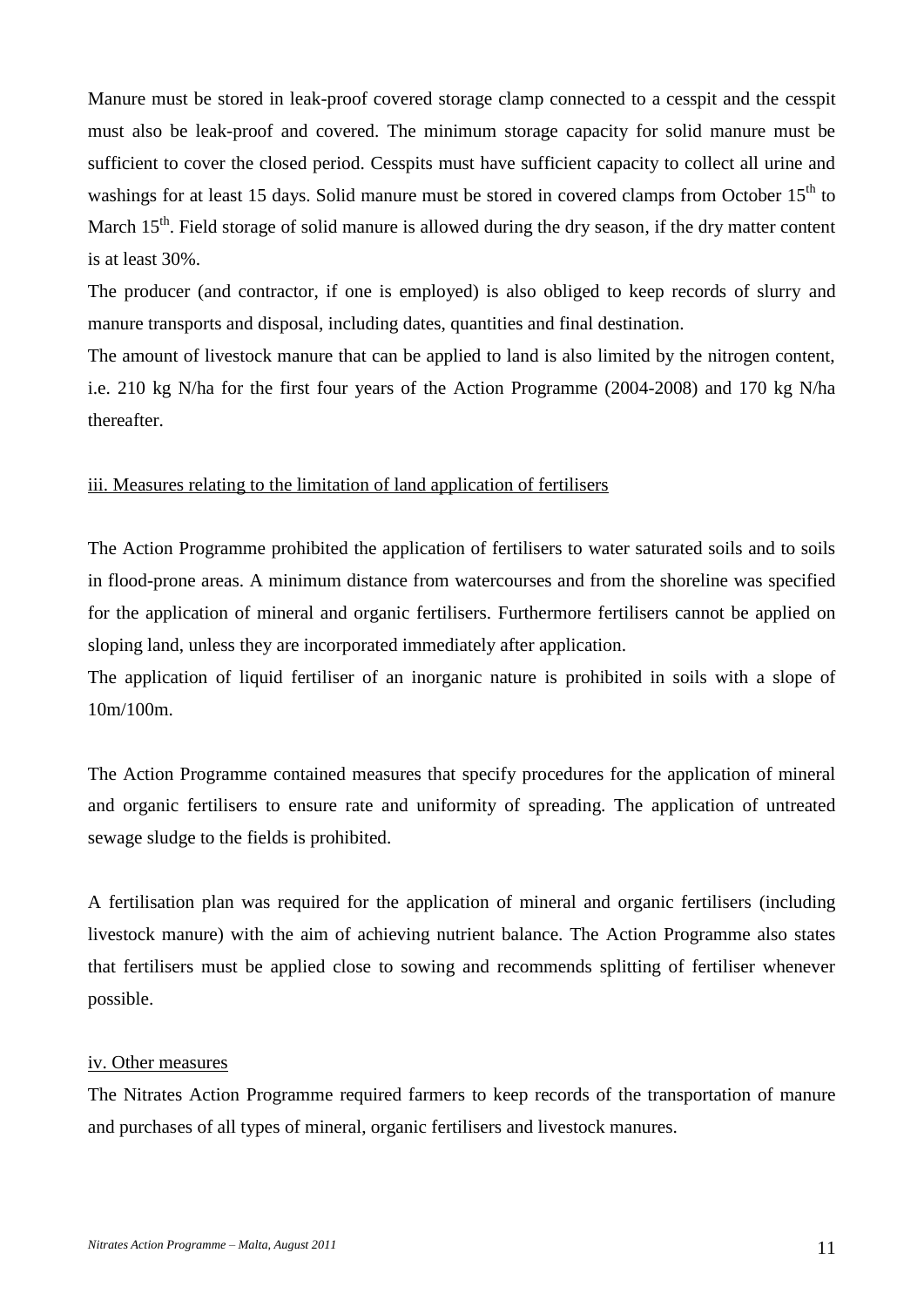### **1.4.3 Implementation of the Water Framework Directive (WFD)**

#### Development of a Monitoring Programme under the WFD

It is expected that the results of the coastal and groundwater monitoring programmes developed under the Water Framework Directive, will greatly enhance our understanding of nitrate contamination and eutrophication. The results obtained from these monitoring networks will support the Nitrates Directive and will provide useful data to establish trends in vulnerable areas.

### Development of a programme of measures

In drawing up the First Water Catchment Management Plan of the Maltese Islands, basic measures emanating from the Nitrates Directive were included in the programme of measures, developed with the aim of achieving good water status for all waters. These measures were opened for consultation and discussion from key stakeholders including the agricultural sector.

### **1.5 Revision of the Nitrates Action Programme**

#### **1.5.1 Problems encountered in the implementation of the first Nitrates Action Programme**

The practical implementation of the first Nitrates Action Programme encountered several problems. It was evident that some measures were not practical and very hard to implement. Some farmers found it difficult to implement the Nitrates Action Programme for economic reasons. The principal concerns of livestock breeders were the costs of infrastructural changes required to implement the Nitrates Action Programme when compared to the small size of the farms. In the arable sector, most problems arise because of the peculiar nature of the sector in Malta, where farmers grow various crops in one year. Hence farmers were obliged to have fertilisation plans for each crop which translated to additional costs and practical problems of implementation.

#### **1.5.2 Key issues to address in the development of this Nitrates Action Programme**

The animal husbandry sector in Malta has benefited from EU aid, and in recent years numerous livestock breeders restructured their facilities and markedly improved structures intended for the storage of manure. These improvements augur well to address the problem of nitrates pollution. To date, Malta has had no regulation in force to limit the application of fertilisers to land as prescribed by the Directive. Amongst other parameters, the Directive requires these limitations to take into account the levels of nitrates present in the soil and irrigation water, to determine any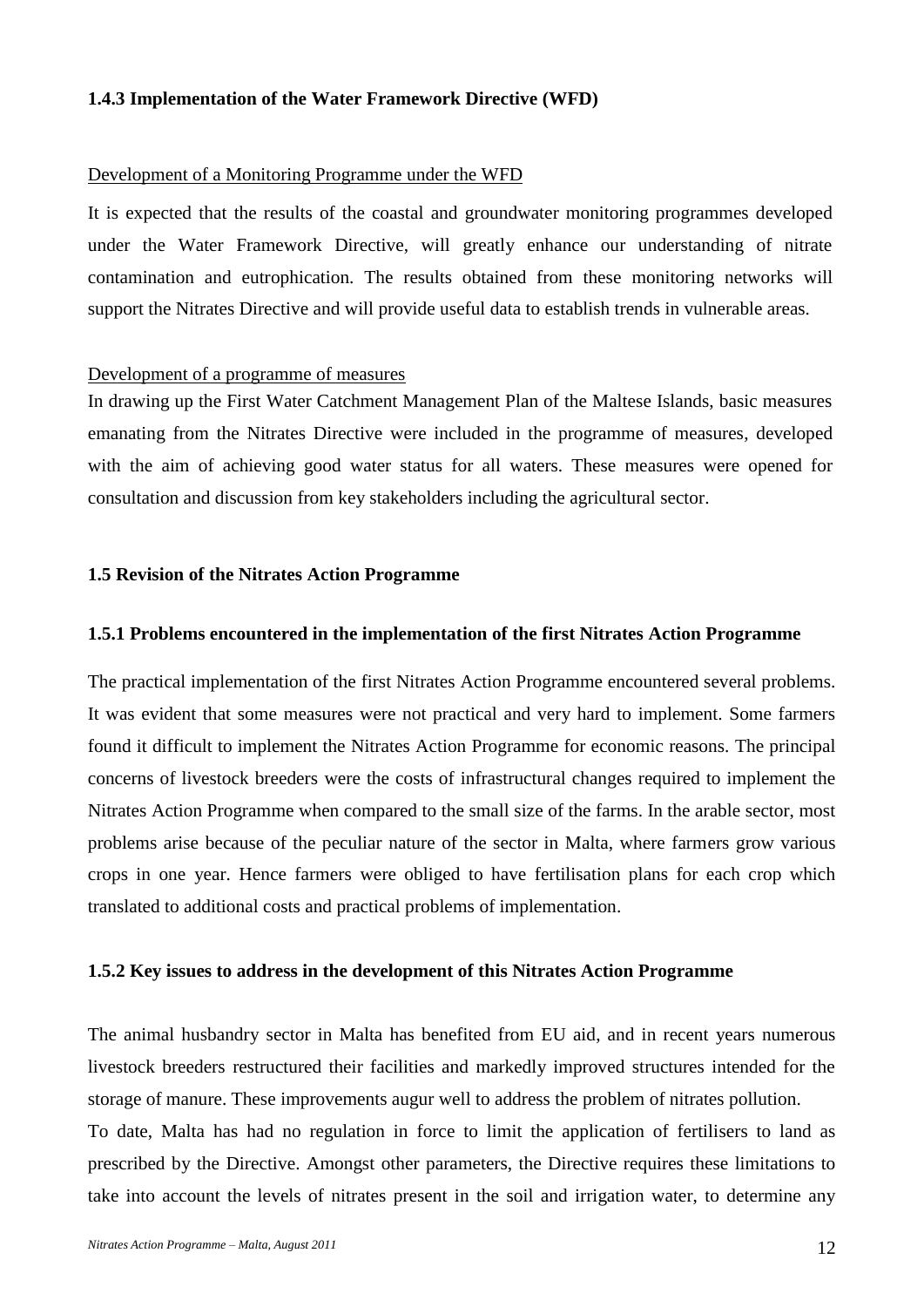additional fertiliser which may be required to supplement the uptake by the crop, whilst controlling the risk of leaching of nutrients into groundwater. Furthermore the measures should be applied by each farm and livestock breeder, and the permissible amounts of fertiliser should be conducive towards the achievement of the 50mg/l threshold.

Action shall have to be taken by all individual holdings in the Maltese islands, and shall have to include, the identification of N contributions from soil and irrigation water. A considerable deployment of trained technicians to undertake the necessary fieldwork and testing is therefore required.

Currently, only those holdings applying for EU subsidies (around 50% of the total) are subject to the monitoring and enforcement procedures required by Cross-Compliance regulations. **Annex I** shows the nitrates standards applicable under cross-compliance. Currently only around 7% of the qualifying holdings are selected for cross-compliance controls. Such monitoring practices have to be improved if progress with nitrate reduction is meant to be achieved on a wider national scale.

In the arable sector, the findings of the controls indicated that most farmers were compliant with the standards related to good management practices, including the non-application of fertilisers to water saturated soils, water courses and sloping ground and conformity with the procedure requiring the uniform spreading of fertilisers.

There are several primary areas of non-compliance in regards to the obligations related to crop requirement limitations. Maintenance of records by farmers is often overlooked due to the lack of response to training and education provided to the farmers. Fertiliser plans are often available for the holding, however in the majority of the cases they are not followed. Initially farmers were not required to keep records on fertiliser use on their holding(s). This resulted in problems during the verification of data and compliance with fertiliser application rates recommended in the fertiliser plan.

Non-compliance with the standards by livestock breeders is mainly related to insufficient and inappropriate manure storage facilities. Although the cost of infrastructure related to these requirements is high, where large farms are concerned non-compliance was mainly related to issues concerning planning or development permits. In the case of small farms, non-compliance was often due to economic reasons.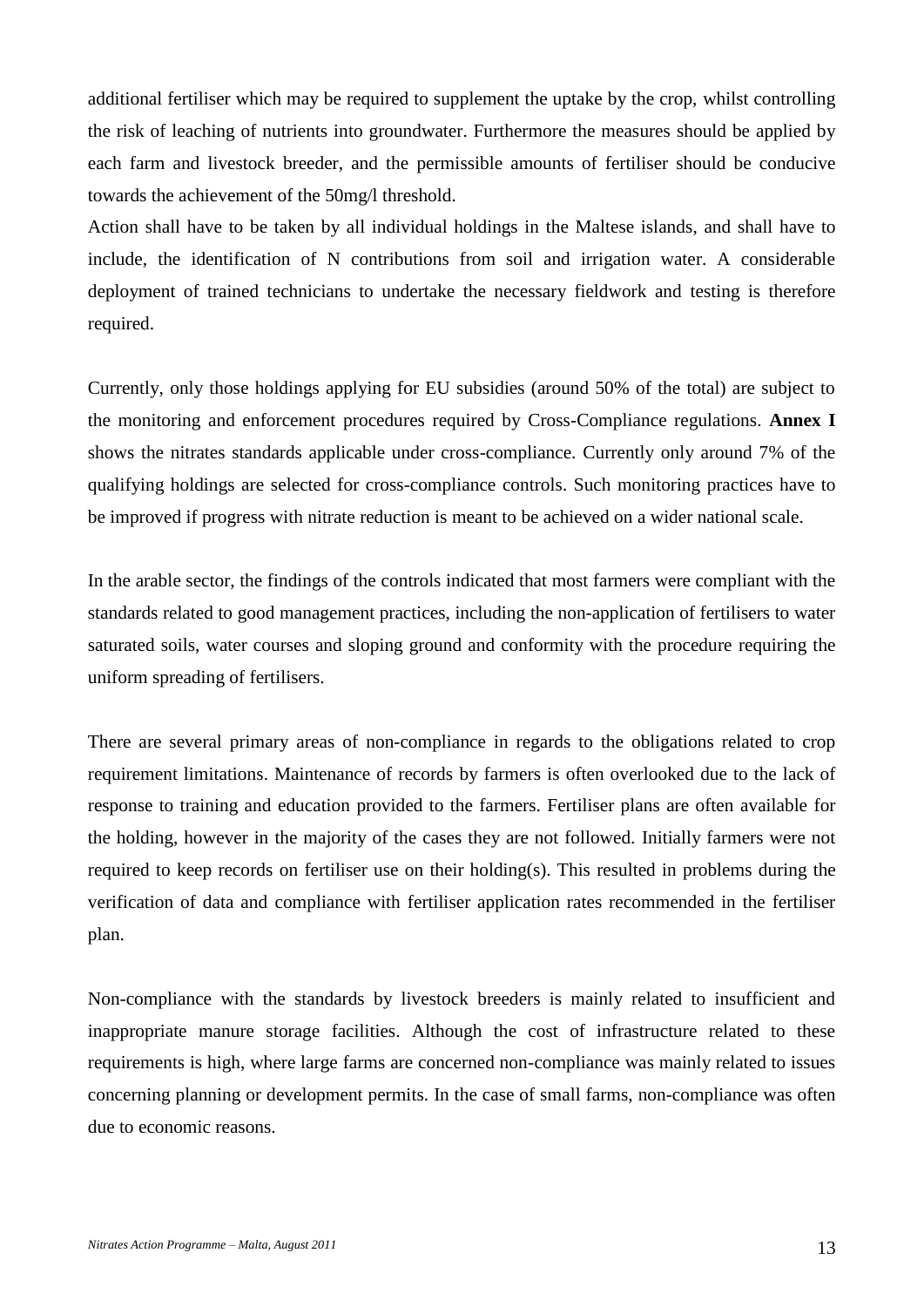The first Nitrates Action Programme included requirements for the maintenance of records of manure transport by livestock breeders. However these were of little use during cross-compliance checking, since there was no database to assist cross-checks with records concerning usage by arable farmers.

The emphasis on the implementation of this Nitrates Action Programme shall be the prevention of future pollution by nitrates derived from agricultural practices particularly on the reduction of nitrogen fertilisers and the elimination of pollution.

It was therefore important for this Nitrates Action Programme to take into consideration these concerns and provide practical measures to overcome the difficulties encountered in its implementation, for example through specific measures and the provision of training to aid farmers in fulfilling their obligations on record keeping.

This Nitrates Action Programme shall be codified in Maltese subsidiary legislation by virtue of a Legal Notice published under the Environment and Development Planning Act (Chapter 504 of the Laws of Malta), the Nitrates Action Programme Regulations, 2011. These regulations shall reflect the legal obligations that are to be applied to all farm holdings. This Nitrates Action Programme has also been harmonised with other regulatory measures to ensure alignment with the requirements of the Nitrates Directive and synergies with other related directives.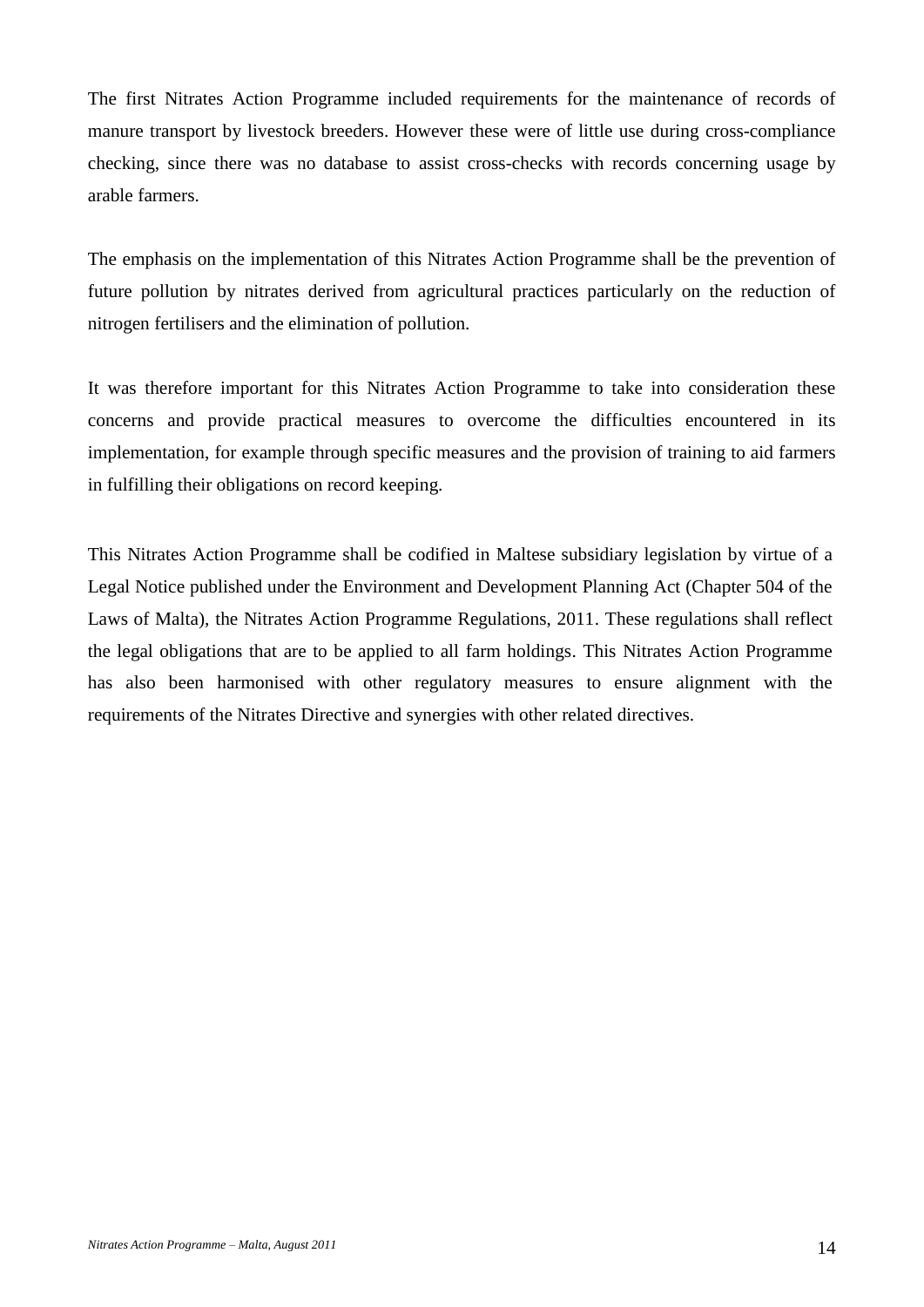### **2.0 Assessment of Nitrate levels in Malta**

### **2.1 Nitrate pollution in surface waters**

#### **Monitoring water quality in Malta**

The coastal and inland surface nitrates monitoring programme commenced in 2005 and continued intermittently through 2008. A total of 26 coastal and 12 inland surface water monitoring stations were selected. The selection of coastal sites reflected current knowledge of agricultural land use and practices, as well as topographical information. The distribution of the stations at intervals along the shoreline provided a representative sample of the coastal waters of the Maltese Islands, and also took into consideration the monitoring of bathing water quality.

#### (i) Coastal Waters

The results of the Nitrates Directive monitoring programme, 2006 to 2008, showed a predominantly low nitrate concentration (<10mg/l annual average) in most coastal areas. The annual average nitrate concentration was between 10-25mg/l in only about 10% of the coastal stations monitored. Winter averages exceeded 25 mg/l in just two stations; in one of these stations the recorded levels exceeded 50 mg/l. Both these monitoring stations were located at the landward side of a relatively deep inlet/bay that receives significant land run-off.

The results obtained from the nitrate monitoring programme are consistent with past reports and analysis using satellite remote sensing, which have indicated that eutrophication is limited in time and to specific inlets and bays around the islands. Moderate eutrophic conditions have in fact been reported to occur in the harbour regions (mainly in Marsamxett, the Grand Harbour and Marsaxlokk). Sewage contamination is suspected to be the major culprit in these areas and not agriculture.

At this stage the extent of the contribution of agriculture to nutrient pollution in coastal waters is not known. To date only one study<sup>5</sup> was carried out in an attempt to understand the significance of nutrients resulting from land runoff in Maltese coastal waters. This study indicated that surface runoff from diffuse sources may be considered to be significant. Even so, nutrients from land

<u>.</u>

<sup>&</sup>lt;sup>5</sup> Tabone Adami, E, 2001. GIS-based modelling of nutrient transfers from land to coastal waters for understanding eutrophication patterns. A thesis submitted for the degree of Doctor of Philosophy, Darwin College, Cambridge, April 2001.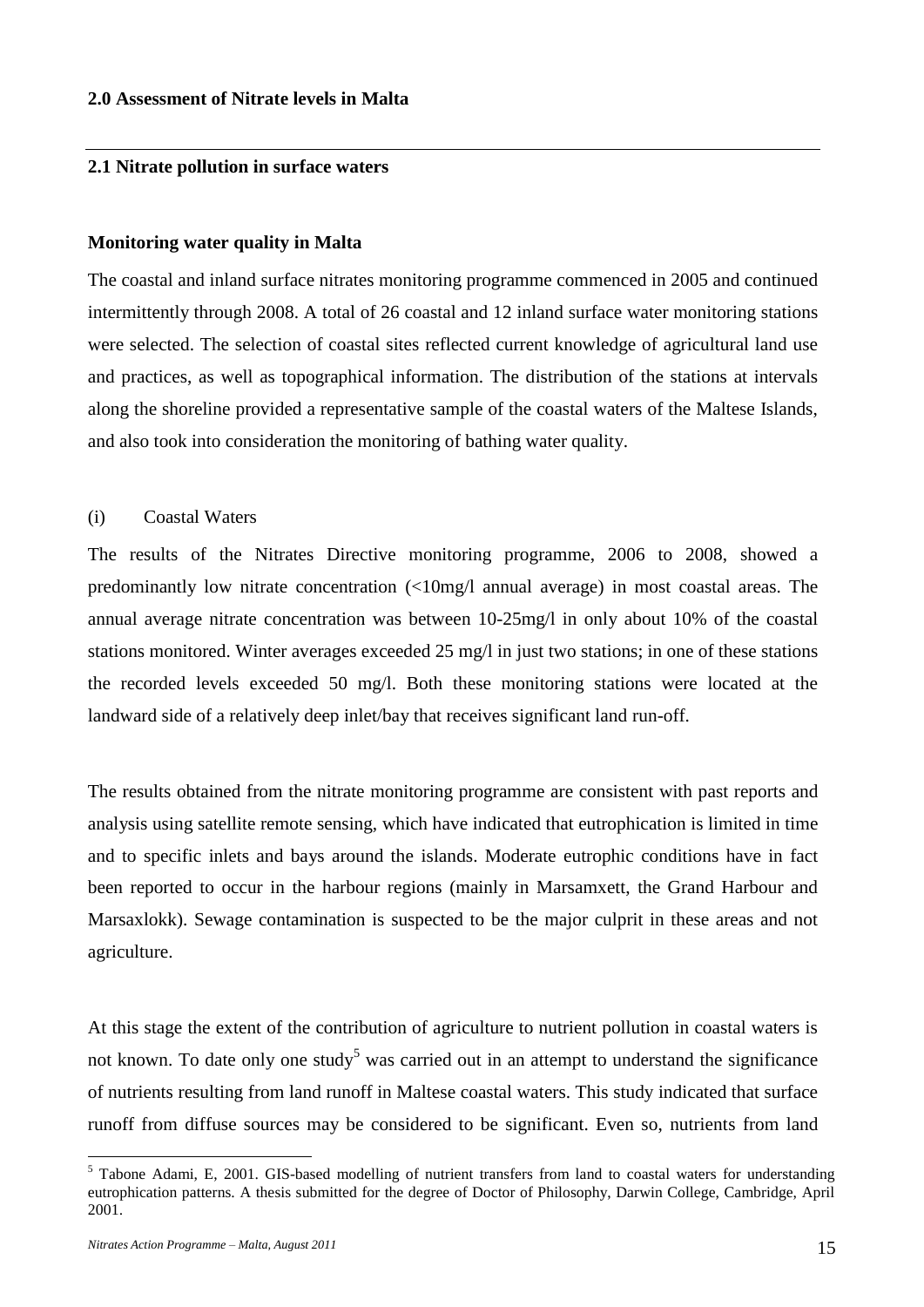runoff cannot be attributed solely to agricultural sources. Apart from agricultural and animal husbandry practices, the release of untreated sewage and the overflowing of the sewerage network has been identified as a major contributor to high levels of nutrients in sheltered bays and harbours around the islands.

#### (ii) Inland surface waters

The results of the nitrate monitoring programme indicated that agriculture was a primary contributor to contamination of inland surface waters by nitrates, due to the intensive agricultural practices, particularly where these water bodies are directly dependent on discharge from springs. In effect nitrate levels in the ten inland surface waters and transitional waters exceed the 50mg/l limit.

It must be emphasised here that inland surface waters in Malta are very small bodies of water that cannot be compared with the perennial rivers and lakes in other countries. These water bodies are minute in comparison and occur seasonally as very small pools of water, which are of exceptionally low flows and small dimensions. Such water bodies are not used for drinking purposes and their sole importance is ecological as they host several endemic species.

All surface waters monitored under the Nitrates Directive are also Special Areas of Conservation (SAC) designated under the Habitats Directive. In 2005, these water bodies were also designated as water bodies under the Water Framework Directive (WFD).

It must also be stressed that none of the inland surface water bodies in Malta are sources of drinking water, their primary importance is their ecological value. Habitats and biota in practically all of these water bodies include rare, threatened or endemic species, all of which are of prime conservation importance. It is clear that these water bodies in each category (rivers, lakes, transitional waters) are quite disparate and in almost all cases only have a few common features. Furthermore, a great deal of uncertainty concerning their natural range of variability, and in some cases no data is available. Based on what is known, it is evident that these bodies are very dynamic and change character depending upon the time of the year, sometimes to extreme extents.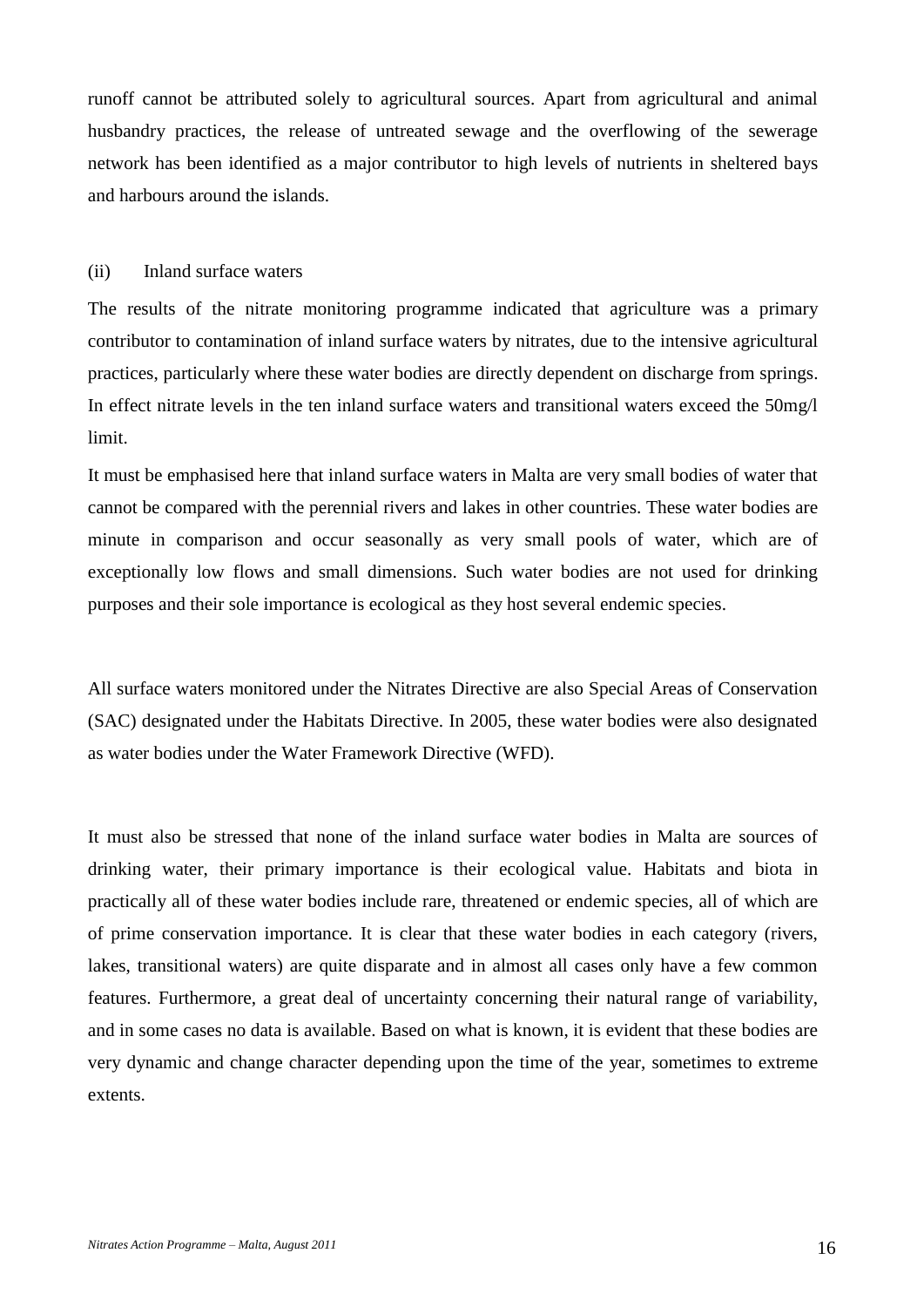It is therefore difficult to assess the significance and the impact(s) of the recorded levels of nitrates in these waters without further data, particularly in relation to the biodiversity they support.

### **2.2 Nitrate content in Groundwater**

The Water Framework Directive (WFD) requires Member States to achieve Good Groundwater Status by 2015. The WFD adopted the "groundwater quality standard" of the Nitrates Directive, requiring Member States to achieve nitrate levels below 50mg/l in all bodies of groundwater.

As part of the WFD implementation process in 2008, the MRA undertook a detailed monitoring programme of the quality of all groundwater bodies in the Maltese islands. The main aim of this monitoring programme was to analyse the qualitative status of these bodies of groundwater in relation to the qualitative requirements of the WFD, and thus identify those parameters for which more detailed monitoring is required.

| <b>Groundwater</b> | <b>Groundwater Body Name</b> | <b>Number of</b>           | <b>Mean Nitrate</b> |
|--------------------|------------------------------|----------------------------|---------------------|
| <b>Body Code</b>   |                              | <b>Monitoring Stations</b> | Content 2009(mg/l)  |
| <b>MT001</b>       | Malta Mean Sea Level         | 15                         | 73.9                |
| <b>MT002</b>       | Rabat-Dingli Perched         | 5                          | 137.3               |
| <b>MT003</b>       | Mġarr-Wardija Perched        | $\mathbf{1}$               | 139                 |
| <b>MT005</b>       | <b>Pwales Coastal</b>        | 1                          | 364.6               |
| <b>MT006</b>       | Mizieb Mean Sea Level        | 1                          | 34.1                |
| <b>MT008</b>       | Mellieha Perched             | 1                          | 91.8                |
| <b>MT009</b>       | Mellieha Coastal             | $\mathbf{1}$               | 335.4               |
| <b>MT010</b>       | Marfa Coastal                | $\mathbf{1}$               | 213.4               |
| MT012              | Comino Mean Sea Level        | 1                          | 35.9                |
| MT013              | Gozo Mean Sea Level          | 6                          | 49.4                |
| <b>MT014</b>       | Ghajnsielem Perched          | $\mathbf{1}$               | 99.9                |
| <b>MT015</b>       | Nadur Perched                | $\mathbf{1}$               | 88.4                |
| MT016              | Xaghra Perched               | 1                          | 215.2               |
| <b>MT017</b>       | Żebbuġ Perched               | 1                          | 315.9               |
| <b>MT018</b>       | Victoria-Kercem Perched      | $\overline{2}$             | 133.5               |

#### **Table 1: Mean Nitrate Content in the groundwater bodies of the Maltese Water Catchment District**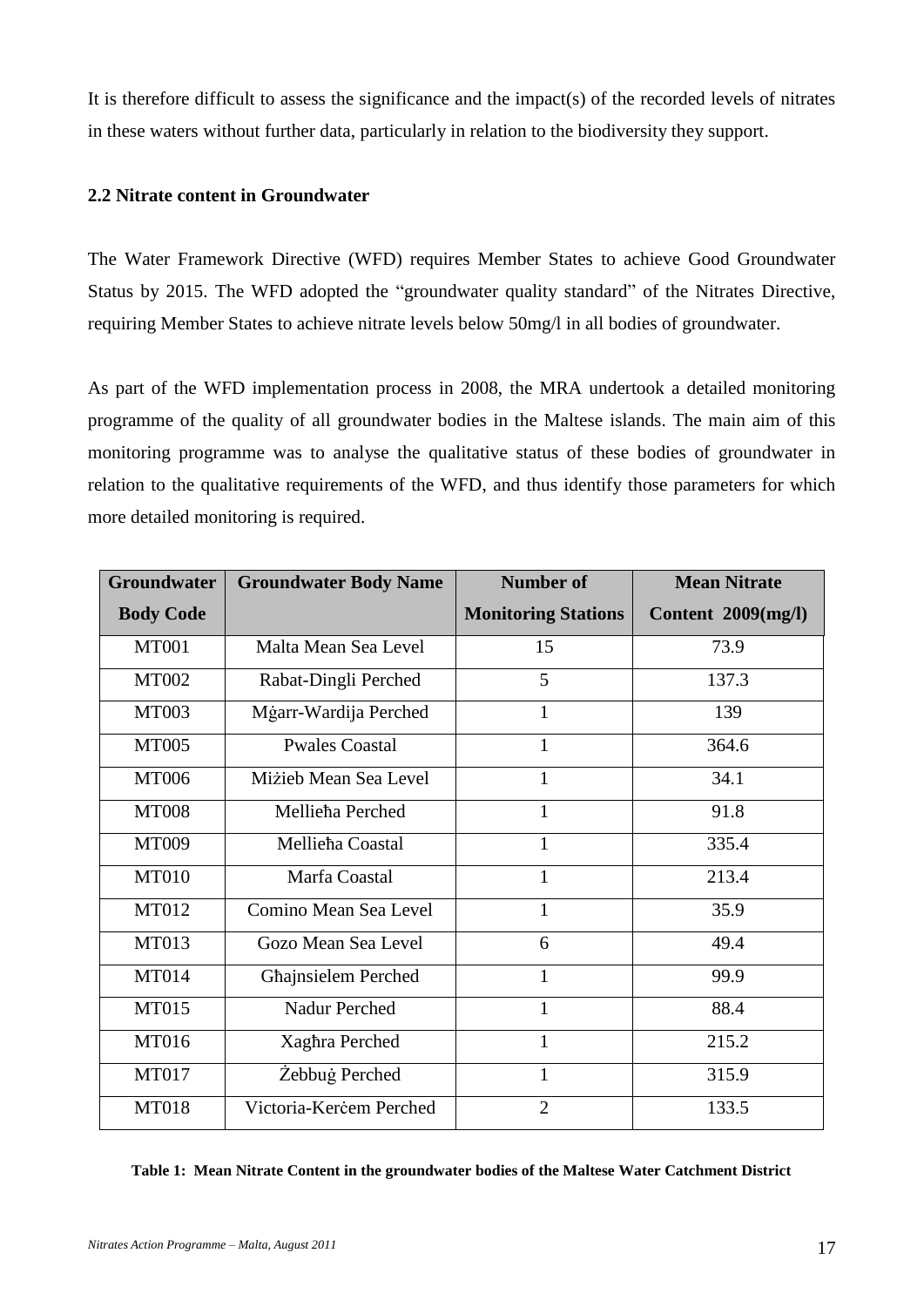The results of this monitoring programme (**Table 1**) confirmed that twelve groundwater bodies have high nitrate levels which are in excess of the EU quality standard. This includes the Malta Mean Sea Level system, which is by far the most important water body in the islands. Furthermore, three groundwater bodies have nitrate levels exceeding by more than six times the quality standard. Only three water bodies were identified as having nitrate levels below the quality standard, of which the mean nitrate levels of the Gozo Sea Level system is relatively close to the quality standard. This groundwater body should be therefore considered as being at risk of failing to achieve 'good status' in 2015. A schematic picture of the nitrate content of groundwater is shown in **Figure 1**.





#### **2.3 Sources of Nitrates Pollution**

In 2008, the Malta Resources Authority, through 'Technical Assistance' funds from the Rural Development Plan for Malta, commissioned a qualitative investigation of all groundwater bodies in Malta and Gozo with the aim of obtaining scientific evidence to identify sources of nitrate pollution in groundwater. This study, carried out by the British Geological Survey, involved the identification of the 'isotopic signature<sup>6</sup>' of various potential sources of nitrate pollution present in the Maltese islands and their correlation with the prevailing signature of the nitrate present in the underlying groundwaters.

1

 $<sup>6</sup>$  The 'isotopic signature' is the ratio of the stable isotopes of Nitrogen and Oxygen in the Nitrate ion.</sup>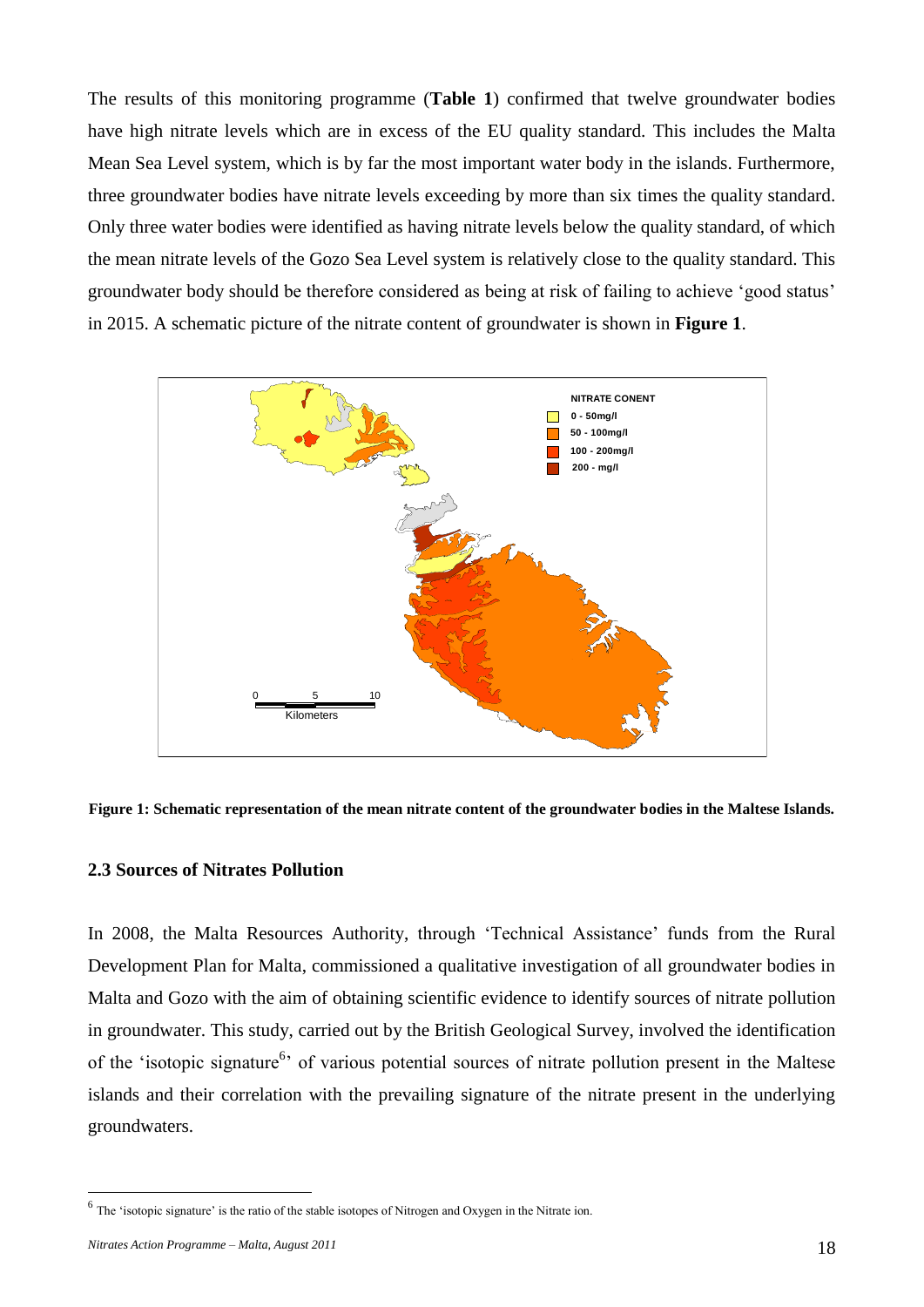Prior to this study, the main potential sources of nitrate contamination in the Maltese islands were expected to include direct sources such as leakages from the sewer network, leakages from animal husbandry farms, direct leaching of artificial fertilisers and also indirect sources such as the application of fertilisers to land. Analysis for the stable isotopes of oxgyen and nitrogen in the nitrate ion were conducted on a number of samples of all these pollution sources and on samples of groundwater lifted from individual aquifers.



**Figure 2: Summary of δ<sup>15</sup>Nand δ<sup>18</sup>O in nitrate in groundwater and various potential nitrate sources**

### **(Source: BGS report)**

The results of the project (**Figure 2**) indicated that sewage-derived nitrate is not a major contributor to the groundwater, whereas the leaching of nitrates from cultivated soils is likely to be the most relevant source of nitrate contamination, although derivation from animal wastes could not be discounted. The isotope data does not rule out inorganic fertilisers and/or animal wastes as the original source of the nitrogen. The data is compatible with a process whereby nitrogen from inorganic fertilisers and/or animal waste is assimilated into the soil organic nitrogen pool, and takes on the isotopic composition of this pool during the cycling of nitrogen attendant on cultivation, before nitrification and leaching to the underlying groundwater.

Another key finding of the study was the confirmation of the long residence times in the saturated zone of the Mean Sea Level aquifers. This has important implications for any relationship between present-day activities and groundwater concentration and it would appear unrealistic that a clear pattern could be anticipated. The lack of widespread rapid pathways from the surface to the water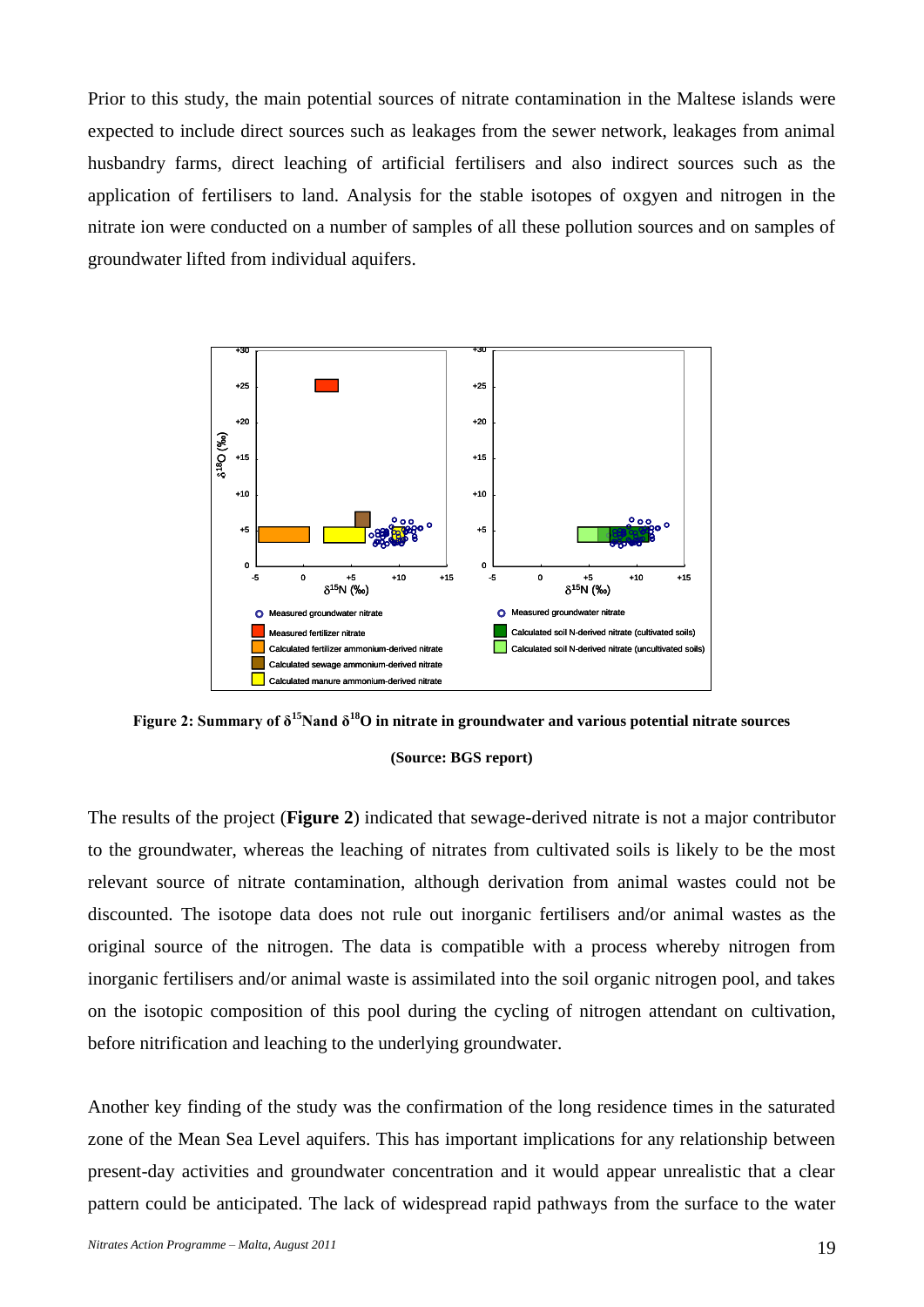table (as deduced from microbiological evidence) suggests that a major part of infiltration may occur by relatively slow flow through the aquifer matrix. This implies that the time it takes for nitrates from the surface to reach an abstraction point could thus be several decades.

Therefore, even if surface application were to cease completely, nitrates stored within the pores of rock formations will continue to act as a secondary source for a long period. It is therefore unlikely that new codes of practice would actually lead to significant improvements in the nitrate content of groundwater within the next two decades owing to the slow movement of pore waters through the unsaturated zone.

### **2.4 Gross Nitrogen Balance for Malta**

The gross nutrient balance for nitrogen provides an indication of potential water pollution and identifies those agricultural areas and systems with very high nitrogen loadings. The indicator estimates the potential surplus of nitrogen on agricultural land. This is done by calculating the balance between nitrogen added to an agricultural system and nitrogen removed from the system per hectare of agricultural land. As the indicator integrates the most important agricultural parameters with regard to potential nitrogen surplus it is currently the best available measure for nutrient leaching risk.

The Gross Nitrogen Balance (GNB) for Malta as reported by the National Statistics Office<sup>7</sup> is 117 Kg N/ha. The median of the GNB (kg/ha) in Europe amounts to 47 kg/N per hectare, with the highest GNB in the Netherlands with 220 kg/N/ha, and the lowest in Greece with a GNB of 12 kg/N/ha. Malta at 117 kg/N/ha is at a level approximately two and a half times the median of the gross nitrogen balances within the Member States (NSO, 2008).

Information from the fertiliser survey as part of the calculation of the Gross Nutrient Balance indicates that nearly all crops are over-fertilised with nitrogen. The results of the study also indicates that the main crops which are over-fertilised with nitrogen are vegetable crops, with high irrigation requirements.

1

 $7$  Gross Nitrogen Balance for Malta 2007, National Statistics Office 2008.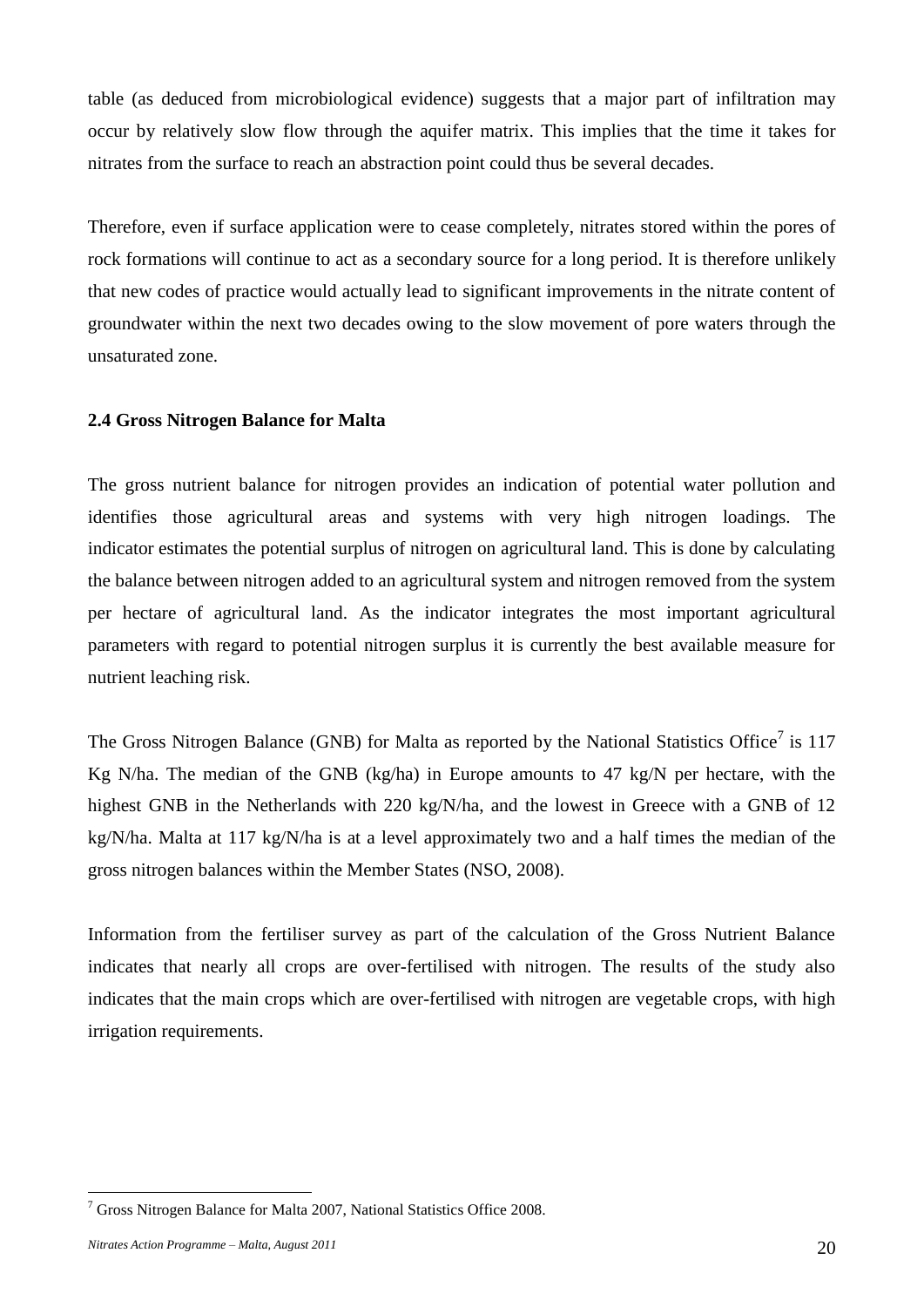

**Figure 3: Nitrogen Balance in selected crops**

**Figure 3** above shows the excess of Nitrogen fertilisation in the crops under study. The figure illustrates deviations from the crops optimal nitrogen requirements (at mark 0 on the graph). For example in the case of watermelons, the application of nitrogen fertiliser exceeds 400kg N/ha of the crops optimal requirements.



**Figure 4: Compliance with 170kg N/ha threshold**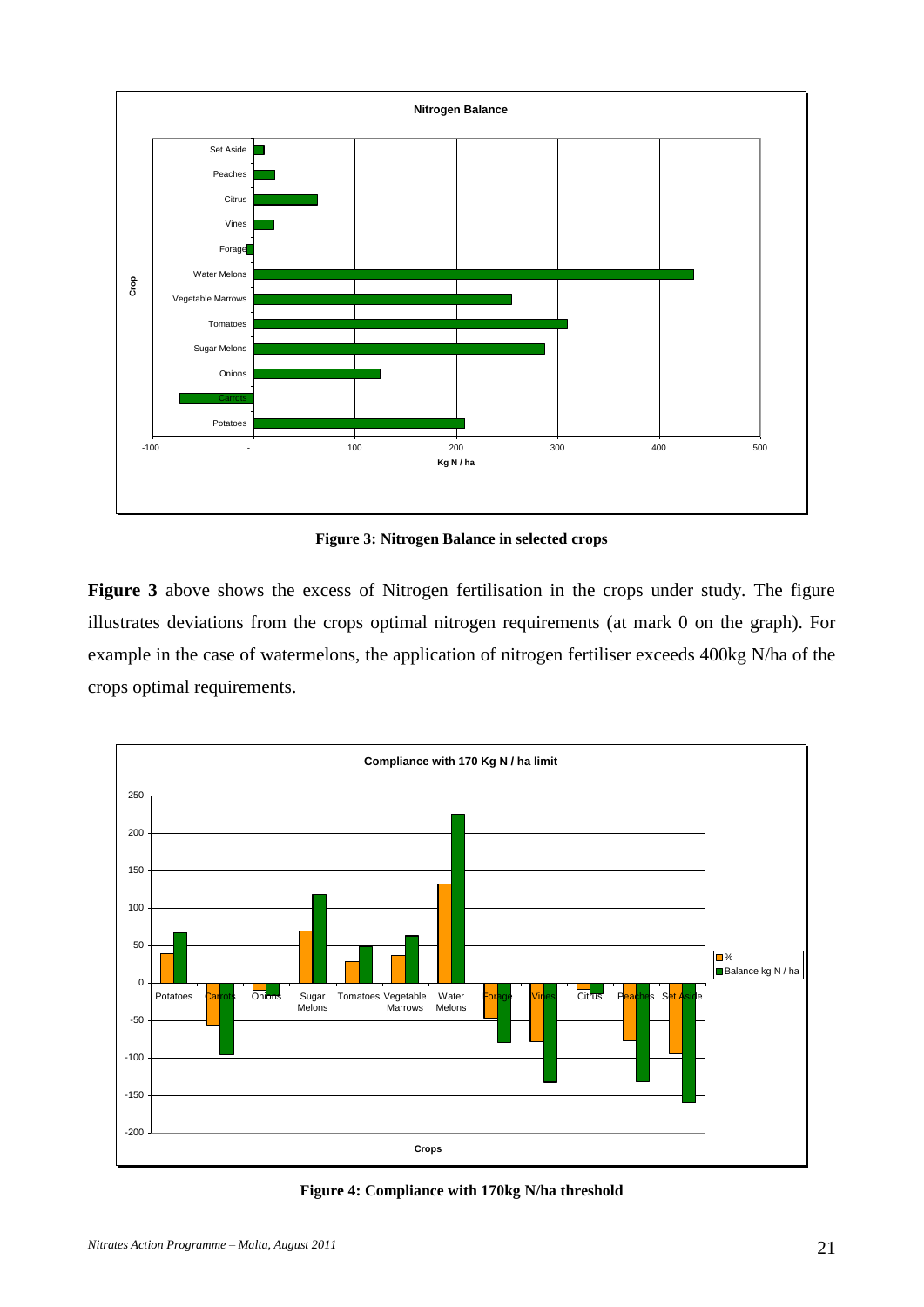Data from the fertilisers survey also indicates that the limit of 170 kg N ha<sup>-1</sup> yr<sup>-1</sup> stipulated in article 5 of the Nitrate Directive is being exceeded in almost all fields cultivated with irrigated vegetable crops. In certain cases the limits are exceeded by more than 100% (**Figure 4**). The findings of the survey show that over-application of nitrogen and non-compliance with the 170 kg N ha<sup>-1</sup> yr<sup>-1</sup> is a serious problem on irrigated land.

**Figure 4** illustrates the nitrogen fertilisation from organic sources in excess of the limit of 170 kg N ha<sup>-1</sup> yr<sup>-1</sup> in the crops under study, both as a percentage and in Kg N/ha. Furthermore it illustrates deviations from this limit (at mark 0 on the graph). For example in the case of watermelons the application of nitrogen fertiliser exceeds 100% of the limit, equivalent to an excess of over 200 kg N/ha/yr.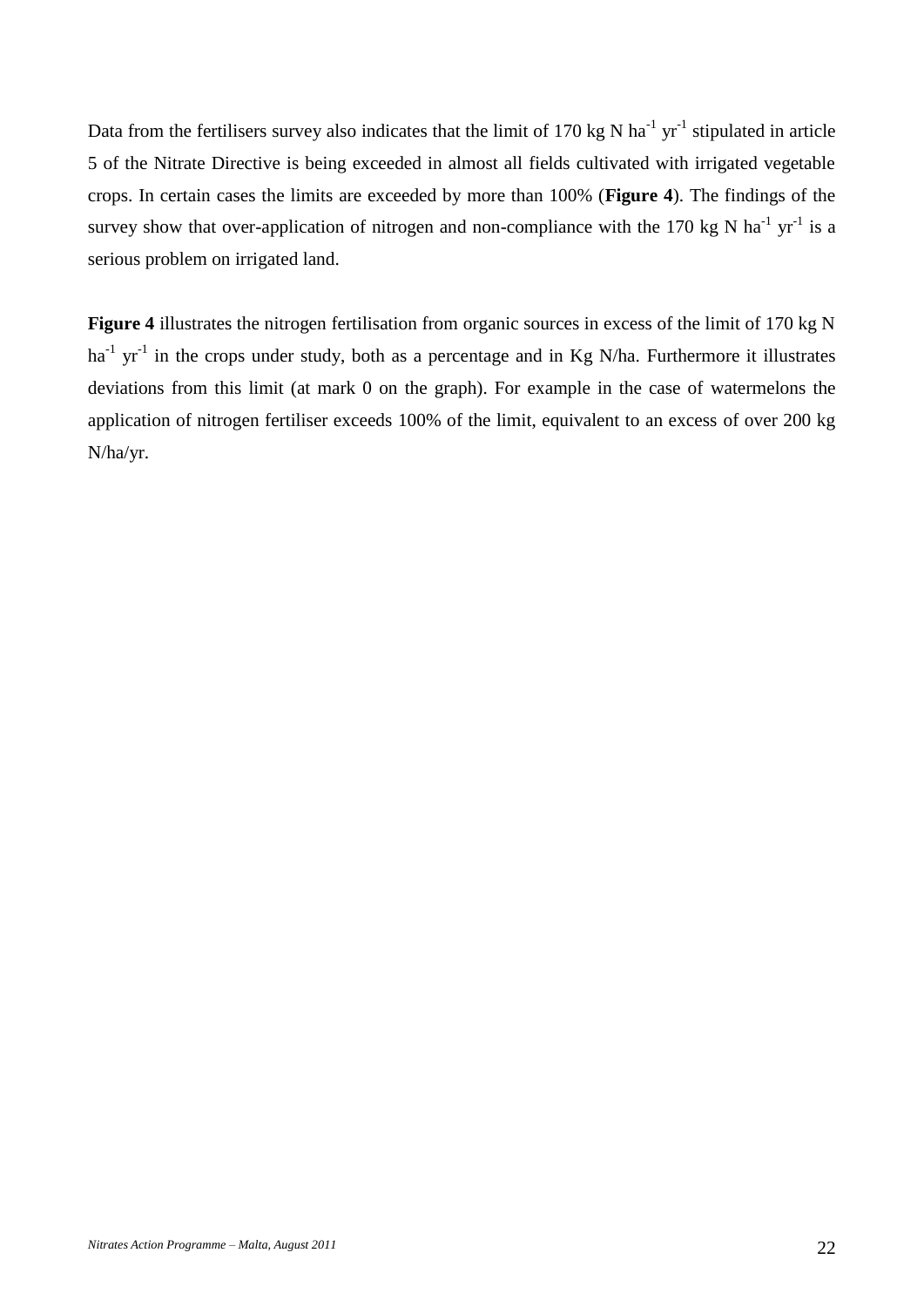In this Chapter each measure aimed at reducing nitrate pollution is marked as para. (a), the rationale for such measure is marked as para. (b) while the implementation and control for such measure is marked as para (c).

Any action taken by a person to achieve compliance with this Nitrates Action Programme shall not preclude him from his obligations under any other legislation.

| 3.1             | Periods when land application of fertilisers is prohibited                                                                                                                                                                                                                                                                                   |
|-----------------|----------------------------------------------------------------------------------------------------------------------------------------------------------------------------------------------------------------------------------------------------------------------------------------------------------------------------------------------|
| 3.1(a)(i)       | The land application of organic fertiliser to any land shall not be permitted between                                                                                                                                                                                                                                                        |
|                 | 15 October in any year and 15 March of the following year.                                                                                                                                                                                                                                                                                   |
| 3.2(a)(ii)      | The land application of inorganic fertiliser to any land and open fields shall not be<br>permitted between 15 October in any year and 15 March of the following year:                                                                                                                                                                        |
|                 | Provided that inorganic fertilisation may be permitted in the event of demonstrable<br>crop requirement which has been notified by the farmer to the Nitrates Action Unit.                                                                                                                                                                   |
|                 |                                                                                                                                                                                                                                                                                                                                              |
| 3.2             | Requirements as to the manner of land application of fertiliser                                                                                                                                                                                                                                                                              |
| 3.2(a)(i)       | The land application of organic fertiliser shall not be permitted when:                                                                                                                                                                                                                                                                      |
|                 | • the land is steeply sloping, taking into account factors such as<br>proximity to watercourses, soil condition, ground cover and rainfall<br>or there is a significant risk of causing water pollution, unless<br>incorporated immediately after application;                                                                               |
|                 | • the land is located or in a manner which would make it likely that<br>the nitrogen fertiliser will directly enter a watercourse or water<br>contained in any underground strata.                                                                                                                                                           |
| $3.2$ (a) (ii)  | In the absence of an adequate tool that enables the quantification of future amounts<br>of nitrogen present in any quantity of slurry, and thus the inability to include this<br>organic fertiliser as part of a Fertilisation Plan, the land application of slurry shall<br>not be permitted until such time that such a tool is developed. |
| $3.2$ (a) (iii) | Organic or Inorganic fertilisers shall not be applied;                                                                                                                                                                                                                                                                                       |
|                 | • to any type of natural water courses;                                                                                                                                                                                                                                                                                                      |
|                 | • within a minimum distance of 5m from natural water courses;                                                                                                                                                                                                                                                                                |
|                 | • within 5m from springs, galleries, gallery shafts, boreholes and karst<br>features;                                                                                                                                                                                                                                                        |
|                 | • within 30m any borehole used for public water supply;                                                                                                                                                                                                                                                                                      |
|                 | • within 100m from the coast.                                                                                                                                                                                                                                                                                                                |
| $3.2$ (a) (iv)  | All types of mineral and organic fertilisers shall be distributed uniformly on the<br>field and shall be incorporated into the soil as soon as possible.                                                                                                                                                                                     |
|                 |                                                                                                                                                                                                                                                                                                                                              |
|                 |                                                                                                                                                                                                                                                                                                                                              |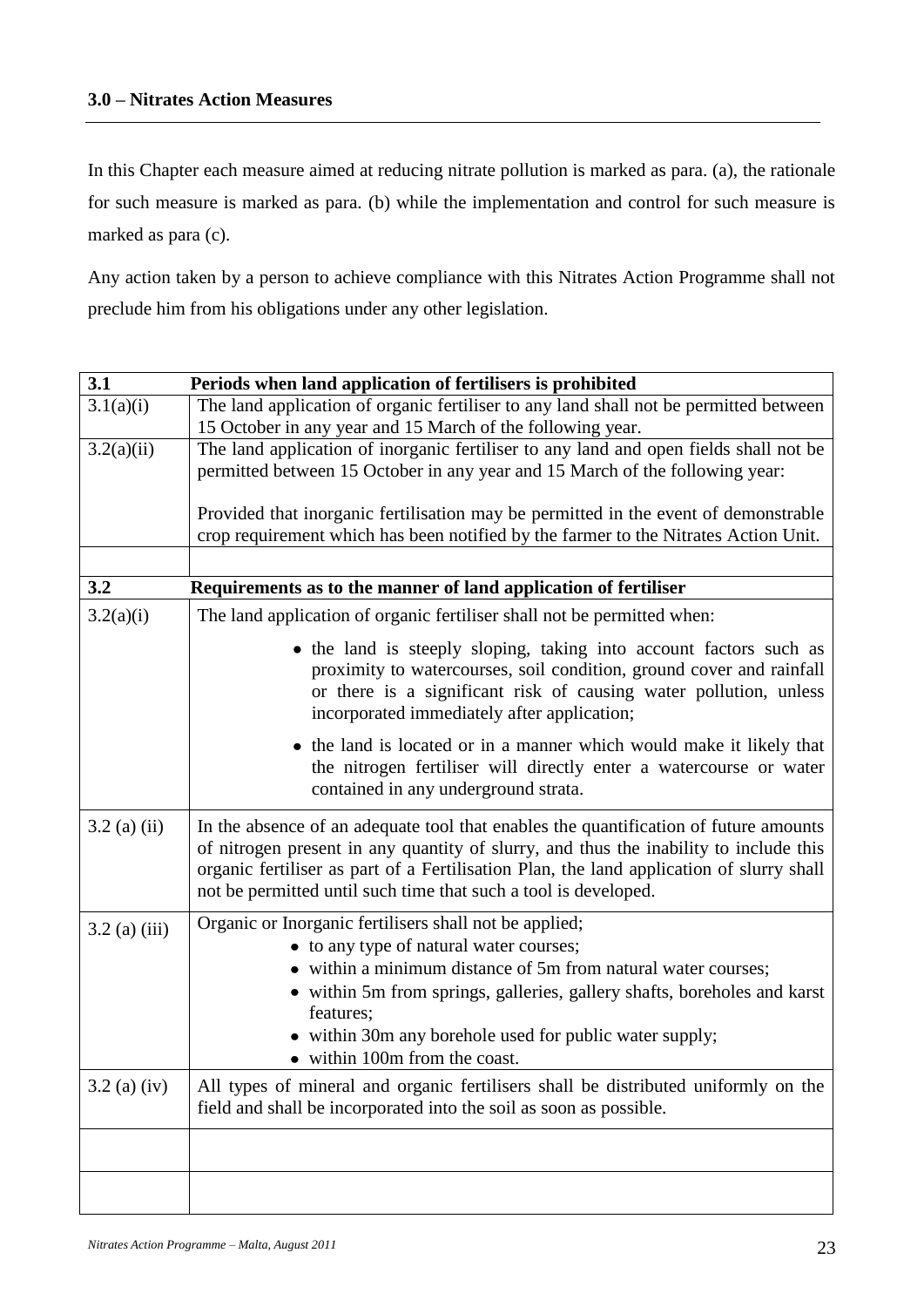| 3.3             | Measures governing the limits on land application of fertilisers                                                                                                                                                                                                                                                                                               |
|-----------------|----------------------------------------------------------------------------------------------------------------------------------------------------------------------------------------------------------------------------------------------------------------------------------------------------------------------------------------------------------------|
| $3.3$ (a) (i)   | Application of inorganic and organic fertilisers shall be based on fertilisation<br>planning taking into consideration the balance between the foreseeable nitrogen<br>requirements of the crops and the nitrogen supply to the crops from the soil, water<br>and from fertilisation in accordance with Annex II.                                              |
| $3.3$ (a) (ii)  | Inorganic and organic fertilisers shall be applied close to sowing and splitting of<br>fertiliser application and is recommended whenever possible.                                                                                                                                                                                                            |
| $3.3$ (a) (iii) | The amount of "total nitrogen" applied from livestock manure, including excreta by<br>animals themselves, shall not exceed 170 kg N/ha per year (Annex III).                                                                                                                                                                                                   |
| 3.4             | <b>Storage facilities for livestock manure</b>                                                                                                                                                                                                                                                                                                                 |
| $3.4$ (a) (i)   | The capacity of storage facilities for livestock manure of a holding shall be<br>sufficient and adequate to provide for the storage of all the livestock manure which<br>is likely to require storage between 15 October in any year and 15 March of the<br>following year.                                                                                    |
| $3.4$ (a) (ii)  | Manure shall be stored in a leak-proof, covered storage clamp which is connected<br>to a cesspit.                                                                                                                                                                                                                                                              |
| $3.4$ (a) (iii) | The Cesspits must be leak-proof, covered and must be sufficient to collect all urine<br>and washings for at least 15 days.                                                                                                                                                                                                                                     |
| $3.4$ (a) (iv)  | Cesspits and manure clamps shall be certified for tightness (leak-proof) by a<br>warranted architect, every five years or following any structural works within the<br>holding or in its immediate vicinity.                                                                                                                                                   |
|                 |                                                                                                                                                                                                                                                                                                                                                                |
| 3.5             | Manner of storage and location of farmyard manure storage                                                                                                                                                                                                                                                                                                      |
| $3.5$ (a) (i)   | Farmyard manure may be stored in the field where land application will take place<br>subject to a maximum limit of 120 days between $16th$ of March to $14th$ of October if<br>the dry matter content is at least 30%.                                                                                                                                         |
| $3.5$ (a) (ii)  | Where stored in a field, farmyard manure must not be stored in the same location of<br>the field in consecutive years, shall be stored in a compact heap and such heaps<br>must not be placed within:<br>• 20m from water courses<br>• 30m around a borehole, spring or well<br>• 100m from any borehole used for a public water supply<br>100m from the coast |
| 3.6             | <b>Measures related to Land Management Practices</b>                                                                                                                                                                                                                                                                                                           |
| $3.6$ (a) (i)   | Crop rotation shall be practised where necessary.                                                                                                                                                                                                                                                                                                              |
| $3.6$ (a) (ii)  | Farm holdings with an area $>1$ ha and under intensive irrigated cultivation shall<br>have a Nutrient Management Plan.                                                                                                                                                                                                                                         |
|                 |                                                                                                                                                                                                                                                                                                                                                                |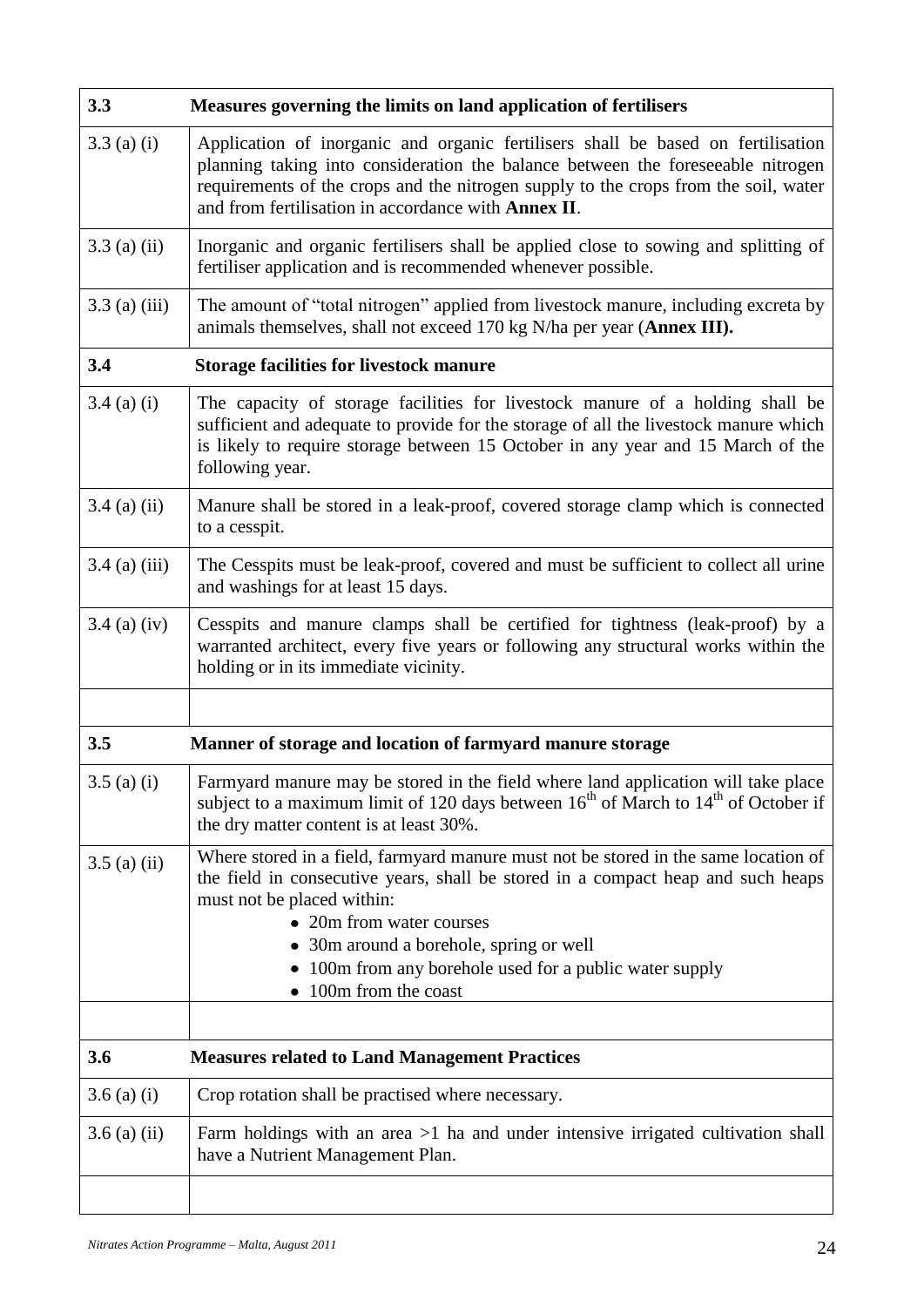| 3.7            | <b>Measures related to Farm Management Practices</b>                                                                                   |
|----------------|----------------------------------------------------------------------------------------------------------------------------------------|
| 3.7(a)         | All animal holdings and animal passageways shall be suitably covered                                                                   |
|                |                                                                                                                                        |
| 4.1            | <b>Records on the Use of Fertilisers</b>                                                                                               |
| 4.1 $(a)$      | Users of organic and/or inorganic fertilisers shall be registered with the Competent<br>Authority responsible for nitrates.            |
|                |                                                                                                                                        |
| 4.2            | <b>Nutrient Management Course</b>                                                                                                      |
| 4.2(a)         | Users of organic or inorganic fertilisers shall be required to attend a compulsory<br>course on the use of fertilisers.                |
|                |                                                                                                                                        |
| 4.3            | <b>Farm Records</b>                                                                                                                    |
| 4.3(a)         | Records shall be kept on every holding and shall be available for inspection.                                                          |
|                |                                                                                                                                        |
| 4.4            | <b>Control of Sales / Movement of Fertilisers</b>                                                                                      |
| $4.4$ (a) (i)  | All sales and purchases of organic and inorganic fertilisers shall be notified to the<br>Competent Authority responsible for Nitrates. |
| $4.4$ (a) (ii) | All importers, distributors and resellers of fertilisers shall be registered with the<br>Competent Authority.                          |

# **3.1 Periods when land application of fertilisers is prohibited**

**3.1 (a) (i) Organic Fertiliser:** The land application of organic fertiliser to any land shall not be permitted between 15 October in any year and 15 March of the following year.

Organic fertilisers including farm yard manure shall not be applied to open fields during the period of  $15<sup>th</sup>$  October in any year and the  $15<sup>th</sup>$  of March of the following year.

**3.1 (a) (ii) Inorganic Fertiliser:** The land application of inorganic fertiliser to any land and open fields shall not be permitted between the  $15<sup>th</sup>$  October in any year and the  $15<sup>th</sup>$  of March of the following year:

Provided that inorganic fertilisation may be permitted in the event of demonstrable crop requirement which has been notified by the farmer to the Nitrates Action Unit.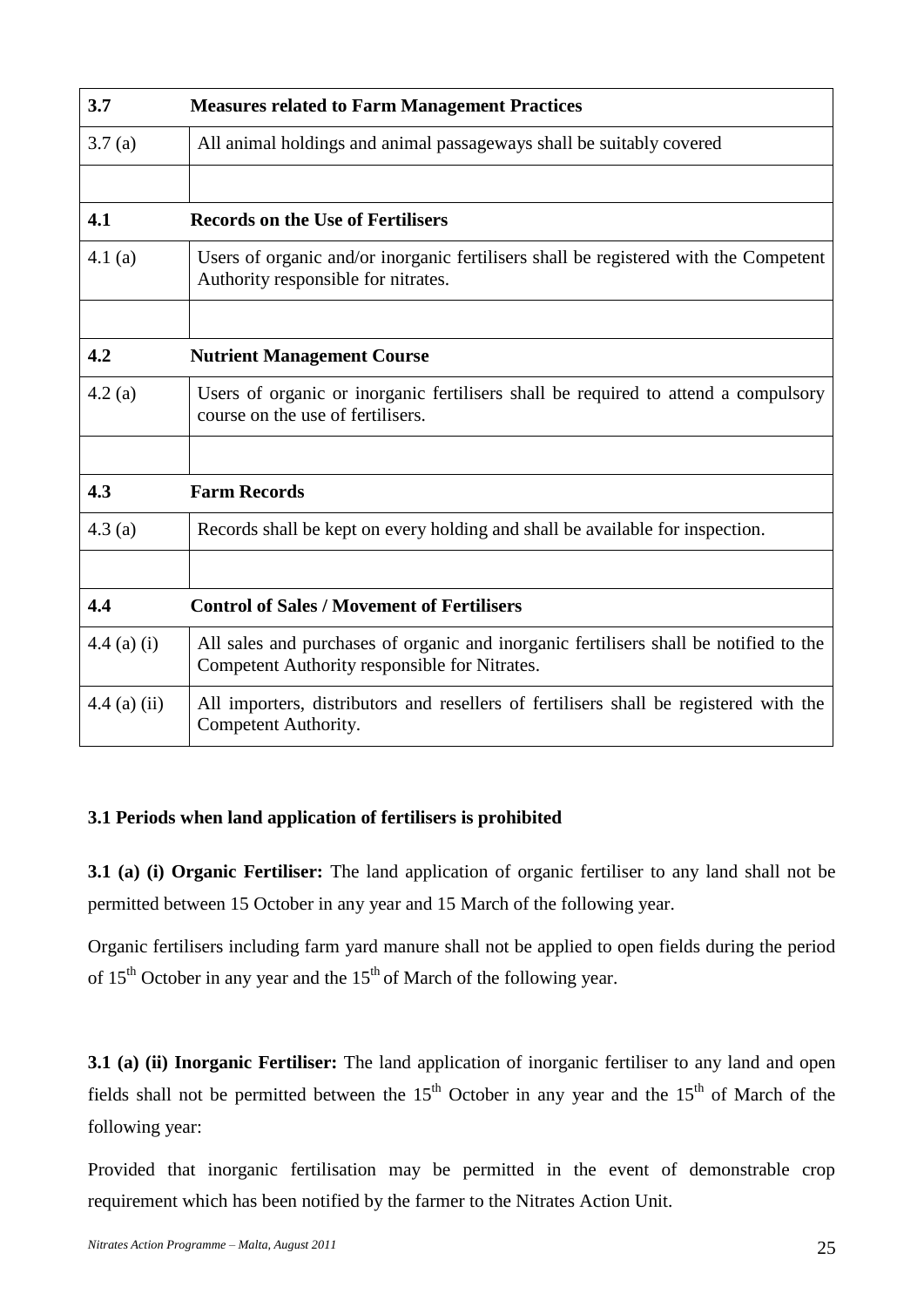**3.1 (b)** Nitrate leaching is higher in the winter period. Most of the rainfall in Malta occurs between October and March, with the highest average rainfall falling between November and January.

**3.1 (c)** Verification of compliance shall be made by administrative checks through the National Nitrate Database, verification of Farm Records and on-the-spot checks in the field and storage facilities.

### **3.2 Requirements as to the manner of land application of fertilisers**

**3.2 (a) (i)** The land application of organic fertiliser shall not be permitted when:

- the land is steeply sloping, taking into account factors such as proximity to watercourses, soil condition, ground cover and rainfall or if there is a significant risk of causing water pollution, unless incorporated immediately after application;
- the land is located or in a manner which would make it likely that the nitrogen fertiliser will directly enter a watercourse or water contained in any underground strata.

**3.2 (a) (ii)** In the absence of an adequate tool that enables the quantification of future amounts of nitrogen present in any quantity of slurry, and thus the inability to include this organic fertiliser as part of a Fertilisation Plan, the land application of slurry shall not be permitted until such time that such a tool is developed.

**3.2 (a) (iii)** Organic or Inorganic fertilisers shall not be applied;

- to any type of natural water courses;
- within a minimum distance of 5m from natural water courses;
- within 5m from springs, galleries, gallery shafts, boreholes and karst features;
- within 30m any borehole used for public water supply;
- within 100m from the coast.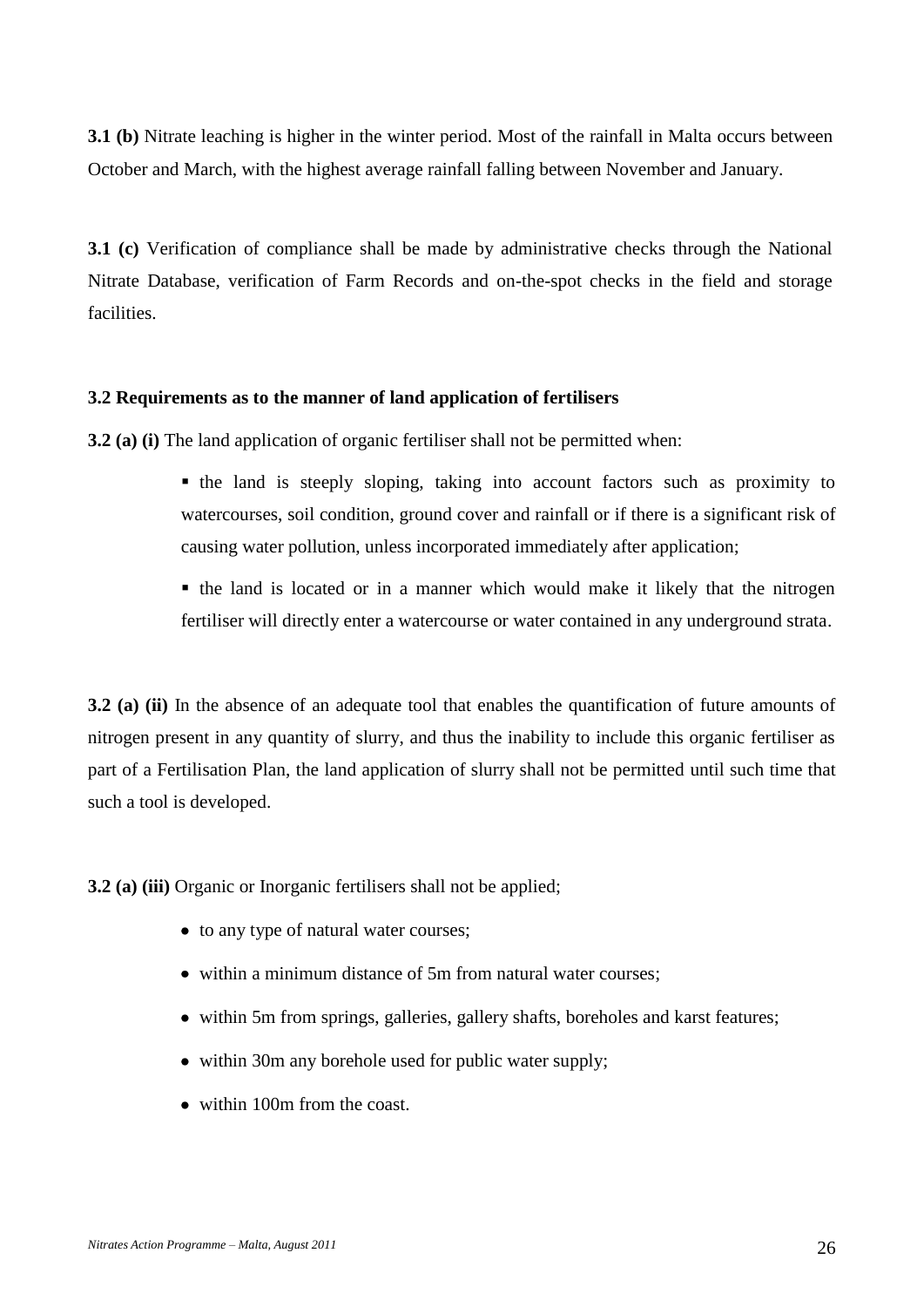**3.2 (a) (iv)** All types of mineral and organic fertilisers shall be distributed uniformly on the field and shall be incorporated into the soil as soon as possible.

**3.2 (b)** The risk of Nutrient losses through surface runoff is increased with the intensity of precipitation. The degree and the length of the slope are two essential features of the topography in relation to runoff, which is increased when the inclination of the land is higher then 5%. However, for the scope of the Nitrate Directive it is recommended that Nitrates Action Programmes shall establish slopes of 7% as a maximum slope for the application of fertilisers. The risk of contamination increases whereupon the application of nitrogenous fertilisers occurs in close proximity to natural water courses, springs and boreholes.

**3.2 (c)** Nitrogenous fertiliser (including organic manure, mineral fertilisers and slurry) shall not be applied to any type of natural water courses, land that is steeply sloping and shall take into account factors such as proximity to waterways, soil condition, ground cover, rainfall, when there is significant risk of causing water pollution unless incorporated immediately after application and within a minimum distance from natural water courses, springs, boreholes and the coast.

Application of nitrogenous fertilisers shall not be carried out when the land is located or in a manner which would make it likely that the nitrogen fertiliser will directly enter a waterway or water contained in any underground strata. All types of mineral and organic fertilisers shall be distributed uniformly on the field and shall be incorporated into the soil within 24 hours.

Verification of compliance shall be made through; administrative checks, on-the-spot checks (to visually check for residues of fertiliser) and where necessary by conducting soil analysis.

### **3.3 Measures governing the limits on land application of fertilisers**

**3.3 (a) (i)** Application of inorganic and organic fertilisers shall be based on a Fertilisation Plan taking into consideration the balance between the foreseeable nitrogen requirements of the crops and the nitrogen supply to the crops from the soil, water and from fertilisation in accordance with **Annex II**.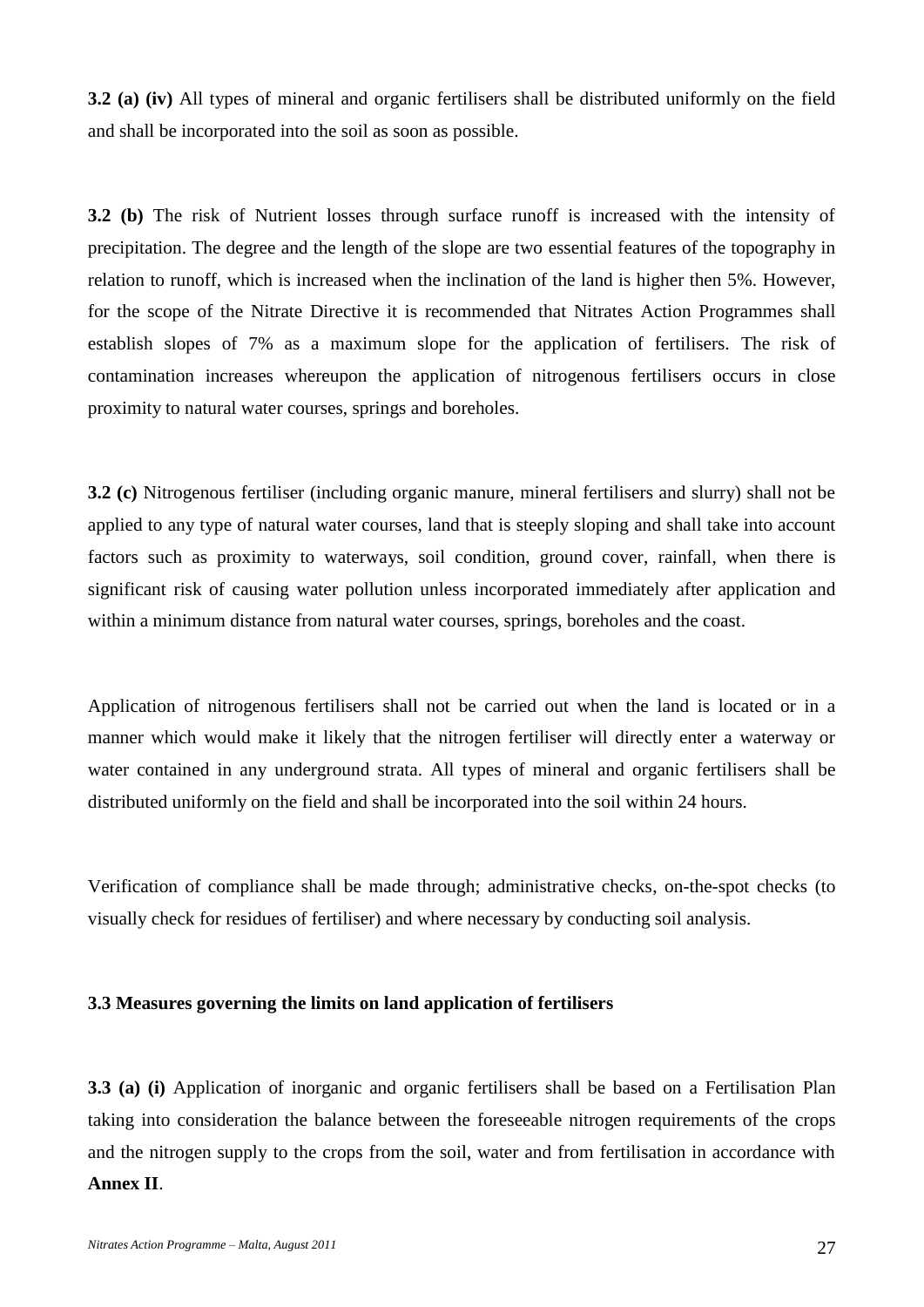**3.3 (a) (ii)** Inorganic and organic fertilisers shall be applied close to sowing and splitting of fertiliser application is recommended whenever possible.

**3.3 (a) (iii)** The amount of "total nitrogen" applied from livestock manure, including excreta by animals themselves, shall not exceed 170 kg N/ha per year (**Annex III**).

**3.3 (b)** The amount of nitrates that is leached depends on the amount of nitrate that is present in the soil, the amount that is mineralised and the amount of drainage. Application of nitrogen in excess of the crop requirements will increase the concentration of nutrients in the soil and consequently increase the nutrient loading and leaching.

Fertiliser application shall be timed to achieve maximum plant uptake thereby reducing losses of nutrients to the environment. Ideal timing will be affected by the solubility (mobility) of the nutrient or fertiliser used, crop stage and rate of growth (and therefore its nutrient demand) and the nutrient fixing capability of the soil. Consideration should be given also to the amount of rainfall and/or irrigation administered or expected.

Applying fertilisers long before the plant will take up the nutrient exposes the nutrient to potential loss. It is especially important to apply highly mobile nutrients at times when plants are actively growing to avoid losses to the environment between application and plant uptake, and thus to maximise the return on the investment.

**3.3 (c)** Fertiliser application (organic and mineral) shall be based on a Fertiliser Plan, indicating the crop nutrient requirement, the nutrient available in the soil and irrigation water, and the additional nutrients to be supplied from organic manure and from mineral fertilisers, if any. An example of how to calculate the nutrient balance is given in **Annex IV**. The supply of nitrogen from livestock manure including excreta by the animals themselves must not exceed 170 kg N/ha per year. The Fertiliser Plan shall provide recommendations on the proper timing of the applications of fertilisers. A Fertiliser Plan shall be drawn for all the crops cultivated collectively on an area of more than 200m<sup>2</sup>. However, in this case the farmer shall still base the application of fertilisers in accordance with the limits stipulated in the Nitrates Action Programme Regulations.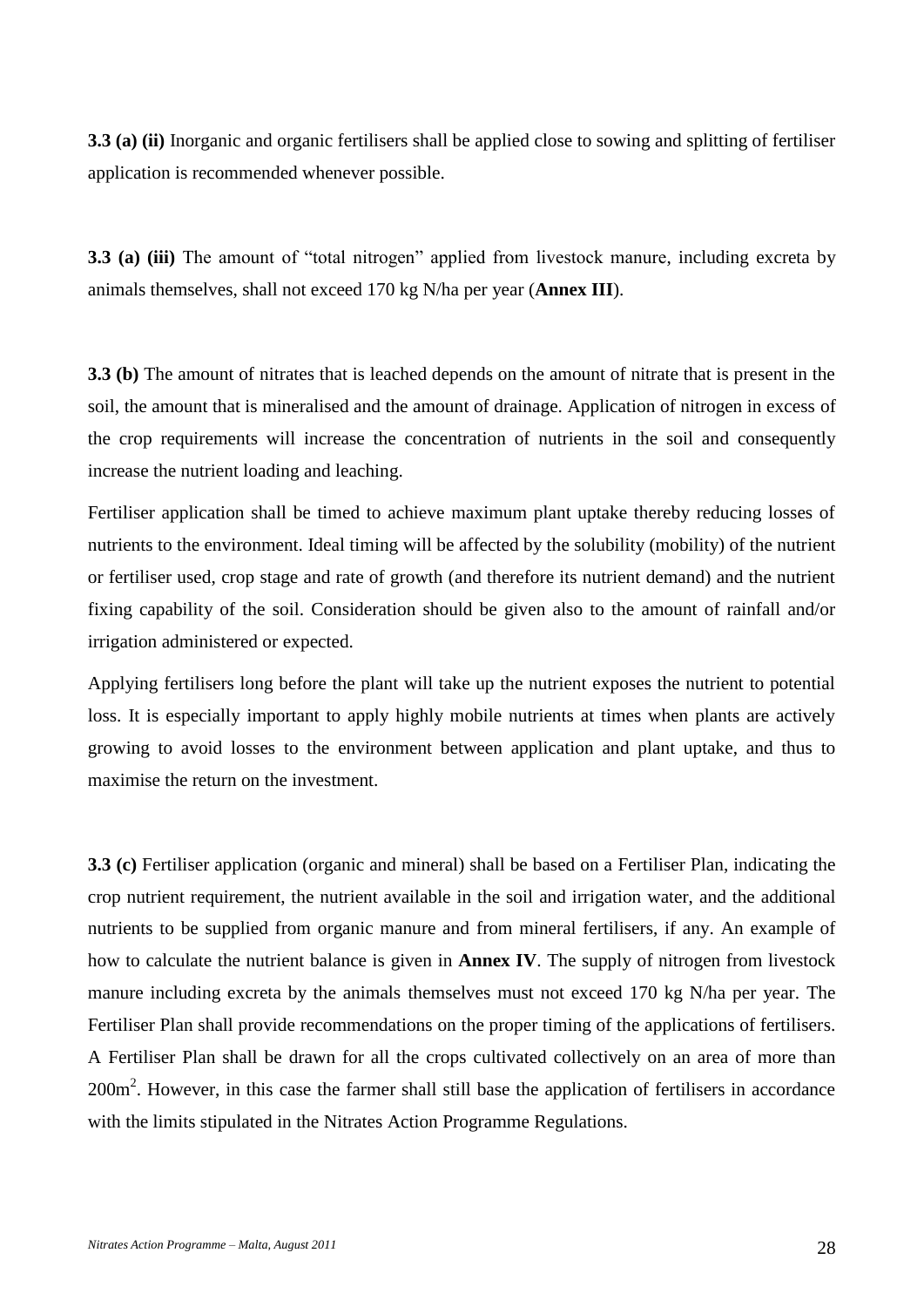The nitrogen application standards shall be based on scientific fertilisation recommendations, crop requirements and indicate what doses are the best from an agronomic and economic point of view. Fertiliser Plans shall be compiled by an Agronomist or Technical Advisor recognised by the Competent Authority responsible for nitrate use in agriculture.

Verification of compliance shall primarily be carried out through administrative checks through the National Nitrate Database and the Land Registry, supported by other checks if required. The system shall identify high risk farmers by detecting the over utilisation of organic and mineral fertilisers. On-the-spot checks shall be used to verify that the application of fertilisers is being based on a Fertiliser Plan issued by a recognised advisor and that proper Farm Records are being maintained.

### **3.4 Storage facilities for livestock manure**

**3.4 (a) (i)** The capacity of storage facilities for livestock manure of a holding shall be sufficient and adequate to provide for the storage of all the livestock manure which requires storage between the  $15<sup>th</sup>$  of October in any year and the  $15<sup>th</sup>$  of March of the following year.

**3.4 (a) (ii)** Manure shall be stored in a leak-proof, covered storage clamp which is connected to a cesspit.

**3.4 (a) (iii)** The cesspits must be leak-proof, covered and must be sufficient in size to collect all urine and washings for at least 15 days.

**3.4 (a) (iv)** Cesspits and manure clamps shall be certified for tightness (leak-proof) by a warranted architect every five years or following any structural works within the holding or in its immediate vicinity.

**3.4 (b)** Responsible storage is necessary to protect the local environment from the harmful affects that 'run off' from manure can have if it enters watercourses or ground water. Storage allows the nutrients in the manure to be applied to crop-land at appropriate times in the growing cycle. Storage also allows the manure to be held when its application is prohibited.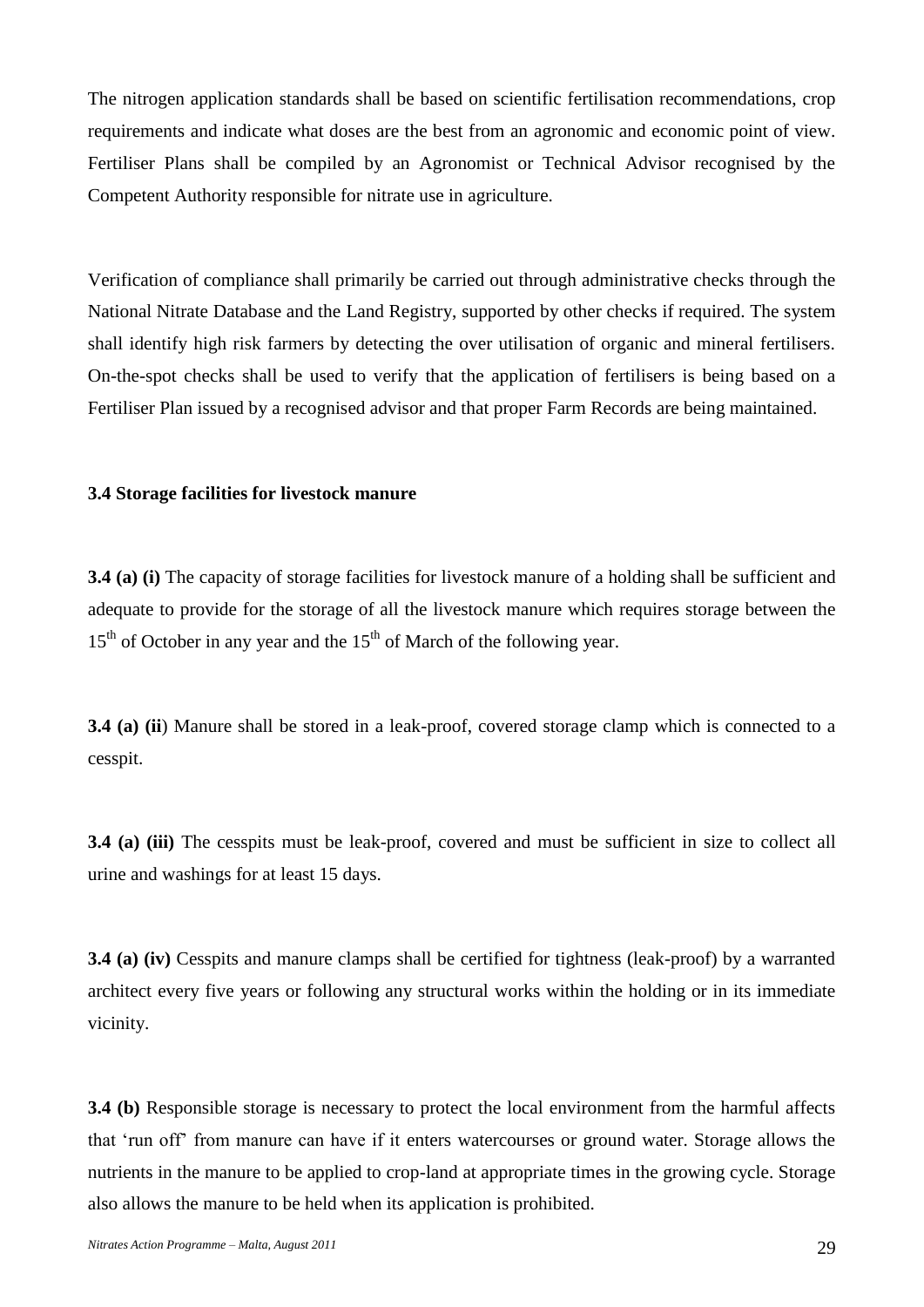Covering of the manure clamp prevents the input of rainwater and the production of wet manure and foul water, thus decreasing the possibility of pollution. Manure clamps shall be rendered leakproof with a concrete base to avoid leaching that can cause pollution to the surroundings and the underground water. Cesspits shall be leak proof to avoid nutrient losses.

Any such facilities constructed to ensure compliance with this Nitrates Action Programme shall be undertaken in accordance with all relevant planning and environmental legislation.

**3.4 (c)** The storage facilities for livestock manure shall be sufficient to store all the livestock manure produced on the farm from the  $15<sup>th</sup>$  October to the  $15<sup>th</sup>$  of March. The livestock manure storage capacity of a holding, shall be calculated by taking into account the following figures and data:

- The number, type and age of animals present on the farm holding;
- the quantity of farmyard manure produced;
- any solids removed from slurry other than pig slurry by means of a slurry separator;
- any additional storage available off the holding including any agreement with another holding;
- any valid contract the holding has with a manure processing facility.

Calculation of the need for storage capacity shall be carried out in accordance with **Annex V**.

Manure or slurry shall not be stored underneath the animals but shall be kept outside in a proper leak proof manure clamp and/or cesspit. Manure clamps shall be covered and built with three rendered high walls with the least possible surface: volume ratio. The floor of the manure clamp shall have a high gradient slope in order to facilitate the separation and collection of fluids which discharge into a cesspit. This shall not apply to the rearing of ovines and caprines reared on deeplitter systems.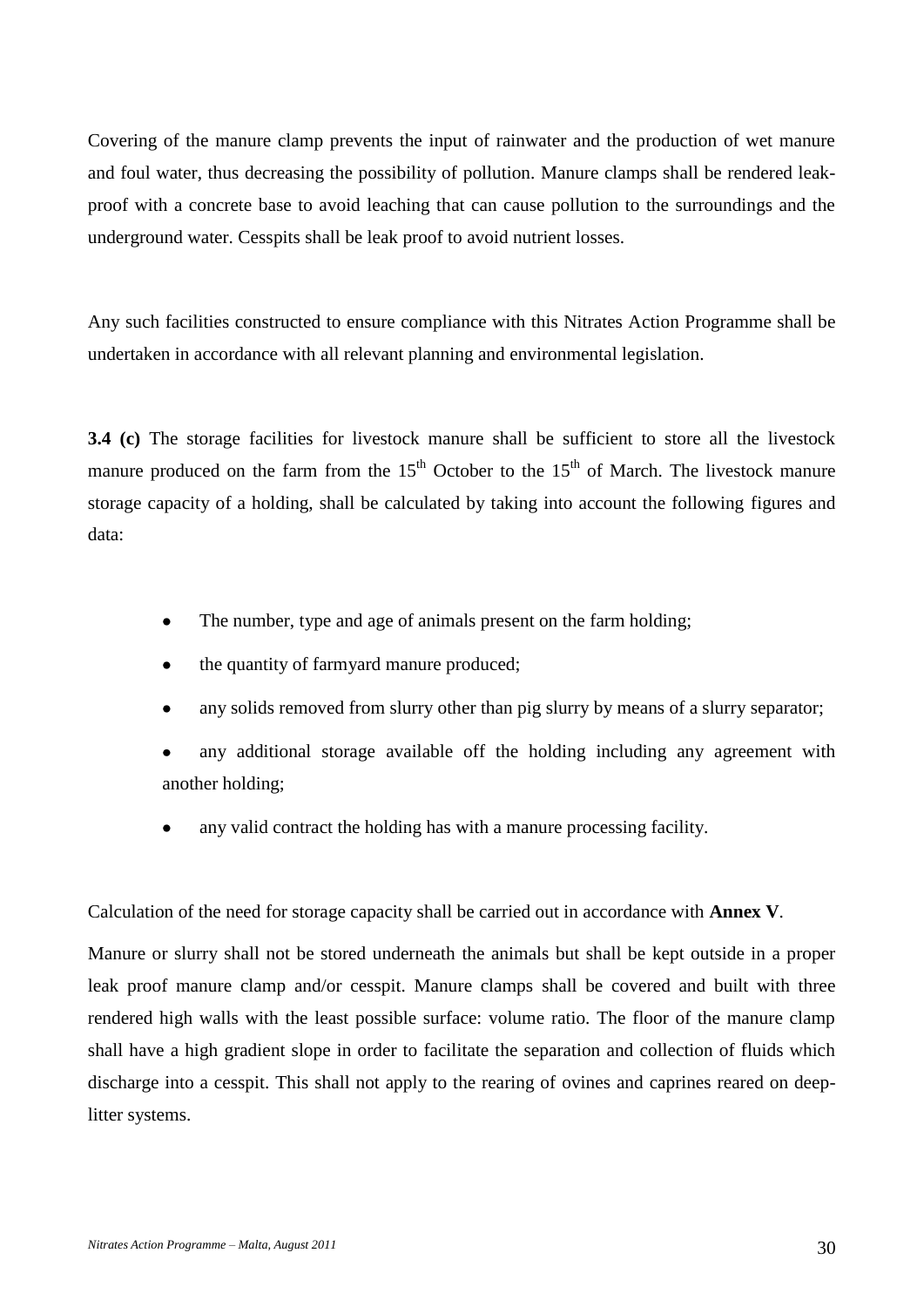Mechanical separation should be considered on large cattle farms to reduce the storage capacity required for the solid phase. The manure clamp and the cesspit shall be certified as leak-proof by a warranted architect.

Verification of compliance is carried out through administrative cross-checks with the National Livestock Database (NLD) and the National Nitrate Database (NND), supported by any other checks as may be required. The quantity of manure produced on each farm can be calculated by the NND through information from the NLD. During cross-checks the quantity of manure produced on the farm compared to the available storage capacity. On-the-spot checks serve to verify that manure produced is actually being stored in the manure clamp, storage facilities comply with regulations and that there are no losses of nutrients to the environment.

### **3.5 Manner of storage and location of farmyard manure storage**

**3.5 (a) (i)** Farmyard manure may be stored in the field where land application will take place subject to a maximum limit of 120 days between  $16<sup>th</sup>$  of March to  $14<sup>th</sup>$  of October if the dry matter content is at least 30%.

**3.5 (a) (ii)** When stored in a field, farmyard manure must not be stored in the same location of the field for consecutive years and shall be stored in a compact heap whereby such heaps must not be placed within:

- 20m from water courses;
- 30m around a borehole, spring or well;
- 100m from any borehole used for a public water supply;
- 100m from the coast.

**3.5 (b)** Manure will be considered a contaminant if it comes into contact with surface or groundwater, therefore it shall be appropriately located during temporary storage in open fields. Rainfall can cause effluent discharge from manure stored outside and may pose a contamination threat to surface and ground water.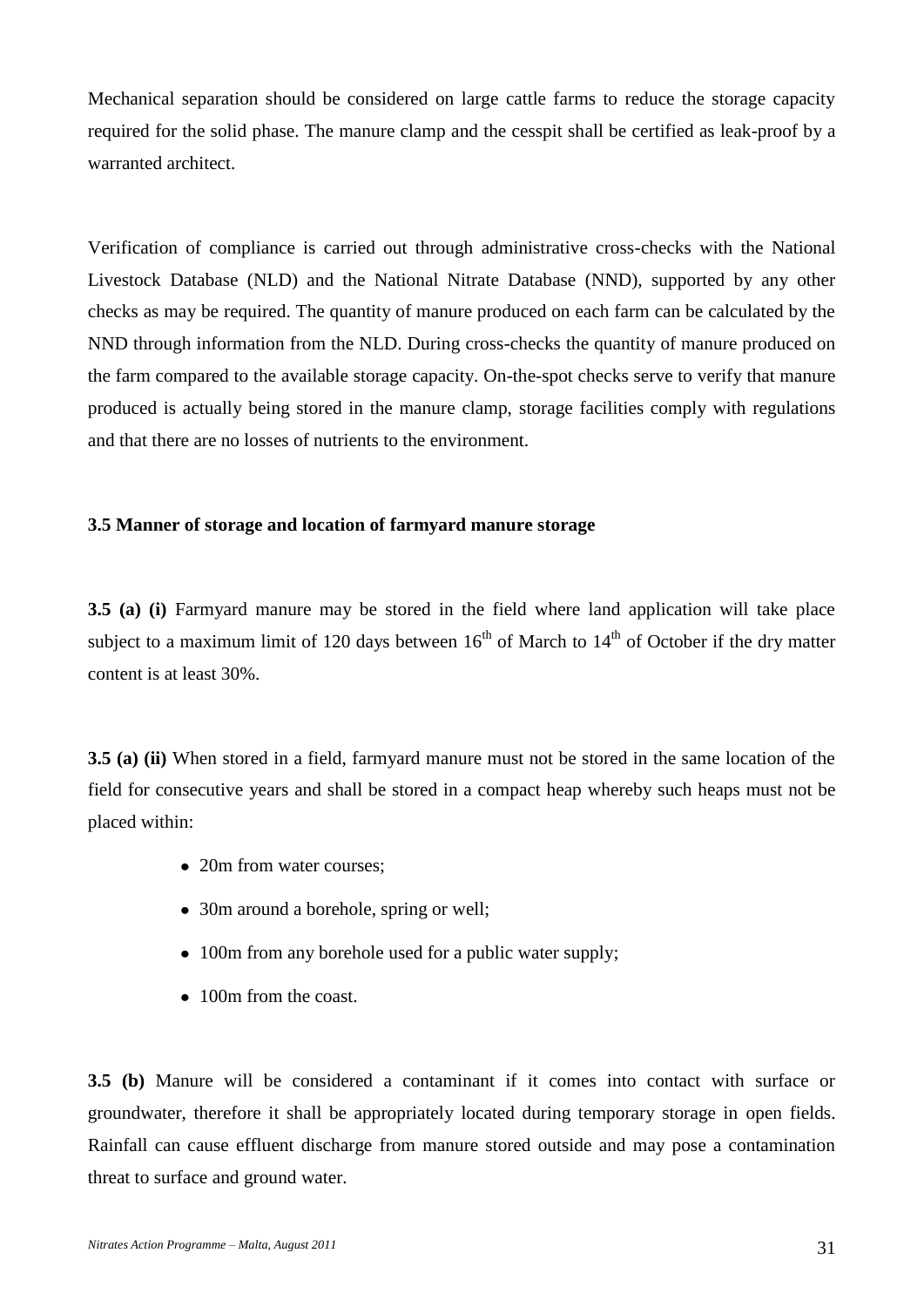**3.5 (c)** The storage of farmyard manure in the field is permitted only for a maximum limit of 120 days during the period of the  $16<sup>th</sup>$  of March to the  $14<sup>th</sup>$  of October; however the dry matter content of the manure must be at least 30%. Farmyard manure must be contained in a heap and shall not be stored in the same location of the field for consecutive years and must be kept at the stipulated distances from water courses, boreholes, springs, wells and the coast.

Verification of compliance shall be made through on-the-spot checks to ensure that farmyard manure is not stored in open fields during the closed period  $(15<sup>th</sup>$  of October to  $15<sup>th</sup>$  March). Through on-the-spot checks inspectors can ascertain that when manure is stored outside, the minimum distances specified in the regulations are being respected and that only manure with at least 30% dry matter content is being stored in the fields.

#### **3.6 Measures related to Land Management Practices**

**3.6 (a) (i)** Crop rotation shall be practised where necessary.

**3.6 (a) (ii)** Farm holdings with an area >1 ha and under intensive irrigated cultivation shall have a Nutrient Management Plan. In order to ensure the nutrient balances in the soil are regulated, all farmers will be required to carry out a soil analysis at least once every 3 years.

**3.6 (b)** Legumes leave large quantities of available nitrogen in the soil, however if there is no crop to assimilate this nitrogen it is lost. Cover crops and crops with high nitrogen requirements reduce the concentrations of nutrients in the soil and reduce nitrate leaching during the rainy period.

A Nutrient Management Plan (NMP) is a written plan that describes how the major plant nutrients will be managed. The NMP aims to optimise production and maximise profit value from nutrient inputs while avoiding or minimising adverse effects on the environment.

**3.6 (c)** Farmers or land managers shall make and keep a cropping plan of their holding. Crop rotation must be practiced taking into consideration the nutrient requirement of the crops.

Irrigated crops tend to be over fertilised with nitrogen, farms with a holding size of >1 ha shall prepare a Nutrient Management Plan (NMP) for their holding within 2 years from the publication of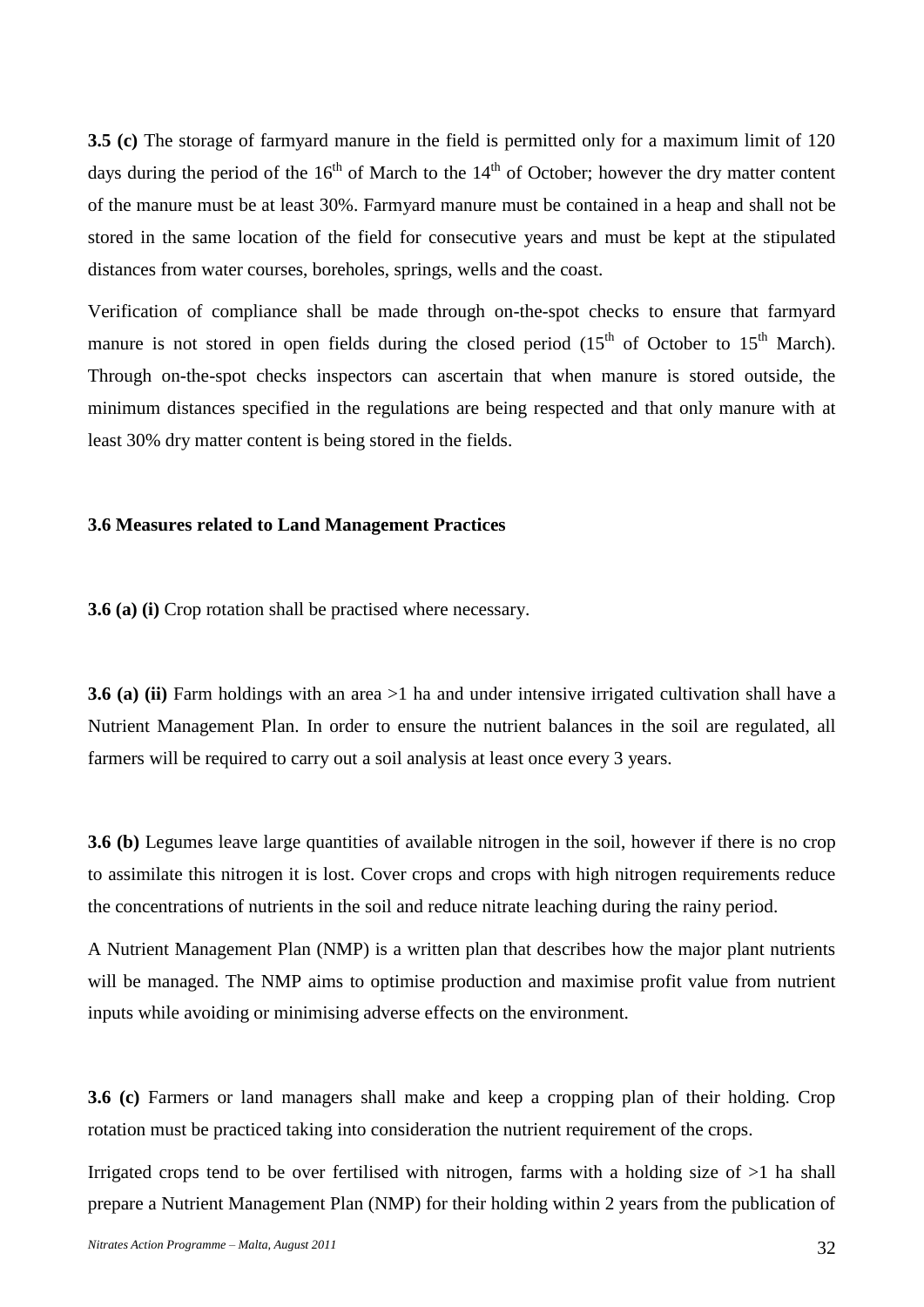this Nitrates Action Programme. The NMP shall describe how the major plant nutrients (nitrogen, phosphorus and potassium) will be managed. The NMP shall cover all the area managed by the farmer and shall be issued by registered agronomist.

The NMP must:

- ensure that nutrient management meets all legal requirements;
- include a nutrient budget which compares nutrient inputs from all sources with all nutrient outputs;
- achieve desired changes in nutrient levels and production (e.g. increasing soil fertility from a poor base to support a higher stock carrying capacity, altering soil nutrient status to suit future crops);
- minimise the cost of supplying nutrients and avoids wasted spending on unnecessary or unused nutrients;
- minimise the risk of damage to the environment;
- consider the farmer's or the land manager's personal objectives.

Guidelines for producing a suitable Nutrient Management Plan are provided in **Annex VI**.

Verification of compliance shall be made via field inspections to verify that farmers are maintaining a cropping plan of their holding and are practicing crop rotation. The availability and compliance with the Nutrient Management Plan is verified through physical checks.

# **3.7 Measures related to Farm Management Practices**

**3.7 (a)** All animal holdings and animal passageways shall be suitably covered.

**3.7 (b)** Covering reduces the amount of foul water generated that would have to be collected and stored, this furthermore prevents environmental pollution of nearby sea, valleys or underground water and reduces air pollution to the minimum.

**3.5 (c)** Animal housing and animal passage ways shall be constructed in a way to ensure that runoff of foul water is intercepted and collected in a leak-proof cesspit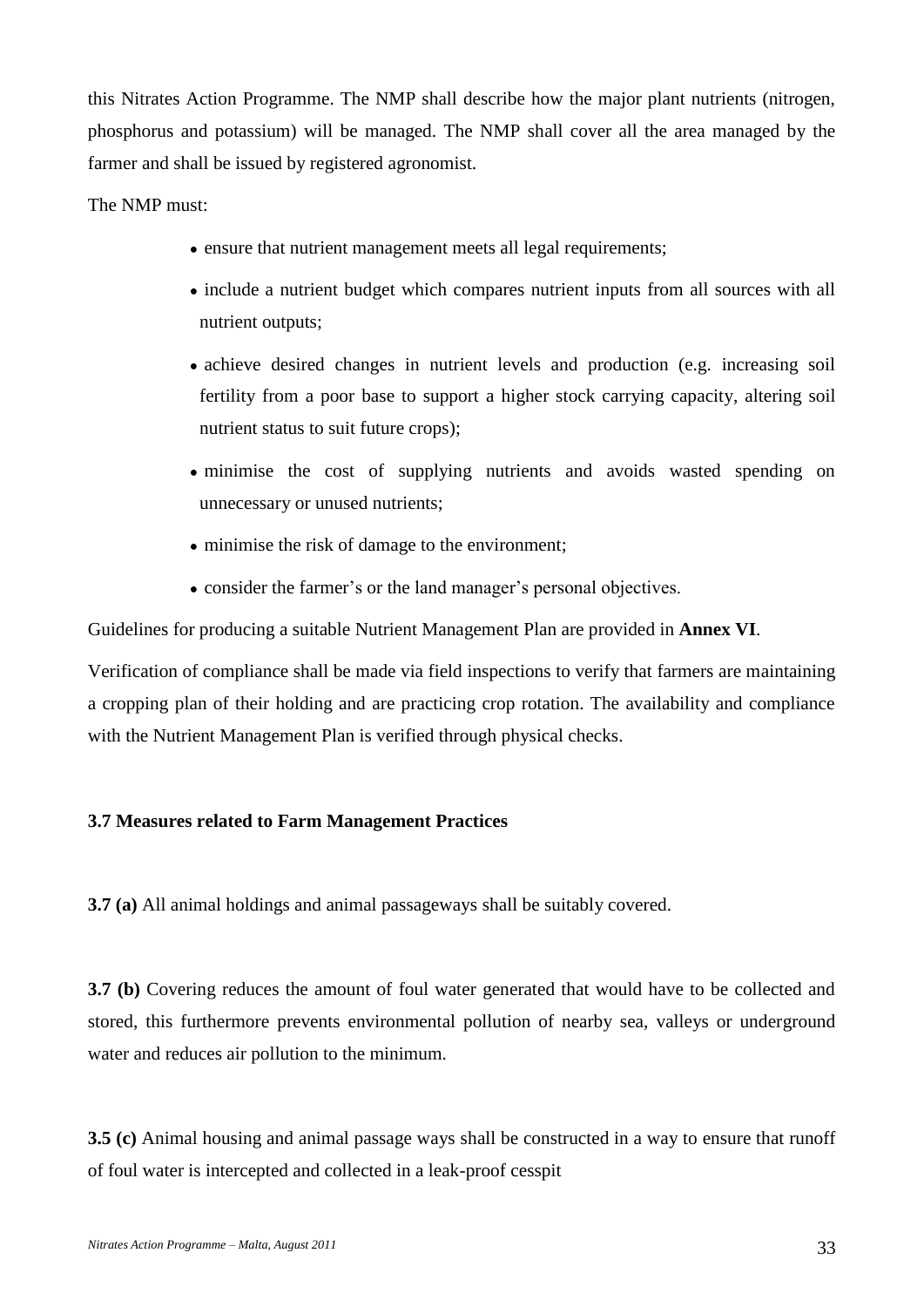Verification of compliance shall be made through on-the-spot checks to ensure that farmyard building is compliant with the required standards and that there is no discharge of foul water from the farm.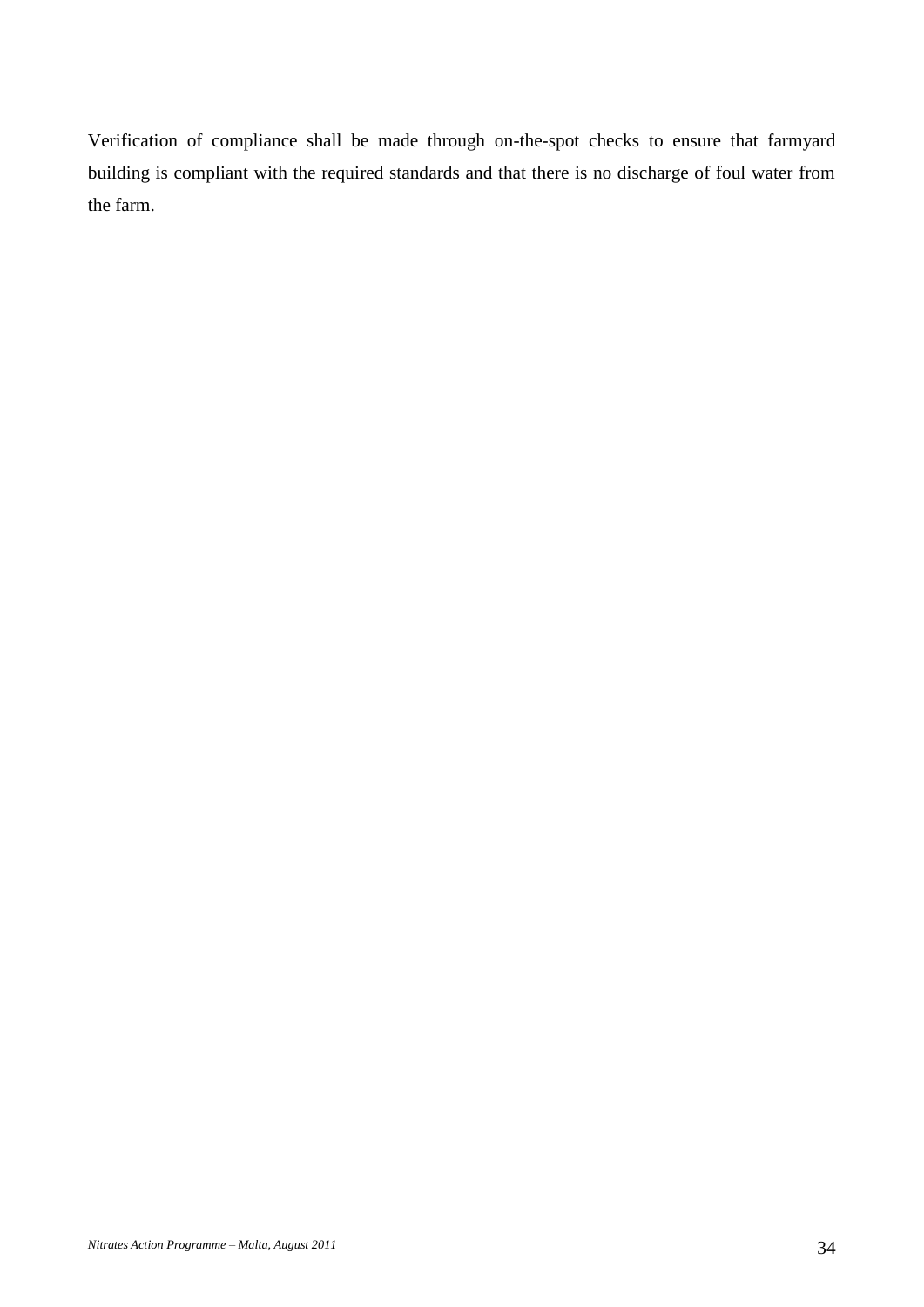#### **4.0 – Record-Keeping and Monitoring Compliance**

In this Chapter each measure is aimed at helping the farmer control the application of nitrogen fertiliser and assisting the compliance with the measures contained in chapter 3, and is marked as para. (a), the rationale for such measure is marked as para. (b) and the implementation and control for such measure is marked as para (c).

### **4.1 Records on the Use of Fertilisers**

**4.1 (a)** Users of organic and/or inorganic fertilisers shall be registered with the Competent Authority responsible for nitrates.

**4.1 (b)** Registration of users provides better control on the use of such fertilisers.

**4.1 (c)** The Competent Authority responsible for Nitrates shall keep a register of all persons and farm holdings making use of organic and/or inorganic fertilisers. Only registered users who have obtained the proper certification will be permitted to utilise fertilisers. Sales or deliveries of organic manure shall be covered by receipts or delivery notes.

Compliance monitoring shall be carried out through administrative cross-checks with the National Nitrate Database.

#### **4.2 Nutrient Management Course**

**4.2 (a)** Users of organic or inorganic fertilisers shall be required to attend a compulsory course on the use of fertilisers.

**4.2 (b)** Given that the excess application of fertilisers is mainly related to the lack of knowledge and education of the farmer, training shall be obligatory.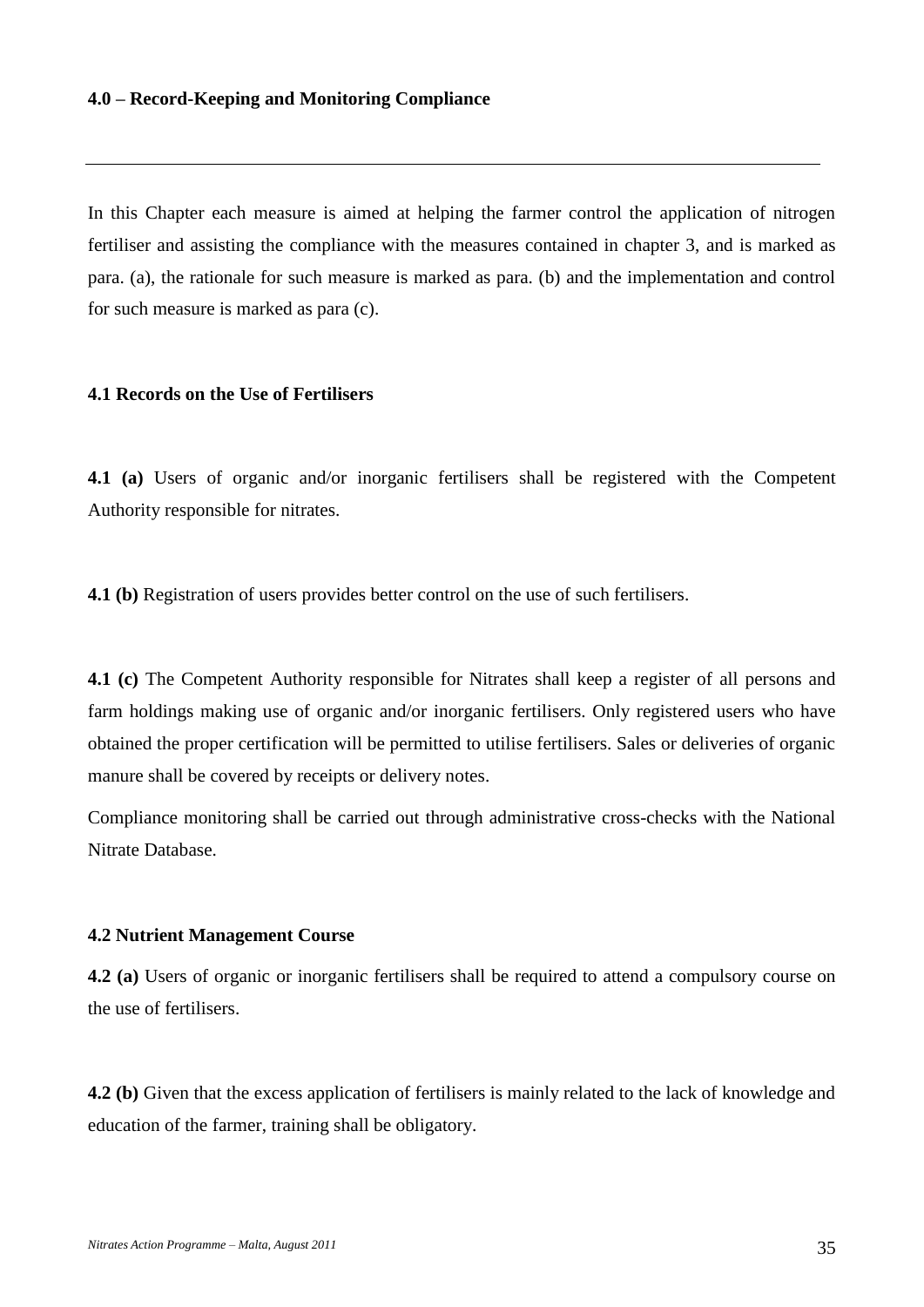**4.2 (c)** Farmers shall be obliged to attend a course which has been approved by the Competent Authority on the use of fertilisers.

The Competent Authority shall be notified on the attendance of the course and shall issue certification to each farmer in this regard. The lack of such certification shall prohibit the farmer in question from using or purchasing fertilisers.

Verification of compliance shall be carried out through cross-checks with the National Nitrate Database.

# **4.3 Farm Holding Records**

**4.3 (a)** Records shall be kept on every holding and shall be available for inspection.

**4.3 (b)** Records provide information on the management of the farm holdings, the usage of inorganic and organic fertilisers as well as compliance with the required standards. A good system of record-keeping can help ensure that land application of manure is efficient while protecting groundwater and surface water. Furthermore good records are evidence of good management.

**4.3 (c)** Records shall be kept so as to allow the following information to be ascertained on an annual basis:

- the farmer for the calendar year in question;
- the total agricultural area including the size and location of each field;
- the cropping regimes and their individual areas;
- the number of livestock kept on the holding, their species and type, and the  $\bullet$ length of time for which they were kept on the holding;
- the capacity of the livestock manure storage space, and where applicable the  $\bullet$ details of rented storage, farmyard manure production, manure separation, the details of any rental or contractual agreement;
- the quantity of each type of nitrogen fertiliser moved onto or off the holding, the  $\bullet$ amount of each type of fertiliser applied, the nutrient content of the chemical fertiliser, the location where used;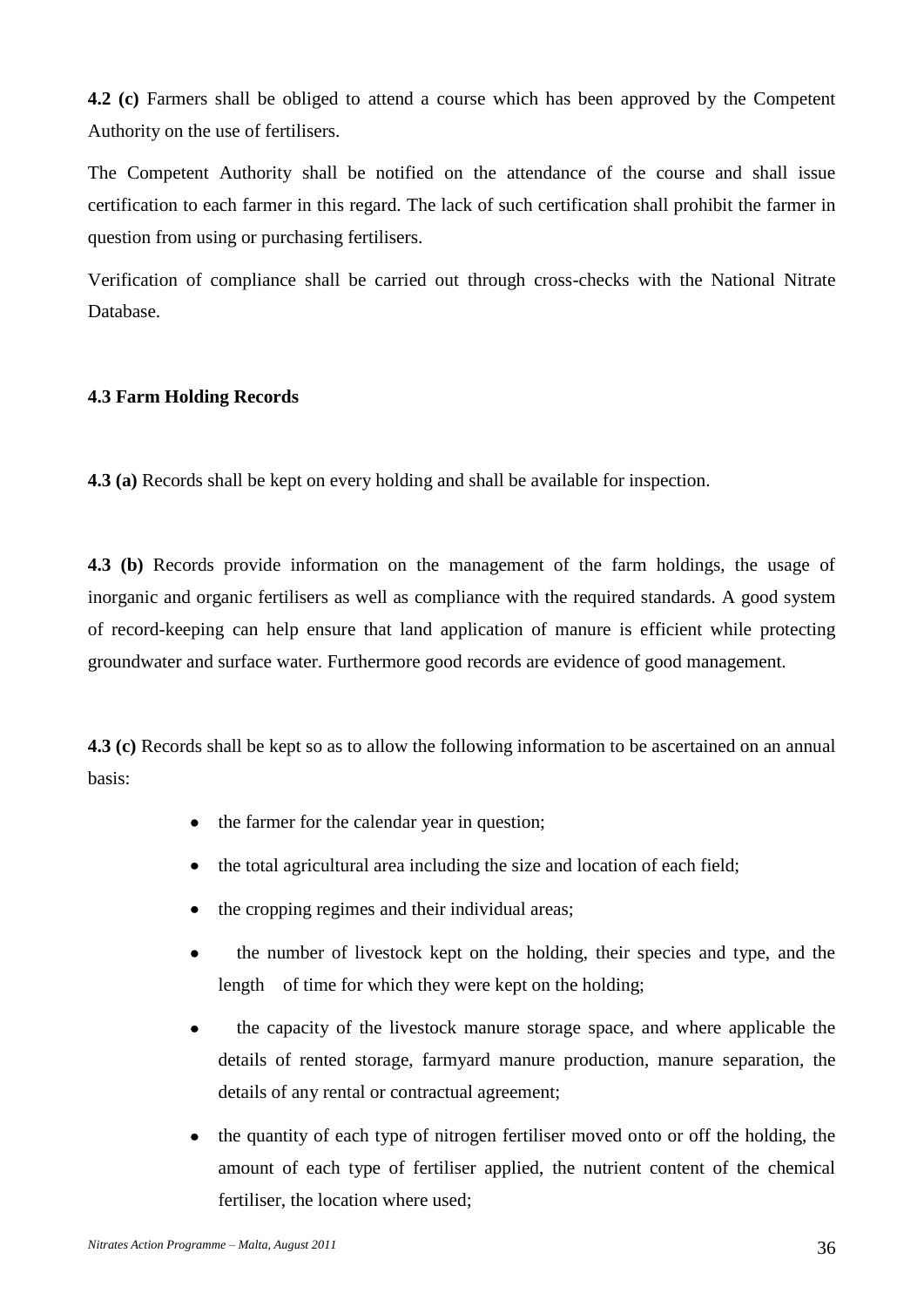- the date of movement of organic manure;
- the name and address of the consignee, the consignor and any third party transporter of the manure.

Records shall be prepared for every holding for each calendar year by the  $30<sup>th</sup>$  October of the following year and shall be retained for a period of 5 years. Invoices, receipts and delivery notes shall also be retained. Farm records shall match information recorded in the NND.

Templates for maintaining adequate farm records are provided in **Annex VII**.

Verification of compliance shall be carried out through on-the-spot checks to ensure that records are being maintained and are cross checked with the National Nitrate Database.

### **4.4 Control of Sales and Movement of Fertilisers**

**4.4 (a) (i)** All sales and purchases of organic and inorganic fertilisers shall be notified to the Competent Authority responsible for Nitrates.

**4.4 (a) (ii)** All importers, distributors and resellers of fertilisers shall be registered with the Competent Authority.

**4.4 (b)** Registration and monitoring of sales and purchases of organic and inorganic fertilisers provide a more effective control on the use of nitrogenous fertilisers.

**4.4 (c)** Sales or movement of livestock manure to and from holdings shall be notified to the Competent Authority responsible for nitrates by the producer by not later then the  $30<sup>th</sup>$  October of every year.

The sales and purchases of chemical or organic fertilisers shall be recorded and notified to the Competent Authority responsible for nitrates by not later then the  $30<sup>th</sup>$  October of every year.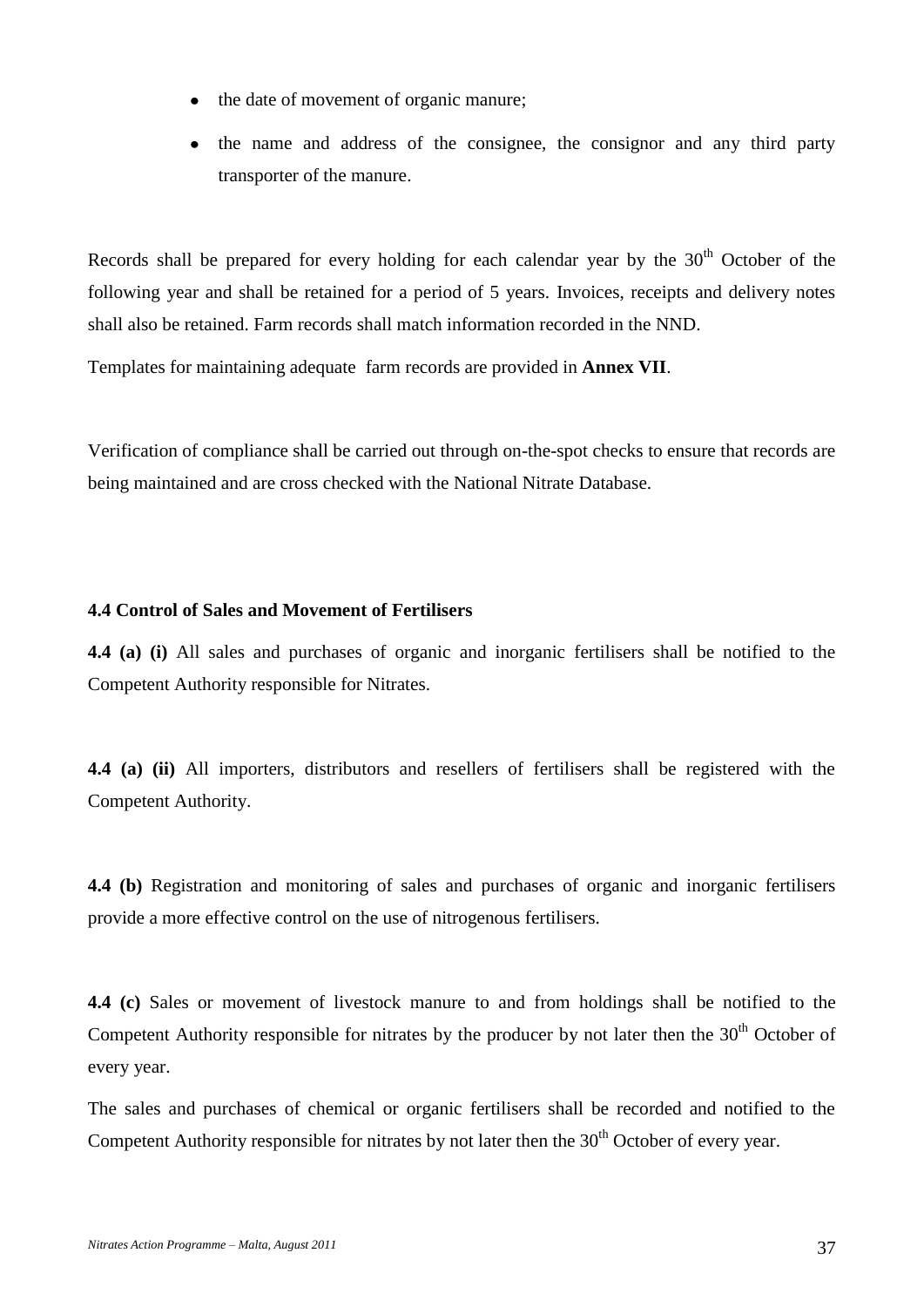The importation of chemical or organic fertilisers by farmers shall be notified to the Competent Authority by not later then the  $30<sup>th</sup>$  October of every year.

Compliance monitoring shall be carried out through administrative cross checks with the National Nitrate Database.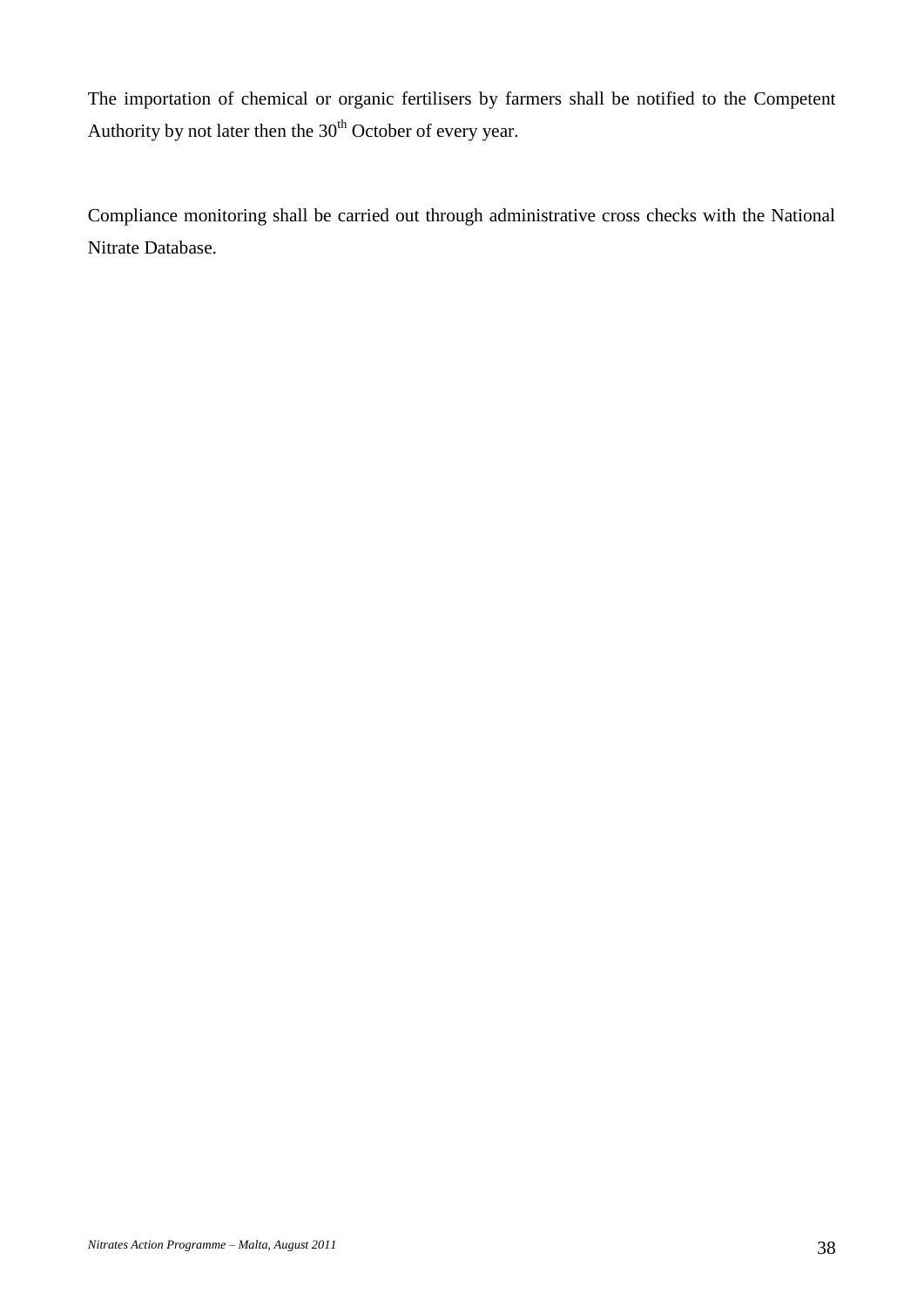### **5.1 Functions, Powers and Duties of the Competent Authority**

The Department of Agriculture shall be the Competent Authority responsible for the implementation, monitoring and enforcement of the Nitrates Action Programme (NAP). The Department shall also be responsible for the dissemination of the obligations arising from the NAP to the farming and agricultural industries, as well as reporting on the implementation of the NAP.

**\_\_\_\_\_\_\_\_\_\_\_\_\_\_\_\_\_\_\_\_\_\_\_\_\_\_\_\_\_\_\_\_\_\_\_\_\_\_\_\_\_\_\_\_\_\_\_\_\_\_\_\_\_\_\_\_\_\_\_\_\_\_\_\_\_\_\_\_\_\_\_\_\_\_\_\_\_\_\_\_**

The Competent Authority shall set up a Nitrates Action Unit with the necessary administrative infrastructure for the implementation of the Nitrates Action Programme. It shall have sufficient staff, finances and other required resources inclusive of access to national databases in order to meet its obligations. In particular, human resources are likely to have the most fundamental impact on the ability to operate an effective NAP.

The Nitrates Action Unit shall enhance the national Knowledge Base by:

- Undertaking studies on manure quality, soil nitrogen content;
- Building and managing a soil monitoring surveillance network and collaborate with the MRA and MEPA regarding groundwater quality monitoring in order to synergise findings of both monitoring networks;
- Maintaining a database for monitoring changes in agricultural practices in terms of farm holdings, manure application and soil and manure analysis.

# **5.2 National Nitrate Database**

The Competent Authority shall maintain a National Nitrates Database (NND) containing the following data;

- Registered farmers making use of fertilisers;  $\bullet$
- Attendance to obligatory training;
- $\bullet$ Information about the holdings pertaining to the farmers (link with the LPIS);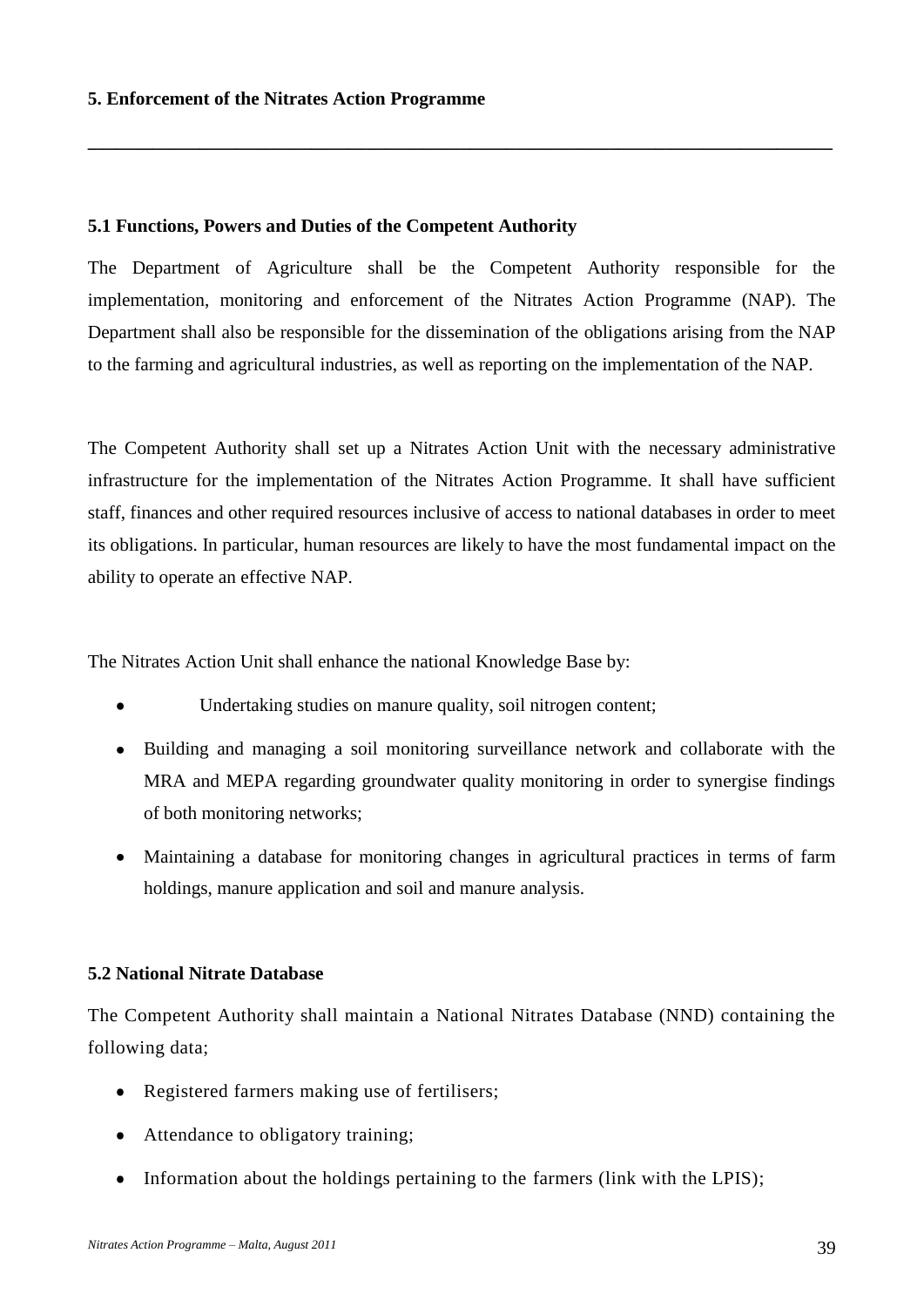- Information about livestock farms buildings, manure storage facilities and a link with  $\bullet$ the National Livestock Database (NLD);
- Information about land management practices;  $\bullet$
- Information about the landscape, soil types, water sources and water courses;  $\bullet$
- Information about the sales and movements of livestock manure;  $\bullet$
- Data about the sales and purchases of chemical fertilisers;  $\bullet$
- Information on checks conducted by other authorities;  $\bullet$
- Findings of monitoring and controls;  $\bullet$
- List of advisors and technical experts;  $\bullet$
- List of manure transporters.  $\bullet$

The database will provide an integrated collection of data consolidated into a common pool, for the organization, storage, management and retrieval of information. The NND shall play an important role in the management of the Nitrates Action Programme. The system shall provide for an effective monitoring and control and shall be used to perform the following controls;

- Identification of non-registered users;  $\bullet$
- Detecting farmers who exceed the limits of manure application;  $\bullet$
- Detecting livestock farms who do not have sufficient manure storage facilities;
- Assisting in the verification of compliance:
	- o respecting the close period for the application of fertilisers;
	- o respecting the minimum distance established for the storage of manure;
	- o respecting the application of fertiliser or manure on sloping land;
	- o consistency of farm records;
	- o quality of Fertiliser Plans and Nutrient Management Plans;
	- o respecting land management practices;
	- o compliance in land application of nitrogen fertiliser.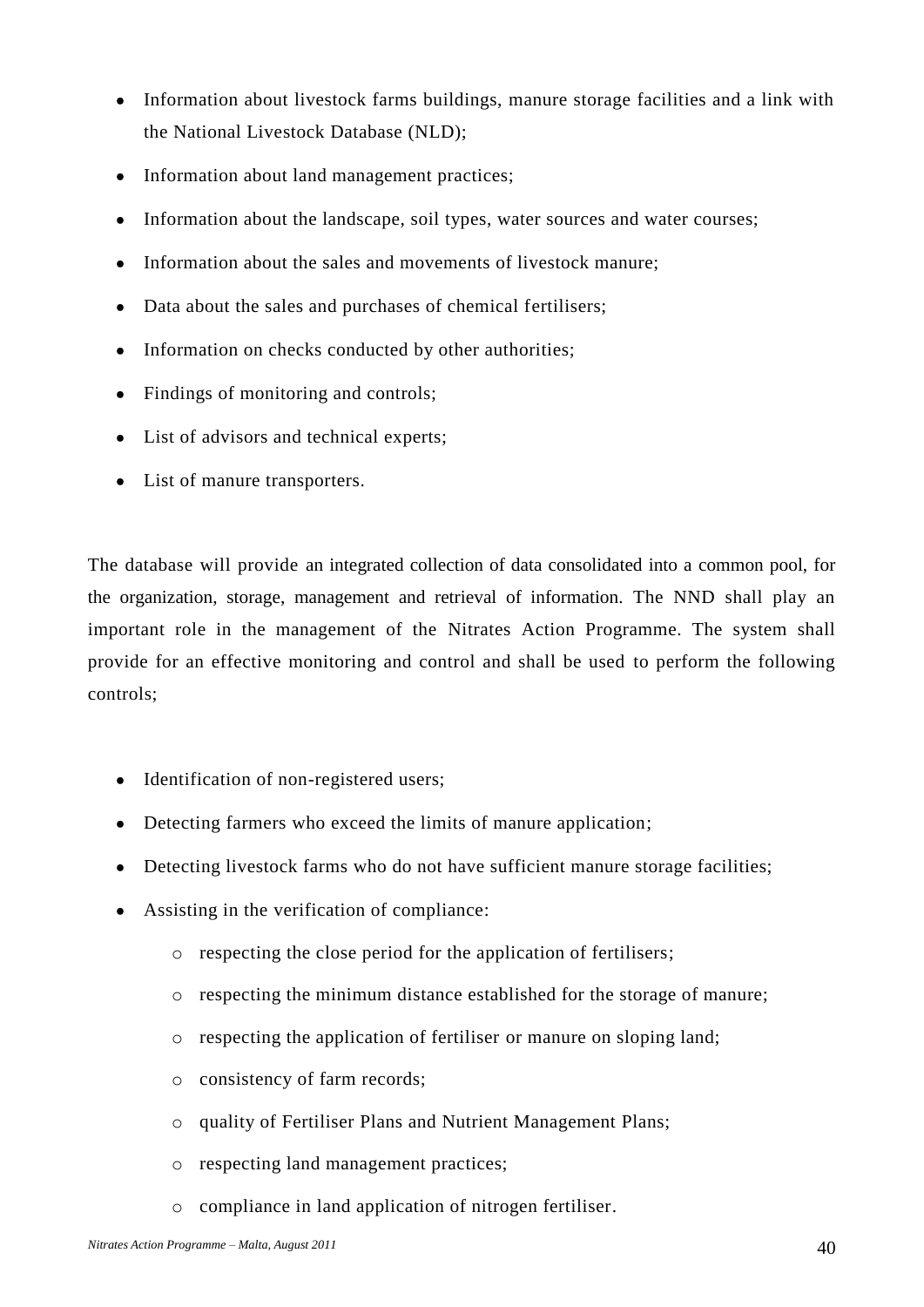#### **5.3 Enforcement**

The enforcement authority for the purpose of compliance with the Nitrates Action Programme shall be the Department of Agriculture or any other entity authorised by the Department. The inspection programme conducted by the Paying Agency for the verification of compliance with the NAP as part of the cross-compliance checks shall be taken into consideration.

The enforcement of Good Agricultural Practices depends on an ongoing monitoring programme whereby the actual implementation of measures is assessed by a team of field officers and/or farm inspectors. These officers shall be responsible for receipt of notifications, administration of the National Nitrate Database, collecting data, keeping records relating to fertiliser and manure management, identify risk farmers and/or holdings, conduct inspections, suggest remedial action to enforce measures in the Nitrates Action Programme on an individual farm basis and propose the administration of fines and legal action.

**5.3.1** Administrative controls are required to verify farmer submissions of records regarding slurry and manure transports and disposal (inclusive of dates), quantities and their final destination. Furthermore administrative controls are required to verify proper records of inorganic fertiliser and livestock manure purchases are being maintained; compliance with periods when land application of nitrogen fertiliser is prohibited, identify risk farmers over utilising fertilisers and those exceeding the maximum farm stocking rates and to verify that all farmers are registered and that all sales and purchases are notified to the Competent Authority.

All administrative controls shall be carried out by a Nitrates Action Unit specifically set up under the Agriculture Department, except for controls performed by the Control Unit within the Paying Agency that deals with the controls of EU funds and all cross compliance related issues.

**5.3.2** Field controls shall be carried out on the basis of random and risk-based sample. Holdings with higher environmental risks shall be monitored more intensively. The classification into risk groups will be based in part on the size of the farm holding, the type of animals on the holding, the use of chemical and organic fertilisers, agricultural practices and the nature and the location of the holding. The National Nitrate Database will play a key role in the identification of risk holdings. Livestock farms and holdings which make use of a large amounts of fertilisers, holdings that are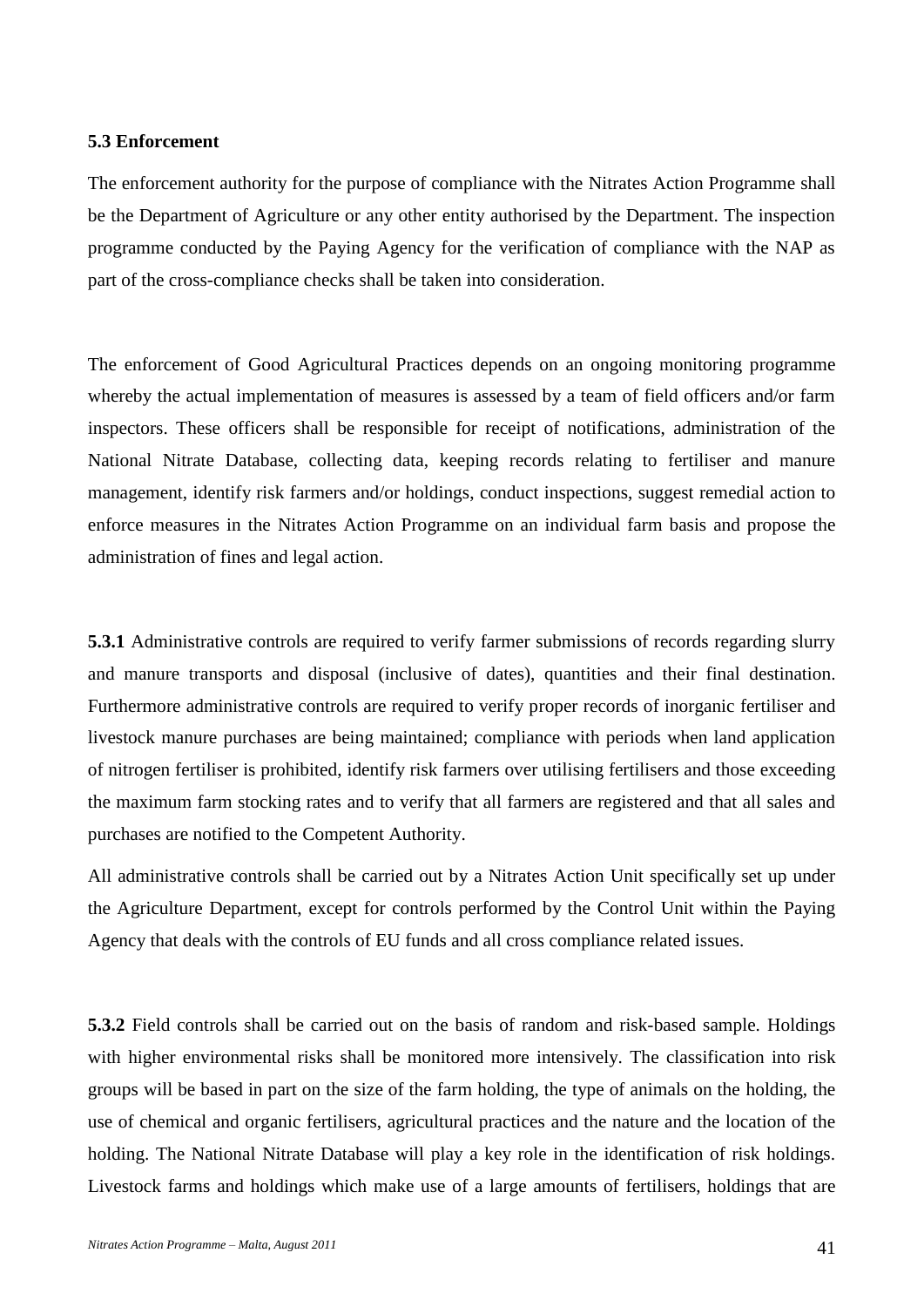located on sloping land and/or have soils with potential for flooding and are close to water resources shall be considered as holdings with a relatively high risk.

# **5.3.3. Enforcement Notice**

If the Competent Authority is of the opinion that a farmer, livestock breeder or retailer is in breach or is likely to be in breach of the regulations, in such circumstances where it appears that the breach is likely to continue or likely to be repeated, the Competent Authority shall issue an enforcement notice.

The enforcement notice shall state:

- the required actions to be taken by the person upon whom it is served, which may be considered appropriate to remedy or to prevent the continuation or repetition of, any contravention to which the notice relates;
- $\bullet$  the period within which any such requirement(s) are to be complied with;
- inform the person on whom the notice is served of their right to appeal.

Depending on the nature of the non-compliance, the period for compliance stated in the notice shall be reasonable depending on circumstances, and shall not in any case be less than 28 days.

An enforcement notice may be appealed and such an appeal shall suspend the period of compliance.

The Competent Authority may at any time;

- withdraw the enforcement notice;
- extend the period for compliance;
- with the consent of the person on whom the notice is served, modify the requirement of the  $\bullet$ notice.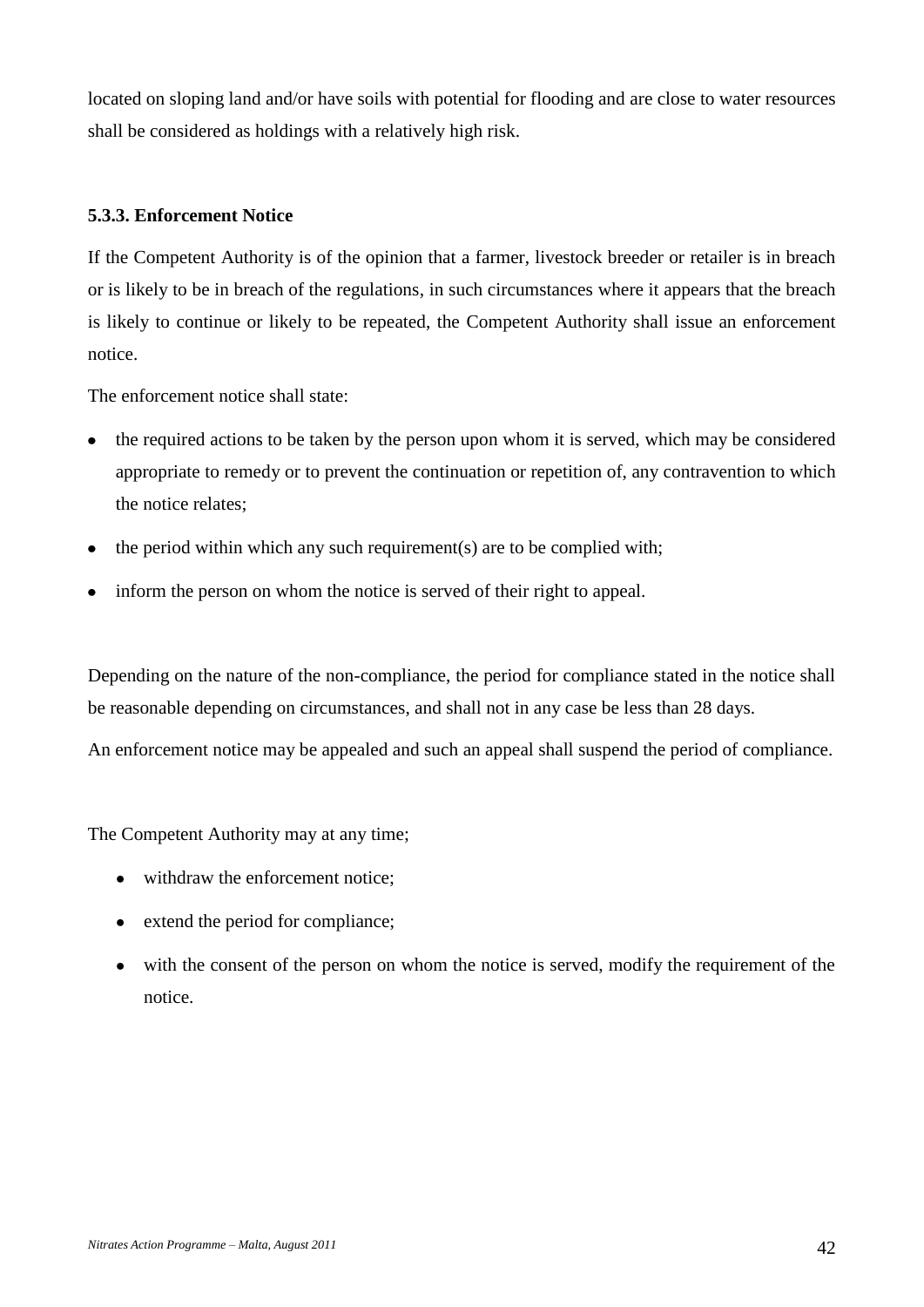### **5.4 Offences**

The measures contained in this Nitrates Action Programme shall be reflected in national legislation through the Nitrates Action Programme Regulations, 2011. In this way, all agricultural activites regardless of their nature, size, type of livestock or species of animal shall be obliged to comply with the provisions of the Nitrates Action Programme. However, the way in which farms are required to make their reports and the intensity of inspection will differ according to their risk profile, so as to keep the administrative burden on farmers and the government's implementation costs as low as possible. This will also make it possible to employ the available inspection capacity as efficiently as possible.

The abovementioned regulations codifying the measures contained in this Nitrates Action Programme shall make the non-compliance with the standards and obligations of this Nitrates Action Programme an offence and subject to legal proceeding and penalties.

Non-compliance with the measures of this Nitrates Action Programme shall be enforced through the issuing of a warning, followed by punitive sanctions according to the severity of the breach. Penalties will be a combination of administrative fines and criminal justice, with emphasis on the application of administrative fines. Criminal prosecutions will be reserved for serious infringements and fraud.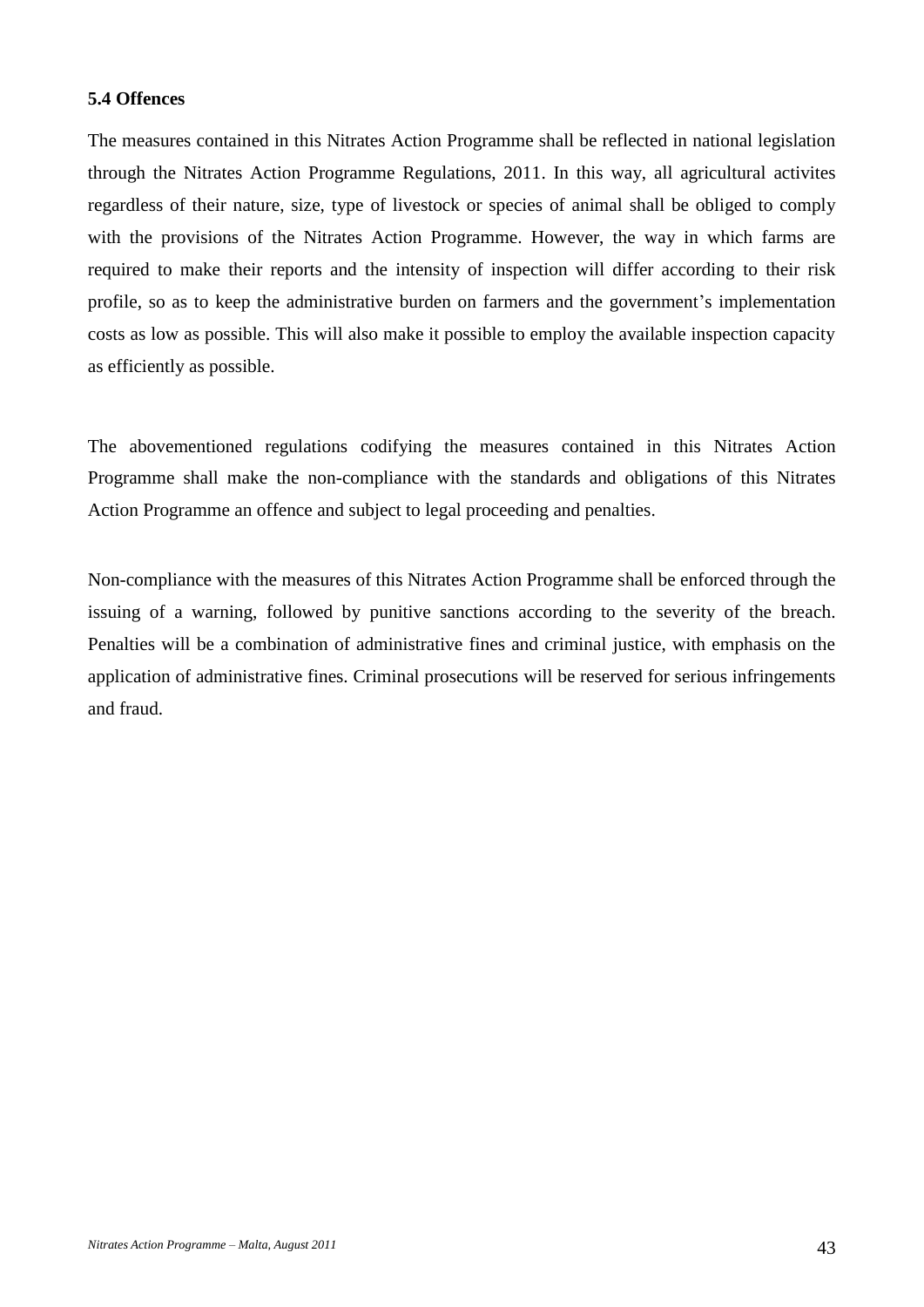### **6.1 Assessing the effectiveness of the Nitrates Action Programme**

**6.1.1.** Monitoring programmes shall be set up to assess the effectiveness of the Nitrates Action Programme through administrative controls on the basis of the data sent to the Competent Authority and cross-checks with other relevant databases as well as on site inspections.

**6.1.2** Water quality monitoring programmes shall be set up to monitor both surface waters and groundwater. These programmes have already been designed in accordance with the Water Framework Directive. These are presented in detail in Section 6.2 below.

### **6.2 General Monitoring Programme**

The Competent Authority shall draw up and implement monitoring programmes to assess the effectiveness of the Nitrates Action Programme.

# **6.2.1 Monitoring of surface waters<sup>8</sup>**

The monitoring programme for surface coastal waters will build on the monitoring of the first cycle (**Figure 5**) and the monitoring programmes of the Water Framework Directive (WFD). A baseline survey of physical, chemical and biological parameters of coastal and selected inland waters was launched in 2010, funded through the ERDF program. The data collected will help to develop assessment methods for surface waters within the context of both the Nitrates Directive and the WFD.

1

<sup>&</sup>lt;sup>8</sup> Surface waters comprise inland freshwater streams and pools, transitional waters and coastal surface waters.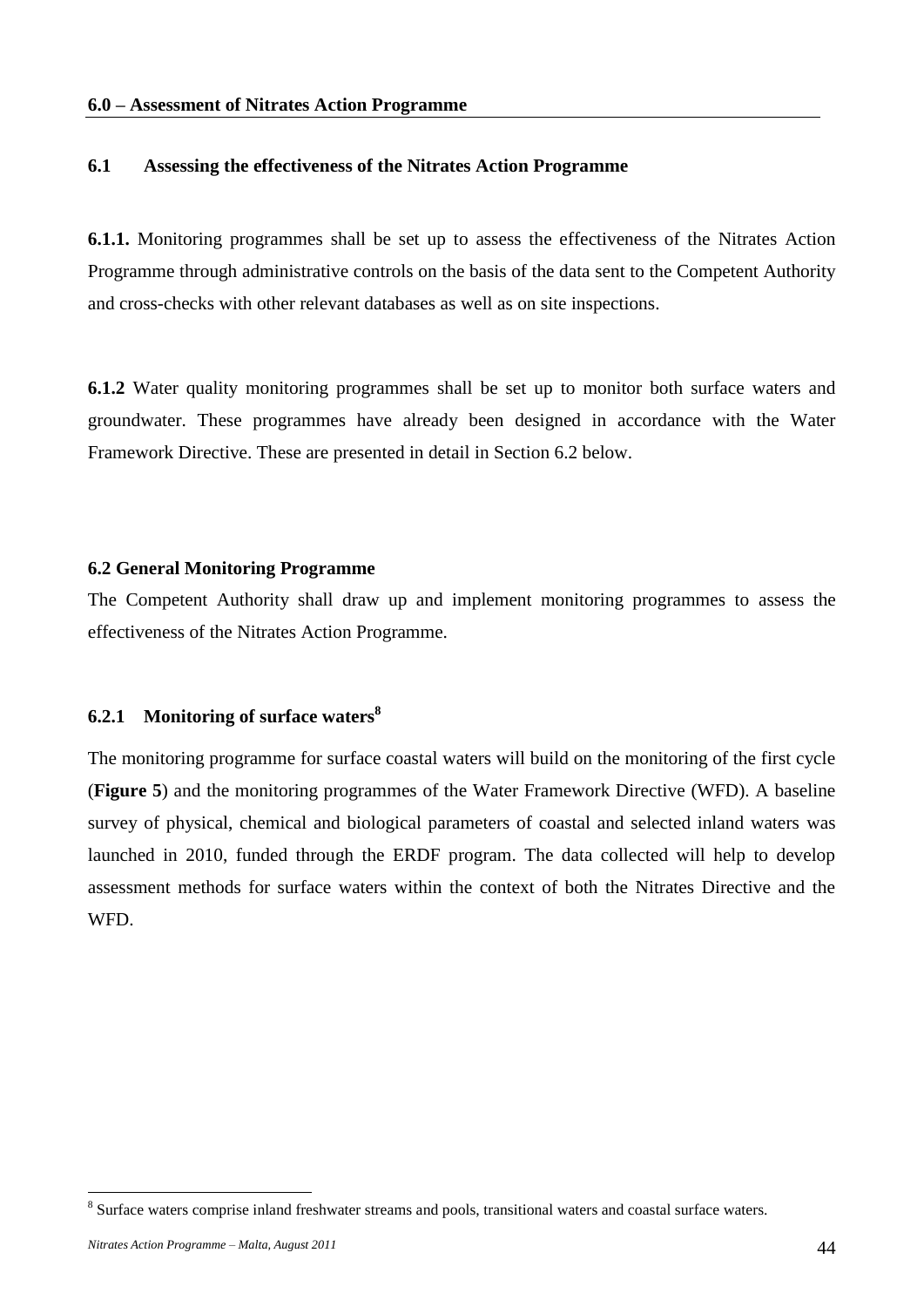

**Figure 5: Sampling Stations for inland, coastal and transitional water bodies during 2006-2008**

### **6.2.2 Monitoring groundwaters**

Article 8 of the Water Framework Directive (WFD) requires the establishment of "surveillance" and "operational" monitoring programmes. These monitoring programmes are intended to provide the necessary information to enable the Article 4 environmental objectives to be met, in particular the assessment of groundwater quantitative and chemical status, the identification of significant long–term trends in natural conditions and trends resulting from human activity in groundwater bodies. The programme foresees the gathering of qualitative data at regular intervals. Nitrates in groundwater will be monitored every six months in all groundwater bodies. The groundwater network is shown graphically in **Figure 6** below: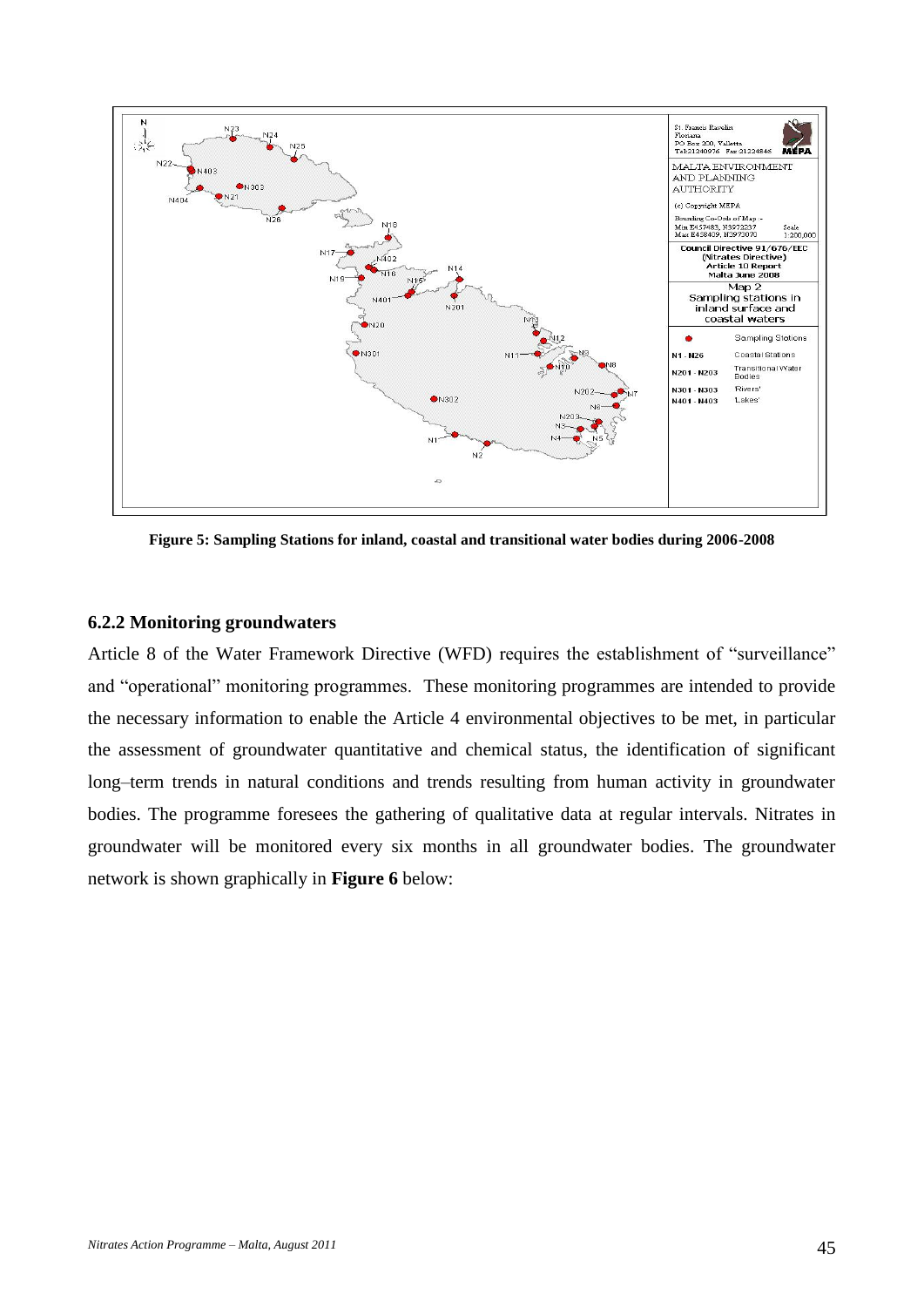

**Figure 6: Groundwater qualitative status monitoring network**

# **6.3 Localised monitoring of waters in higher-risk areas (drinking water protected areas)**

Monitoring for nitrates in groundwater shall also be undertaken in all abstraction stations utilised for the abstraction of water intended for human consumption, on a monthly basis. Such monitoring, concerns the two main groundwater bodies in the islands (Malta Mean Sea Level and Gozo Mean Sea Level) as well as the smaller Mġarr-Wardija and Miżieb groundwater bodies.

Data generated from this groundwater monitoring programme will be utilised to supplement data from the WFD monitoring networks, when required.

### **6.4 Monitoring impacts of measures at holding level**

The Department of Agriculture shall be responsible for the assessment of the effectiveness of this Nitrates Action Programme. The National Nitrate Database will play a key role in performing this assessment. In addition a monitoring programme will be implemented to assess the effectiveness of the Action Programme in terms of improving agricultural practices.

The plan proposed for the monitoring and evaluation of the Nitrates Action Programme consists of:

• collection of baseline data;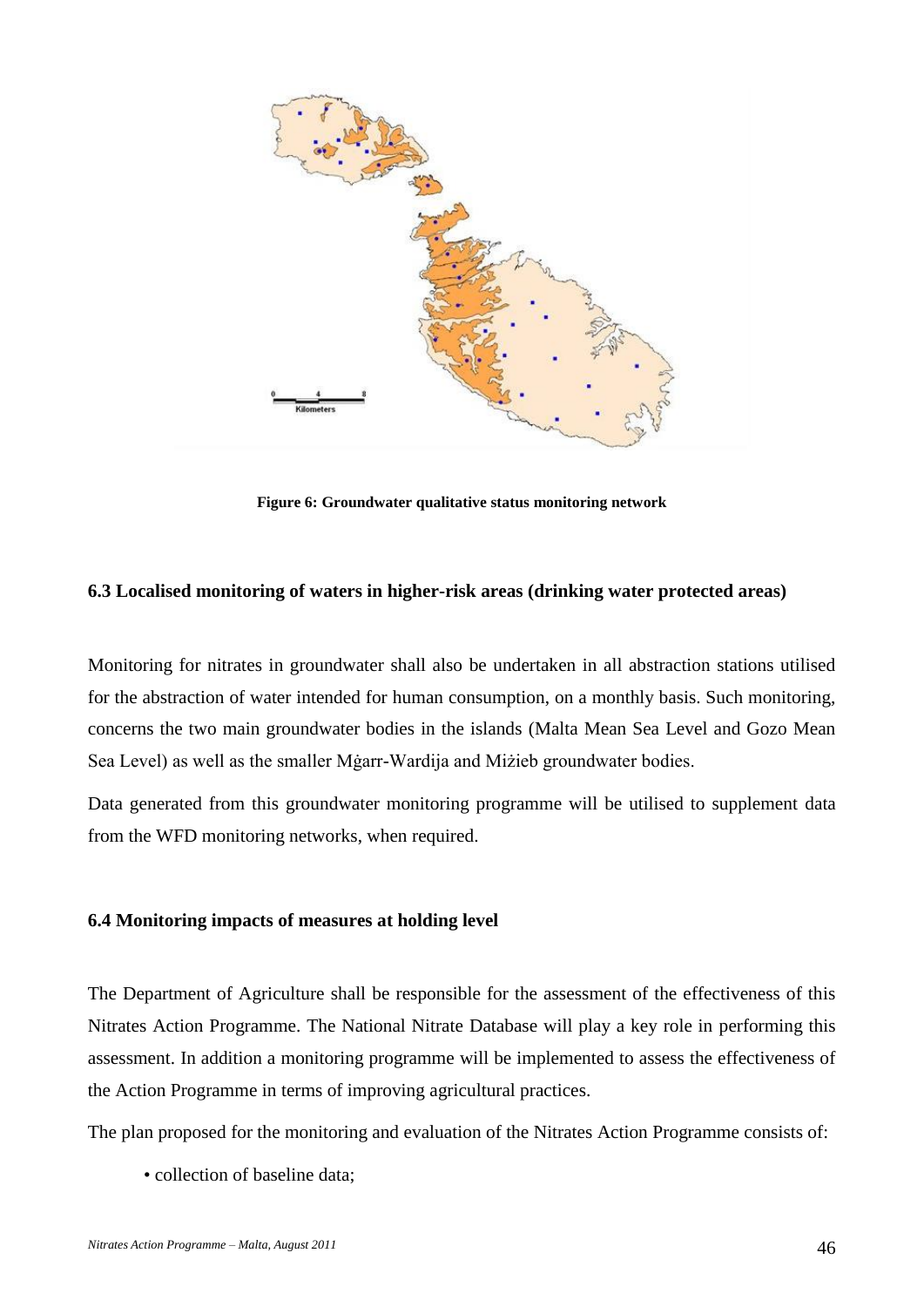- implementation of the Nitrates Action Programme measures,
- collection of data over the monitoring period; and
- evaluation of the effectiveness of change in indicators of farm management practices by comparison of baseline data, targets levels and limits with collected data after implementation.

An important output from the monitoring programme will be the ability to identify which Nitrates Action Programme measures are effective, and which measures might need modification to achieve the objectives of the Directive.

#### **6.5 Monitoring Programme**

There are two components to the monitoring and evaluation of the Nitrates Action Programme. The first is based on information specifically generated for the purpose of the evaluation process and on available national indicators and statistics. The second involves comprehensive monitoring and evaluation programmes in selected agricultural areas. The output of these two monitoring programmes in conjunction with the water quality monitoring data shall be in accordance with the European Commission's reporting guidelines for evaluating the temporal trends in aquatic environment and agricultural practices.

#### **6.5.1 National Indicators and Statistics**

There are two important national surveys in relation to provision of national indicators for the monitoring programme. These are the Farm Structure Survey and the Fertiliser Use Survey, and are both conducted by the National Statistics Office.

#### **6.5.2 Detailed Studies in Specific Areas**

There is a need for an additional study over and above the national monitoring and evaluation programmes to assess the Nitrates Action Programme. A programme based on localised agricultural areas is proposed to address this need. Studies of agricultural areas shall include different types of landscapes consisting of steeply sloping ground, different soil types, and various agricultural activities and farming systems. The selection of relevant agricultural areas will be undertaken in consultation with the Malta Resources Authority and the Malta Environment and Planning Authority. The objective of the monitoring and evaluation programme is to provide scientific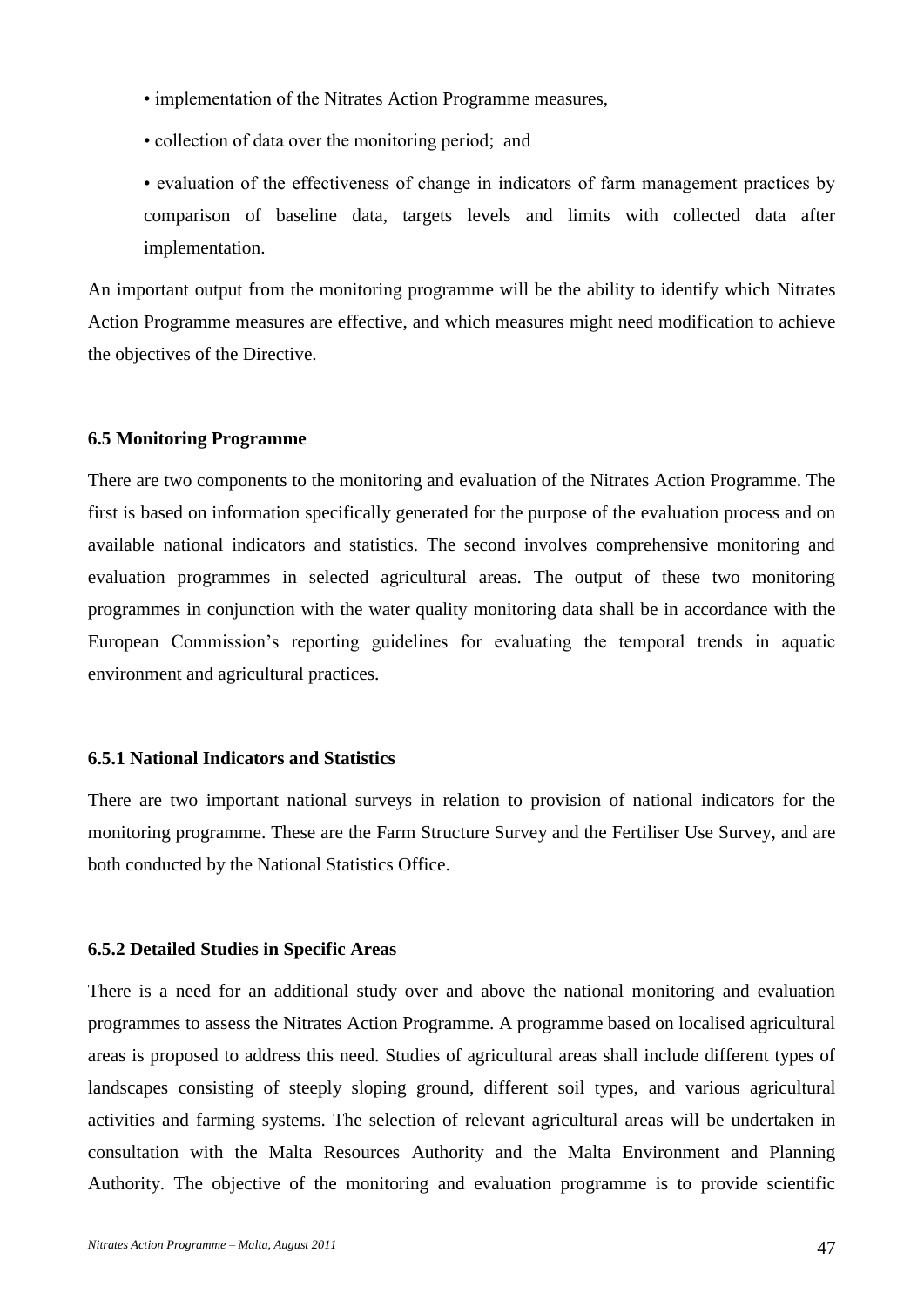evidence of the effectiveness of the Nitrates Action Programme. The results of the study will be analysed in comparison with monitoring data regarding groundwater quality.

Farm management and attitudinal indicators including:

- Farm Practices soil fertility levels, land use patterns, fertiliser and manure management (spreading times, rates and locations); fertiliser & concentrate use, outputs, nutrient balances, farmyard surveys, buffer zone areas, farm financial surveys;
- Behavioural studies attitudinal surveys.

The specific studies which encompass a combination of landscapes/agricultural practice, offer a unique opportunity to generate information that can be used to evaluate the efficacy of the Nitrates Action Programme measures. In so doing, where targets are not being achieved, the necessary adjustments can be recommended.

Behavioural studies among the farming communities will assist in analysing the farmer's interpretation, understanding and responses to the controls. The output from these studies will assist in developing better approaches and improving the focus of the technology transfer strategies.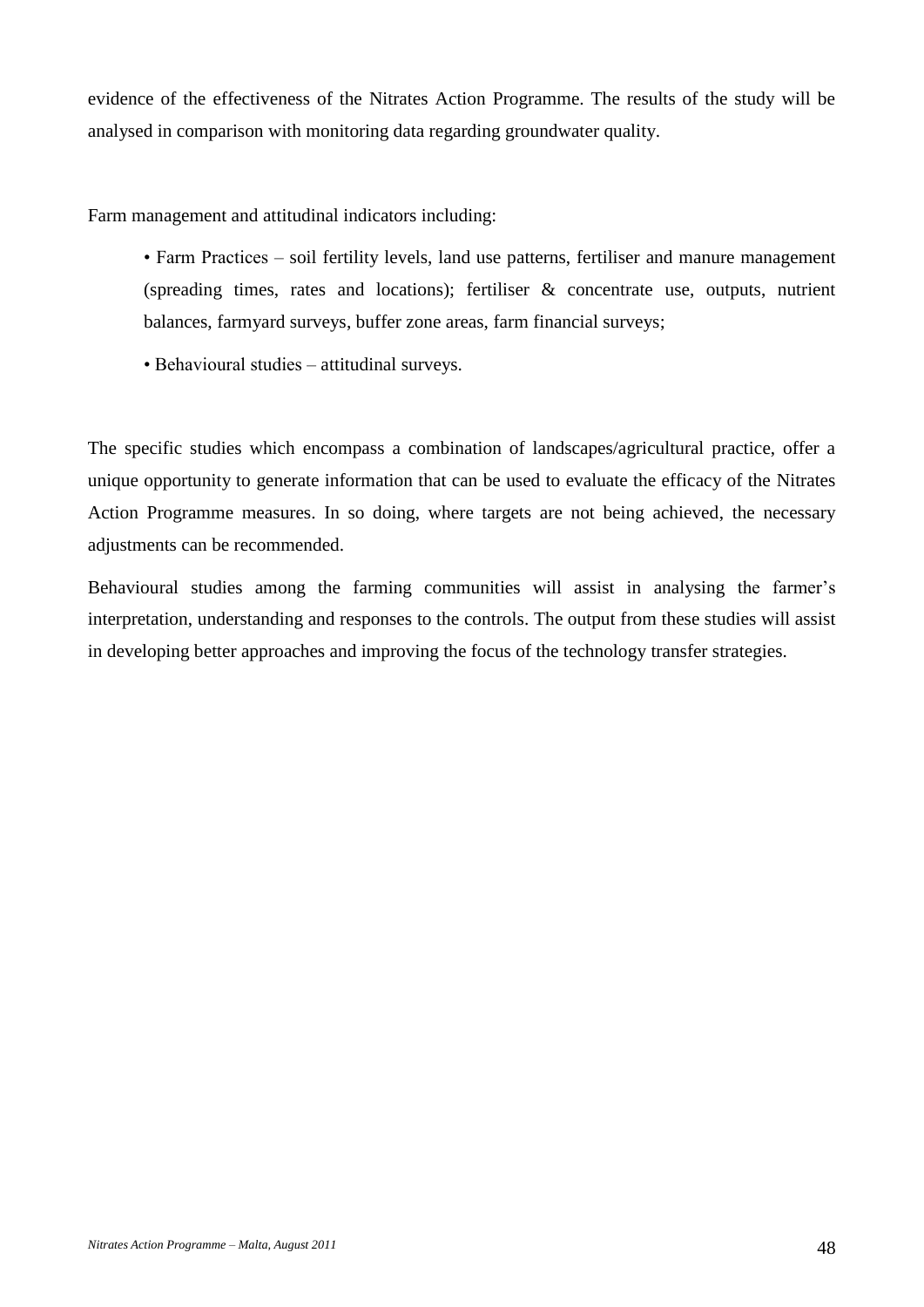Malta's compliance with the Nitrate Directive necessitates adequate resources to implement the measures contained in this Nitrates Action Programme, including:

- a) Harmonisation of the Nitrates Action Programme with the regulatory measures required in terms of Annex 3 of Legal Notice 343 of 2001;
- b) Enforcement of measures required by the Nitrates Action Programme, on all holdings in Malta and Gozo;
- c) Setting up in-house or out-sourced testing for soil and water;
- d) Training of field technicians to implement action on the ground;
- e) Monitoring of Nitrate levels;
- f) Educational, Training and Advisory Programmes to support the farming community;
- g) Data collection.

### **7.1 Investment and Funding**

### **7.1.1 Investment for the Upgrading of Agricultural Holdings**

The Ministry for Resources and Rural Affairs will be providing financial support under the Rural Development Programme 2007 – 2013 for the upgrading of agricultural holdings under measure M121 (Modernisation of Agriculture holdings) with a budget of approximately €19 million.

# **7.1.2 Funds for Training, Information and Diffusion of Knowledge.**

Funds are also made available for technical assistance through measure M114 (Use of Farm Advisory Service) and measure M111 Training, Information and Diffusion of Knowledge, with a total budget of approximately  $E2$  million.

### **7.2 Establishing a Nitrates Action Unit**

The successful implementation of the Nitrates Action Programme will largely depend on the efficiency of the Nitrates Action Unit in monitoring and controlling agricultural holdings.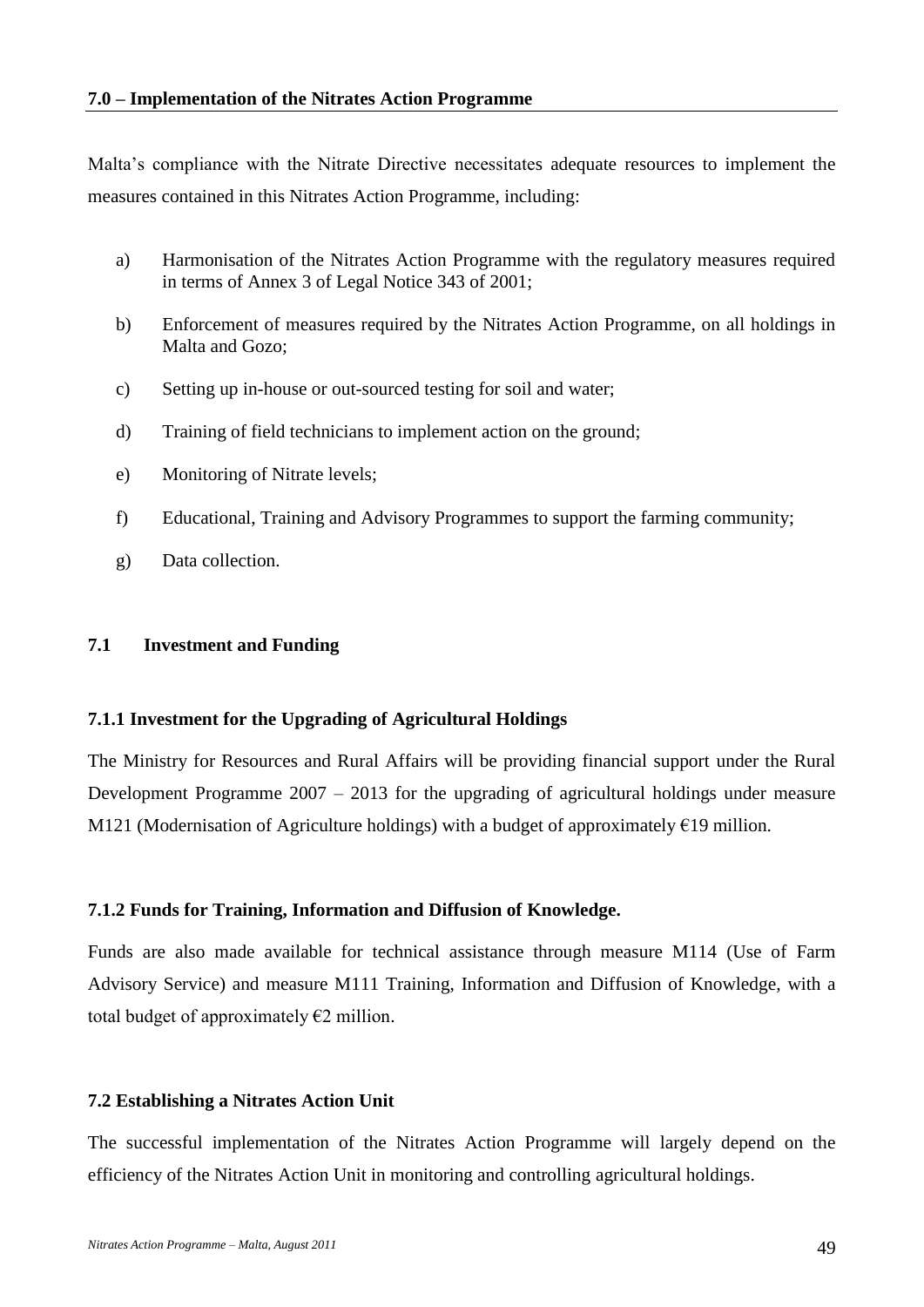The Nitrates Action Unit should initially be composed of:

- $\bullet$ **Manager/Principal Agricultural Officer** – The Manager / PAO will be responsible for the monitoring of the implementation of the Nitrates Action Programme by the Nitrates Action Unit and also monitoring any changes needed to be carried out in the Unit or in the Nitrates Action Programme in order to reach the objectives of the Nitrates Directive;
- **Senior Agricultural Officer** will liaise between the Manager / PAO and the agricultural  $\bullet$ officers/controllers etc;
- **4 Agricultural Officers –** These officers will initially work on an extensive information  $\bullet$ campaign regarding the obligations of farmers and the action needed to comply with such obligations. The information/educational campaigns will not only focus on the obligations farmers have to abide to but will also focus on agronomic practices. These practices should help farmers satisfy the requirements of the Nitrates Action Programme while maintaining with the least possible negative economic impact. Once the Nitrates Action Programme is fully operational, the number of Agricultural Officers should increase to eight (8) in order for the Unit to be able to carry out the necessary on-the-spot controls.
- **2 Executive Officers** –the executive officers will be responsible for inputting data regarding the use of fertilisers, transport of manure etc. by farmers, issuing reports or enforcement notices and licences from the Nitrates database.
- **1 system operator –** this officer will play a key role in the setting up and maintenance of an effective IT system i.e. the Nitrates Database. He will be responsible for ensuring that the Database and its related software reflect the needs of the Nitrates Action Unit.

### **7.3 Database**

In order to be successful in monitoring and controlling the implementation of the Nitrates Action Programme, and the compliance by farmers, it is of utmost importance for the Nitrates Action Unit to be in possession of an efficient Database System. Such a database should not only permit an effective control on the implementation of the programme but should also be aimed at reducing the administrative burden.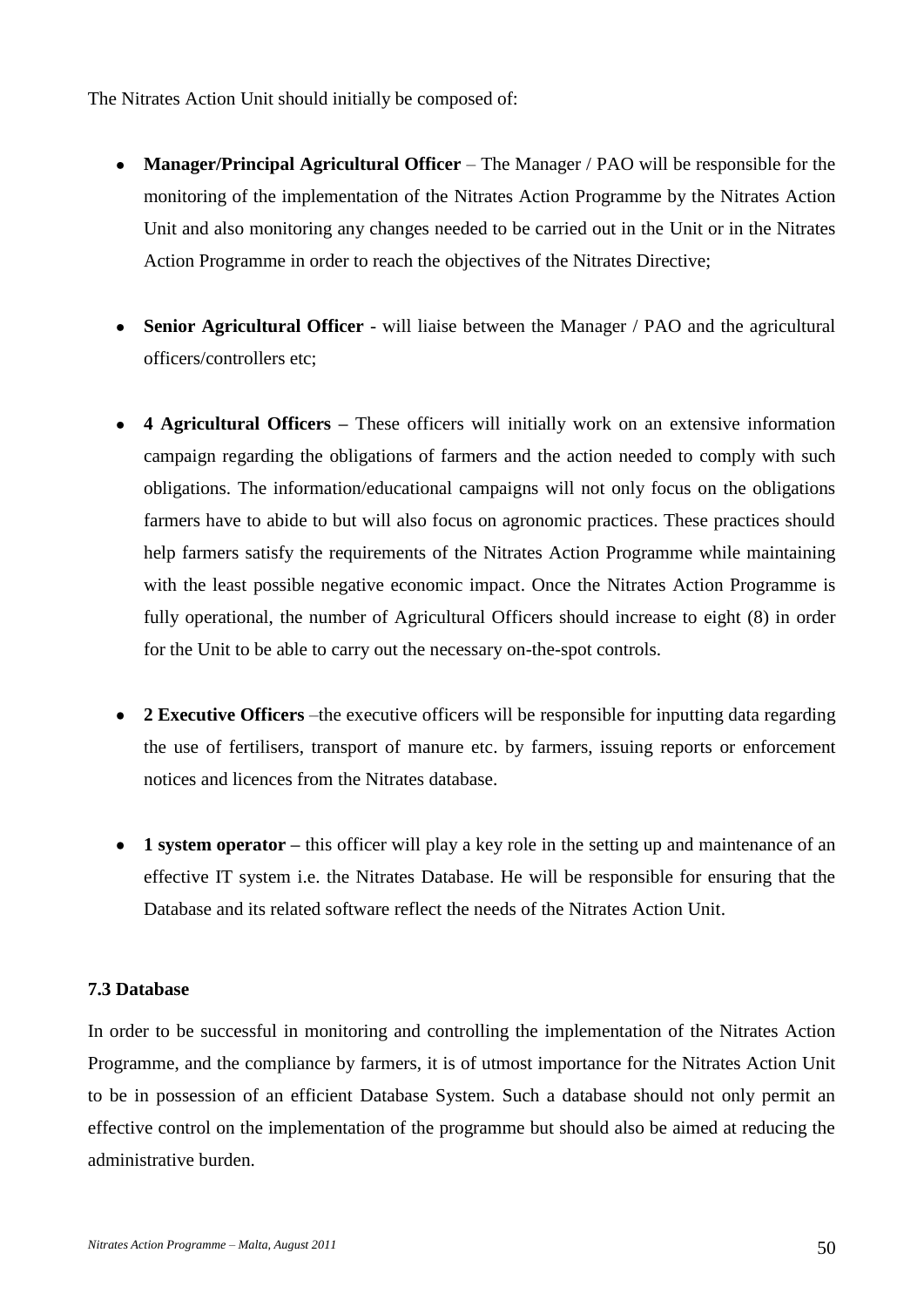#### **7.3.1 Choosing the right Database system**

Over the past years the MRRA, with the help of EU funds, has invested in the establishment of the Integrated Administration and Control System (I.A.C.S) within the Paying Agency. The primary role and use of this system is intended for the reception of the EU aid applications for Direct Payments and Rural Development. This system already holds a significant amount of information needed by the Nitrates Acton Unit for the implementation of the Nitrates Action Programme. Moreover, the information held in this system regarding the farmers and the land-use (LPIS), are updated regularly together with the findings of the O.T.S. controls. Such controls, especially those regarding the Cross Compliance, (SMR 4 – Nitrates Directive) will reduce the amount of O.T.S. that the Nitrates Action Unit will have to carry out.

The Paying Agency should have access to the information and data gathered by the Nitrates Action Unit regarding the compliance of farmers applying for schemes under pillar I and pillar II. Other data which the Nitrates Action Unit will be using in the monitoring and control of the Nitrates Action Programme is that related to livestock.

#### **7.3.2 Enhancements to be carried out to the current system.**

Chapters 3 and 4 of the Nitrates Action Programme highlight the obligations of the farmer and the responsibilities and duties of the Nitrates Action Unit respectively. The enhancements to be carried out on the system should reflect such obligations, responsibilities and duties mentioned in these chapters. The enhancements should cater for;

- Registered farmers making use of fertilisers;  $\bullet$
- Attendance to obligatory training;
- Information about the land management practices;
- Information on the land use, i.e. crops being cultivated;  $\bullet$
- Information about the landscape, soil types, water sources and water courses;
- Information on the nitrogen content of the parcels;  $\bullet$
- Information about the sales and movements of livestock manure;
- Data about the sales and purchases of chemical fertilisers;  $\bullet$
- Information on checks conducted by other authorities;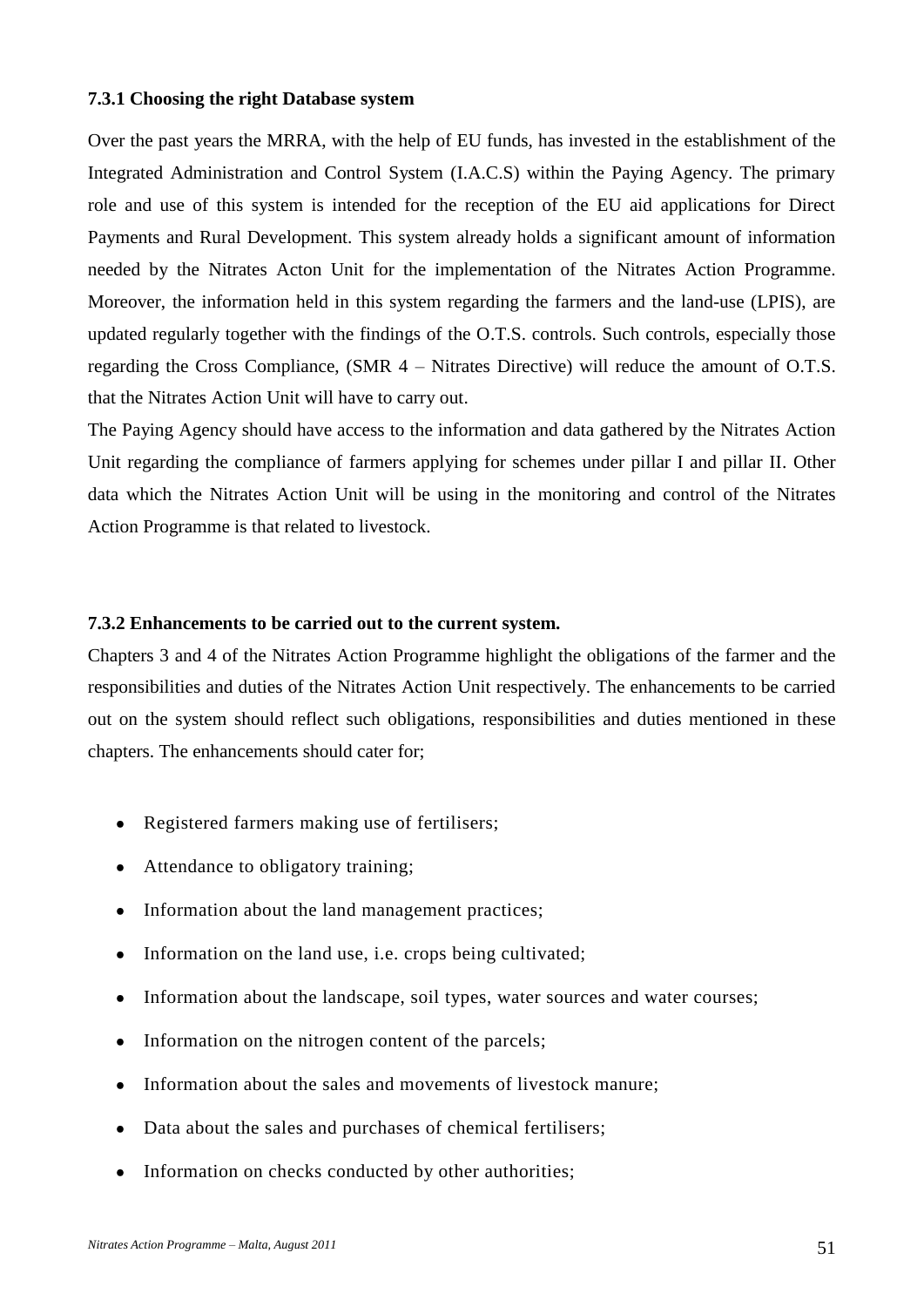- Findings of monitoring and controls;  $\bullet$
- List of advisors and technical experts;  $\bullet$
- List of manure transporters;  $\bullet$
- List of authorised retailers of processed organic fertiliser and inorganic fertiliser;  $\bullet$
- Forms to be filled by farmers regarding the transport of manure and the application of  $\bullet$ fertilisers;
- Enforcement notice templates, which will possibly generated/issued automatically by  $\bullet$ the system upon the identification of any breach or non- compliance;
- The automatic generation of parcel Fertiliser Plans, per parcel, from the system.

# **7.4 National Advisory Services**

There is a need to establish a Farm Advisory Service entrusted with the primary task to provide technical support to the farming community. It is intended that the Ministry for Resources and Rural Affairs (MRRA) will set up a Farm Advisory Services to complement Farm Advisory Services provided by private organisations. The services rendered would promote good agricultural practice as defined in the COGAP but more importantly help farmers in complying with the Nitrates Action Programme through direct technical support and training.

The Farm Advisory Services shall be made up of a team of experts in the field of agricultural policy and resource management. It is expected that this team would be responsible for the implementation of four main areas:

- I. Development of technical support for the farming community through:
	- $\bullet$ Providing support to farmers who voluntarily seek technical assistance;
	- Engaging in farm visits to provide on-site practical support;
- II. Raising farmer awareness on effective farm management and crop production by:
	- Co-ordinating and implementing a nation-wide awareness campaign targeting the faming community with particular attention being given to the promotion of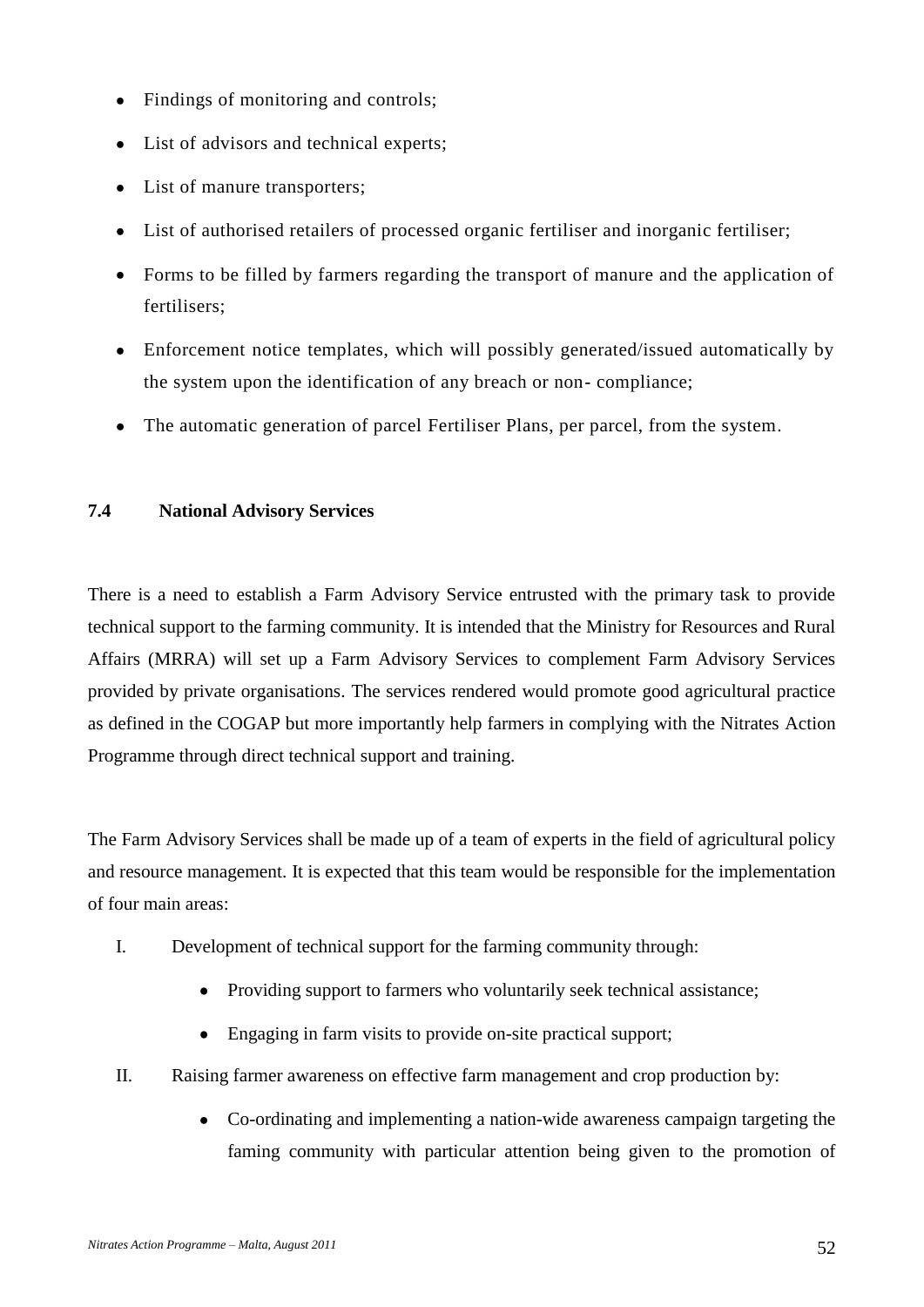effective farm management strategies and providing guidance on compliance with the Nitrates Action Programme;

Organise farmer training courses and sessions and collaborate with the Malta Standards Authority on certification of farmers attending these courses.

### **7.5 Dissemination of Information**

Providing guidance on this Nitrates Action Programme shall be essential towards achieving its objectives. The development and dissemination of a non-technical guidance document shall be prepared and distributed to the farming community and stakeholders and also be made available on the internet. The document will explain the requirements of the Nitrates Action Programme and provide practical tips on how the measures specified in the Nitrates Action Programme should best be implemented. This document will be complemented by the services offered by the Farm Advisory Services. A DVD will be produced to describe the obligations within the Nitrates Action Programme.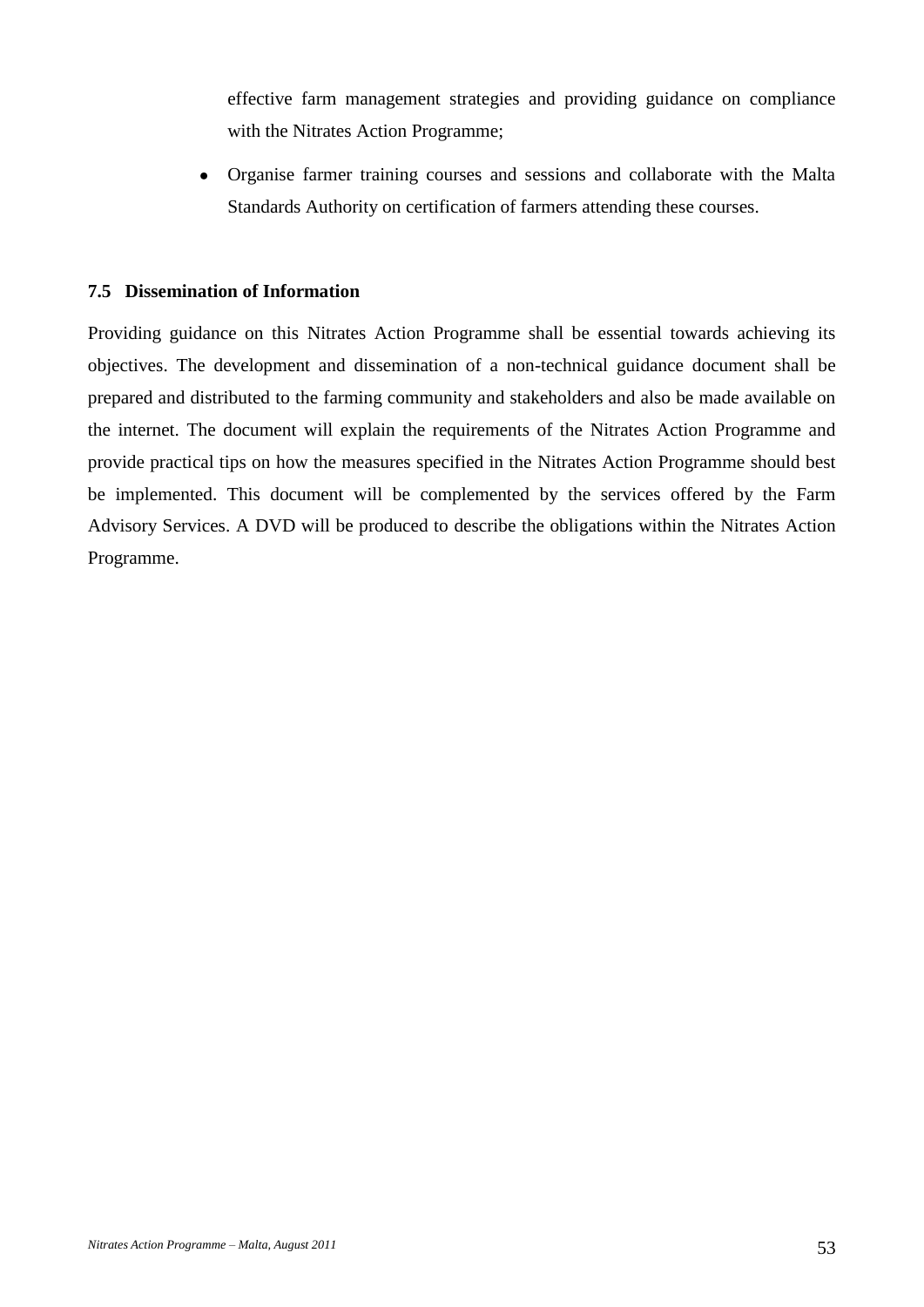| <b>Standard</b> | Requirement                                                                                                                               |
|-----------------|-------------------------------------------------------------------------------------------------------------------------------------------|
| B1              | Application of mineral and organic fertilisers should be based on a fertilisation<br>planning.                                            |
|                 | Input and output of plant nutrients must be balanced.                                                                                     |
|                 | Mineral nitrogen fertilisers and organic fertilisers must be applied close to<br>sowing.                                                  |
|                 | Splitting of fertiliser application is recommended whenever possible.                                                                     |
| B2              | Livestock manure applied on land should not exceed 170kg N/ha.                                                                            |
| B <sub>3</sub>  | Purchase of all types of mineral and organic fertilisers should be recorded by the<br>farmer.                                             |
| Q <sub>1</sub>  | All types of organic and inorganic fertilisers should not be applied between 15 <sup>th</sup><br>October and 15 <sup>th</sup> March.      |
| Q2              | Liquid fertiliser of an inorganic nature should not be applied to soils with a slope<br>of $10 \text{ m}/100 \text{ m}$ or more.          |
| Q <sub>3</sub>  | Solid manure and mineral fertilisers should not be applied to sloping land unless<br>they are incorporated immediately after application. |
| Q4              | Fertilisers (mineral and organic) should not be applied to water saturated soils<br>and to soils that are likely to be flooded.           |
| Q5              | All types of mineral and organic fertilisers should be distributed uniformly on the<br>field.                                             |
| Q6              | Solid manure should be incorporated into the soil as soon as possible.                                                                    |
| Q7              | Fertilisers (mineral and organic) should not be applied to any type of fresh water<br>courses.                                            |
| Q8              | A minimum distance of 30m must be kept from natural water courses and<br>boreholes during fertiliser application.                         |

# **ANNEX I – CROSS-COMPLIANCE NITRATES STANDARDS**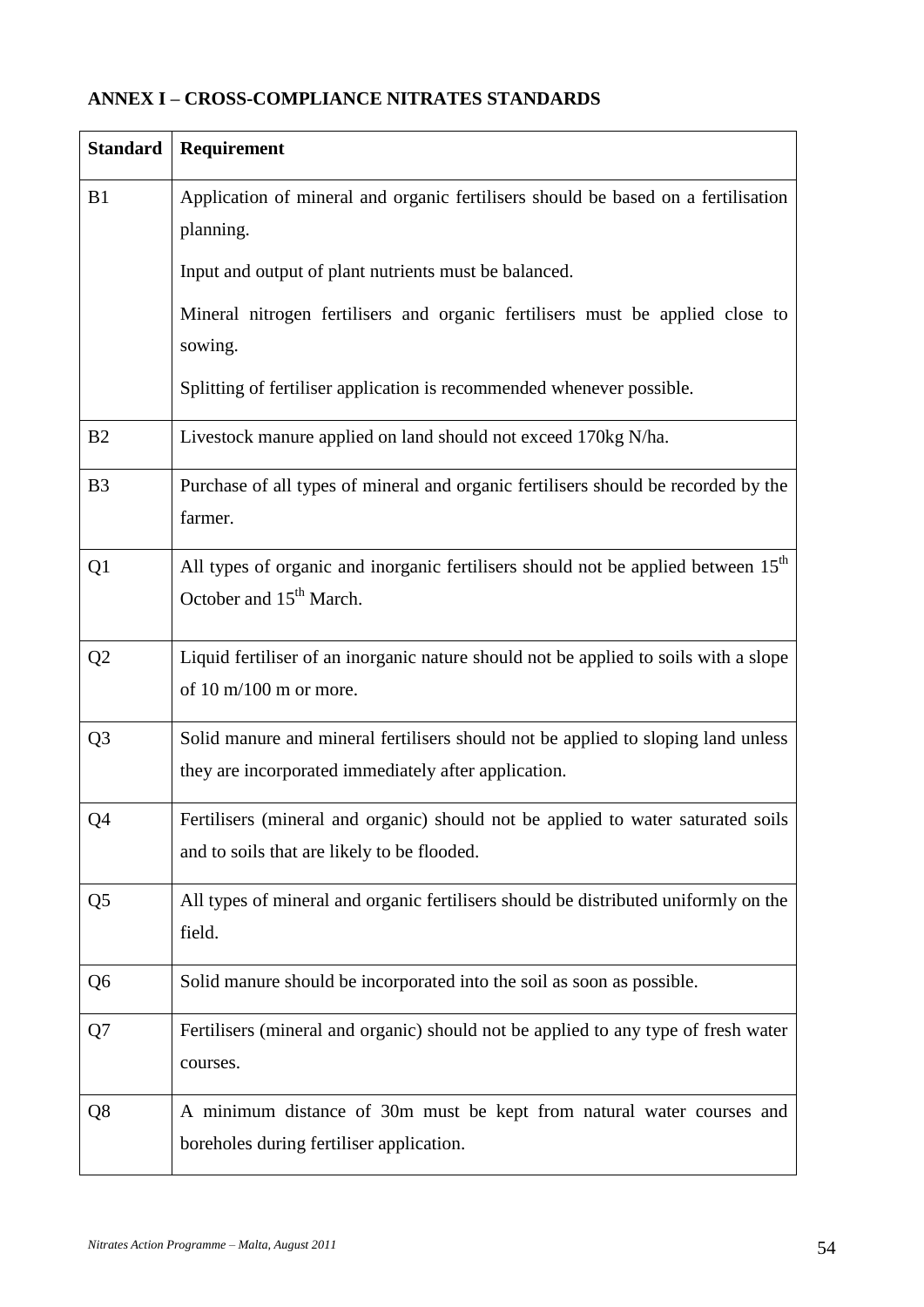| Q <sub>9</sub> | Liquid fertiliser of an inorganic nature and solid manure should not be applied<br>within 100m from the coast.                                                                                       |
|----------------|------------------------------------------------------------------------------------------------------------------------------------------------------------------------------------------------------|
| Q10            | Field storage of solid manure is possible between 16 <sup>th</sup> March and 14 <sup>th</sup> October if<br>the dry matter content is at least 30%.                                                  |
| L1             | Livestock farms should have a structure that provides sufficient storage capacity<br>for solid manure be stored in the closed period between 15 <sup>th</sup> October and 15 <sup>th</sup><br>March. |
| L2             | Livestock farms should have a cesspit capable of collecting all urine and<br>washings for at least 15 days.                                                                                          |
| L <sub>3</sub> | Livestock manure should be stored in a covered clamp between 15 <sup>th</sup> October and<br>$15th$ March.                                                                                           |
| L4             | Manure should be stored in a leak-proof, covered storage clamp which is<br>connected to a cesspit.                                                                                                   |
| L <sub>5</sub> | The cesspits must be certified as leak proof by a warranted architect.                                                                                                                               |
| L <sub>6</sub> | Silage should be stored in appropriate leak-proof clamps.                                                                                                                                            |
| L7             | The livestock breeder should keep records of manure transport.                                                                                                                                       |
| L8             | Records of manure transport should contain at least name of contractor, quantity<br>and type of manure, date of delivery and where transported                                                       |
| L <sub>9</sub> | The minimum storage capacity for solid manure must be sufficient to cover the<br>closed period.                                                                                                      |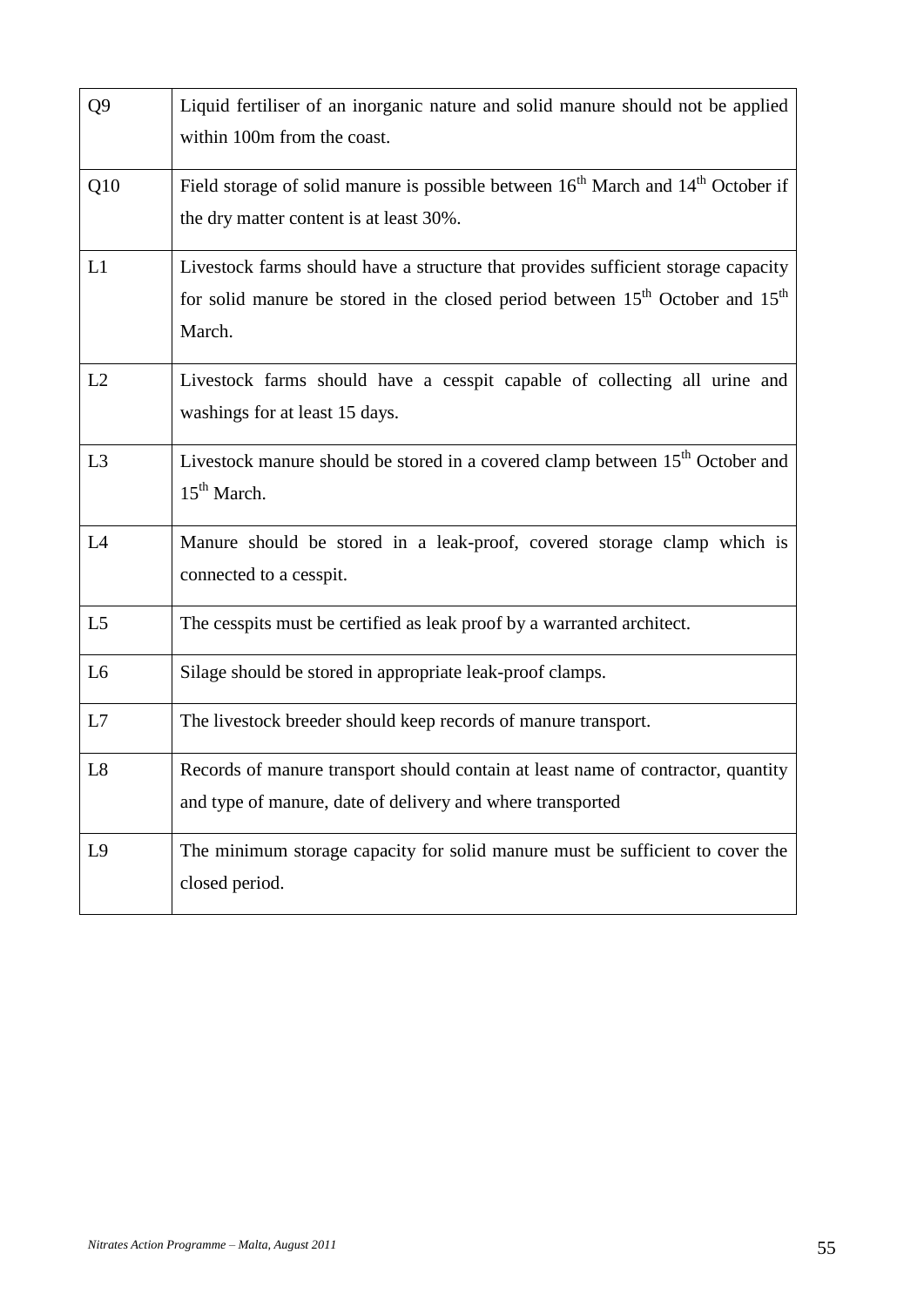# **ANNEX II: PLANT NUTRIENT REQUIREMENTS**

| <b>Crop Type</b>        | <b>Yield</b><br>(t/ha) | <b>Nitrogen</b><br><b>Kg N/ha</b> | <b>Phosphorus</b><br>kg $P_2O_5/ha$ | <b>Potassium</b><br>Kg K <sub>2</sub> O/ha |
|-------------------------|------------------------|-----------------------------------|-------------------------------------|--------------------------------------------|
| Carrot                  | 30                     | 90                                | 80                                  | 160                                        |
| Fennel                  | 50                     | 140                               | 80                                  | 160                                        |
| Wheat                   | 5                      | 150                               | 100                                 | 100                                        |
| Barley                  | 5                      | 100                               | 80                                  | 80                                         |
| Oats                    | $\overline{4}$         | 60                                | 80                                  | 60                                         |
| Maize                   | 10                     | 250                               | 100                                 | 120                                        |
| Sorghum                 | 30                     | 250                               | 100                                 | 150                                        |
| Rape seed               | 3                      | 100                               | 100                                 | 100                                        |
| Chickpea                | $\overline{2}$         | 30                                | 80                                  | 80                                         |
| Broad bean              | 3                      | 20                                | 80                                  | 80                                         |
| Bean                    | 3                      | 20                                | 80                                  | 80                                         |
| Pea                     | 15                     | 30                                | 80                                  | 160                                        |
| Grass                   | 30                     | 70                                | 100                                 | 100                                        |
| Sulla                   | 15                     | 50                                | 120                                 | 120                                        |
| Potatoes                | 30                     | 150                               | 120                                 | 240                                        |
| <b>Basil</b>            | 30                     | 90                                | 50                                  | 150                                        |
| <b>Brussels</b> sprouts | 10                     | 110                               | 80                                  | 160                                        |
| Cabbage                 | 30                     | 110                               | 70                                  | 160                                        |
| Chicory                 | 40                     | 130                               | 60                                  | 180                                        |
| Endive                  | 25                     | 90                                | 50                                  | 150                                        |
| Lettuce                 | 30                     | 130                               | 60                                  | 180                                        |
| Leek                    | 30                     | 150                               | 60                                  | 180                                        |
| Parsley                 | 30                     | 80                                | 60                                  | 120                                        |
| Celery                  | 20                     | 160                               | 90                                  | 180                                        |
| Spinach                 | 25                     | 120                               | 50                                  | 150                                        |
| Asparagus               | 6                      | 90                                | 80                                  | 150                                        |
| Artichoke               | 30                     | 170                               | 60                                  | 180                                        |
| <b>Broccoli</b>         | 20                     | 140                               | 90                                  | 180                                        |
| Cauliflower             | 30                     | 100                               | 70                                  | 160                                        |
| Dill                    | $\mathbf{1}$           | 110                               | 80                                  | 80                                         |
| Cucumber                | 50                     | 180                               | 120                                 | 240                                        |
| Watermelon              | 50                     | 160                               | 90                                  | 180                                        |
| French bean             | 30                     | 40                                | 50                                  | 100                                        |
| Eggplant                | 35                     | 170                               | 80                                  | 240                                        |
| Melon                   | 40                     | 150                               | 100                                 | 200                                        |
| Pepper                  | 40                     | 200                               | 100                                 | 300                                        |
| Tomato                  | 50                     | 130                               | 100                                 | 200                                        |
| Pumpkin                 | 30                     | 130                               | 80                                  | 160                                        |
| Courgettes              | 26                     | 130                               | 100                                 | 200                                        |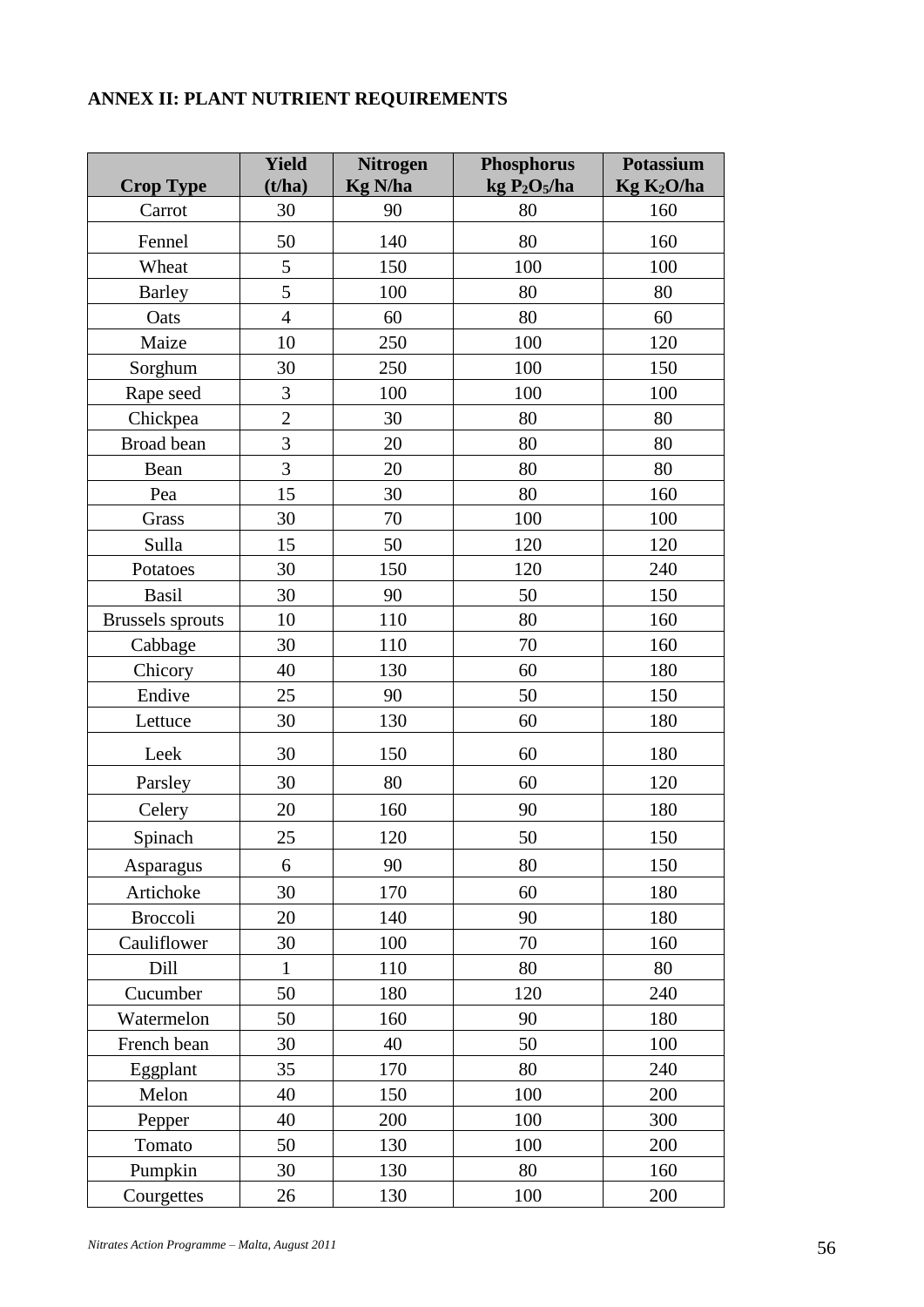| Garlic            | 12 | 150 | 80  | 160 |
|-------------------|----|-----|-----|-----|
| Onion             | 30 | 120 | 80  | 160 |
| <b>Beet</b>       | 60 | 160 | 70  | 210 |
| Radish            | 30 | 40  | 100 | 100 |
| Turnip            | 30 | 90  | 80  | 160 |
| Table grapes      | 20 | 180 | 90  | 210 |
| Wine grapes       | 15 | 110 | 60  | 180 |
| Quince            | 12 | 90  | 60  | 120 |
| Apple             | 30 | 130 | 60  | 140 |
| Pear              | 25 | 160 | 80  | 160 |
| Apricot           | 20 | 170 | 70  | 210 |
| Cherry            | 20 | 110 | 80  | 80  |
| Almond            | 10 | 100 | 80  | 80  |
| Peach / Nectarine | 30 | 170 | 70  | 210 |
| Plum              | 20 | 150 | 60  | 180 |
| Orange            | 25 | 210 | 90  | 210 |
| Lemon             | 25 | 200 | 80  | 200 |
| Tangerine         | 25 | 180 | 80  | 180 |
| Grapefruit        | 30 | 170 | 70  | 160 |
| Olive             | 3  | 130 | 80  | 160 |
| Fig               | 10 | 90  | 60  | 120 |
| Pomegranate       | 10 | 90  | 60  | 120 |
| Strawberry        | 30 | 190 | 100 | 300 |
| Mulberry          | 12 | 120 | 60  | 180 |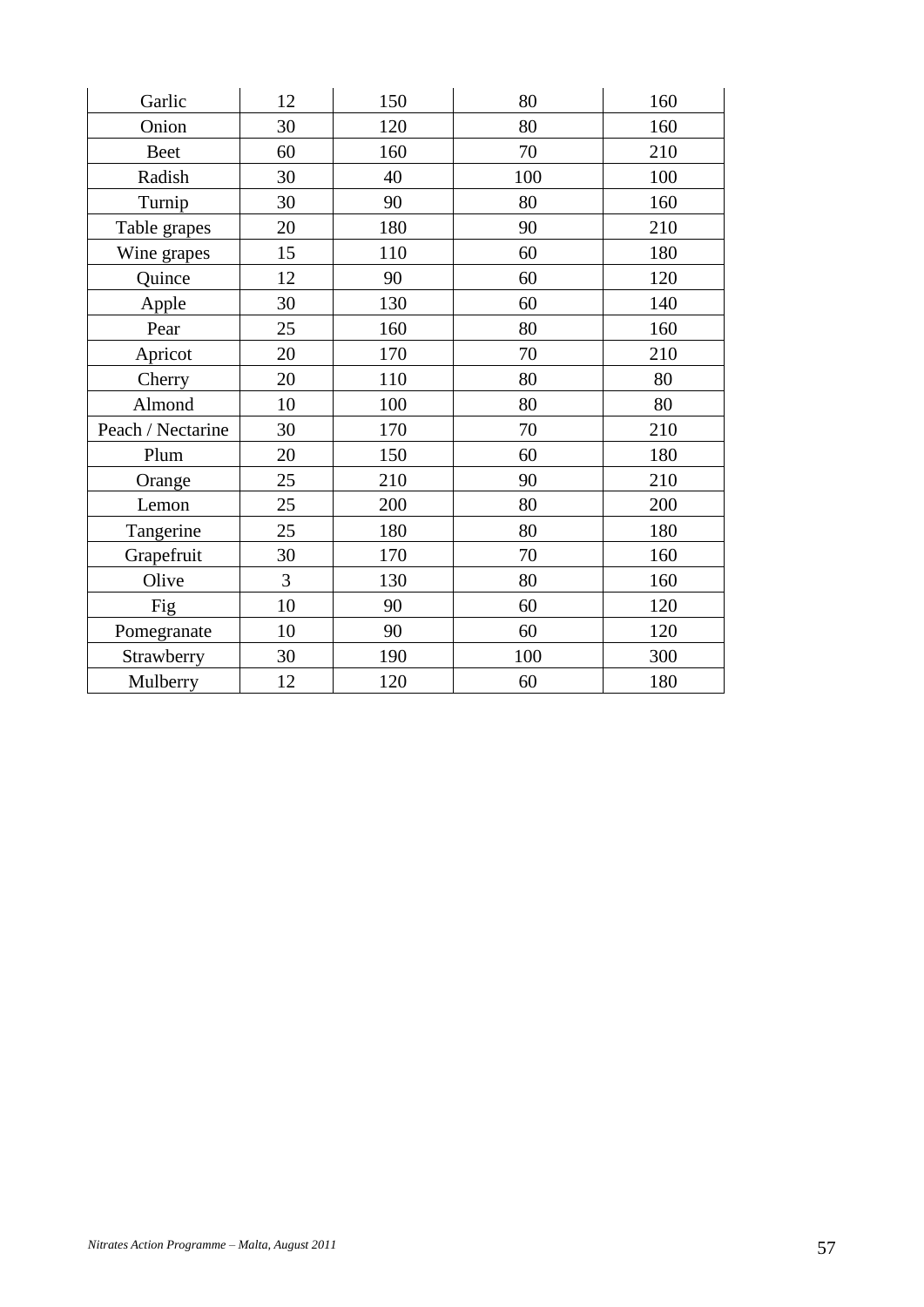# **ANNEX III: N-CONTENT IN LIVESTOCK MANURE**

| Livestock      | N content in<br>manure | <b>Maximum</b> rate of<br>manure to be<br>applied $(tons/ha)^*$ |
|----------------|------------------------|-----------------------------------------------------------------|
| Cattle         | 0.56%                  | 30                                                              |
| Pig            | 0.81%                  | 21                                                              |
| Layer          | 1.52%                  | 11                                                              |
| <b>Broiler</b> | 2.62%                  | 6                                                               |
| Rabbit         | 0.83%                  | 20                                                              |
| Sheep          | $0.90\%$               | 19                                                              |

\*Approximate application rates of different manures to comply with 170kg N/ha.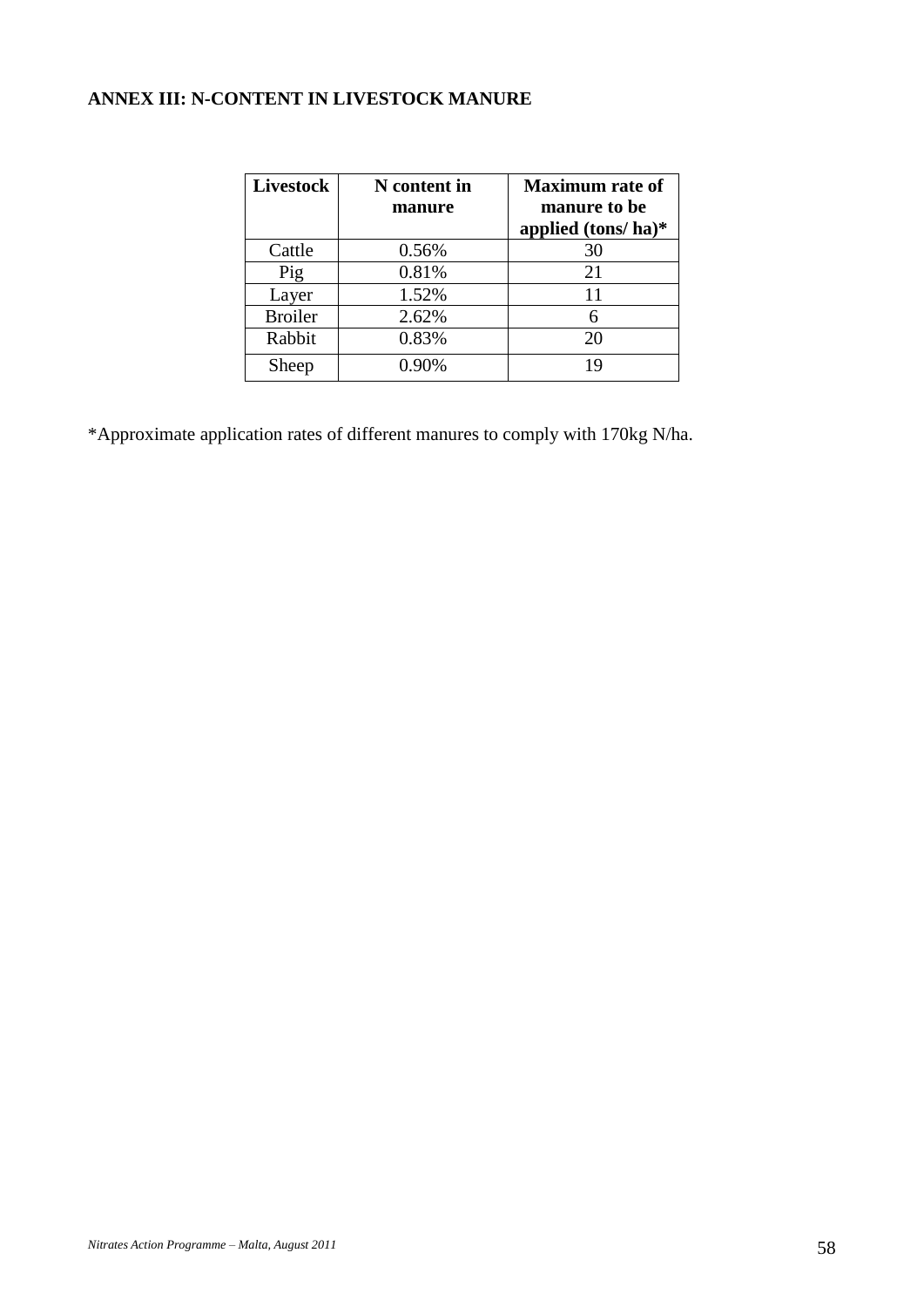# **ANNEX IV: EXAMPLE OF HOW TO CALCULATE NUTRIENT BALANCE**

# **FERTILISER PLAN TEMPLATE**

**Name: I.D. Address:**

**Crop Type**

**Expected Yield (t/ha)**

**Soil Test Data mg/l** 

|                                                               |                    | <b>Amount</b>         |       | <b>Plant nutrients</b> |        |
|---------------------------------------------------------------|--------------------|-----------------------|-------|------------------------|--------|
|                                                               |                    |                       | N     | $P_2O_5$               | $K_2O$ |
| Plant nutrient requirement kg/ha                              |                    |                       | value | value                  | value  |
| Plant nutrients requirement in                                | area of            |                       |       |                        |        |
| the given area (kg)                                           | field              |                       | value | value                  | value  |
| Nutrient levels in soil                                       |                    |                       |       |                        |        |
| Nutrients to be applied from<br>irrigation water              |                    |                       |       |                        |        |
| Nutrients to<br>be<br>applied<br><b>as</b>                    |                    |                       |       |                        |        |
| fertiliser                                                    |                    |                       | value | value                  | value  |
| Type of manure to be applied<br>and the nutrient content in 1 | type of            |                       |       |                        |        |
| tonne                                                         | manure             |                       | value | value                  | value  |
| Maximum amount of allowable<br>Nitrogen in livestock manure   |                    |                       |       |                        |        |
| that can be applied in the given                              |                    |                       |       |                        |        |
| area                                                          |                    |                       |       |                        |        |
| Maximum Rate<br>of<br>manure<br>(tonnes)                      |                    | quantity of<br>manure |       |                        |        |
| Amount of manure required in a                                |                    |                       |       |                        |        |
| given area to satisfy the plant                               |                    | quantity of           |       |                        |        |
| requirements, containing<br>the                               |                    | manure                |       |                        |        |
| given nutrients (tonnes)                                      |                    |                       | value | value                  | value  |
| Amount of nutrients<br>be<br>to                               |                    |                       |       |                        |        |
| applied from fertilisers                                      |                    |                       | value | value                  | value  |
| Amount of N fertiliser                                        | fertiliser<br>type | value                 |       |                        |        |
|                                                               | fertiliser         |                       |       |                        |        |
| Amount of P fertiliser                                        | type               | value                 |       |                        |        |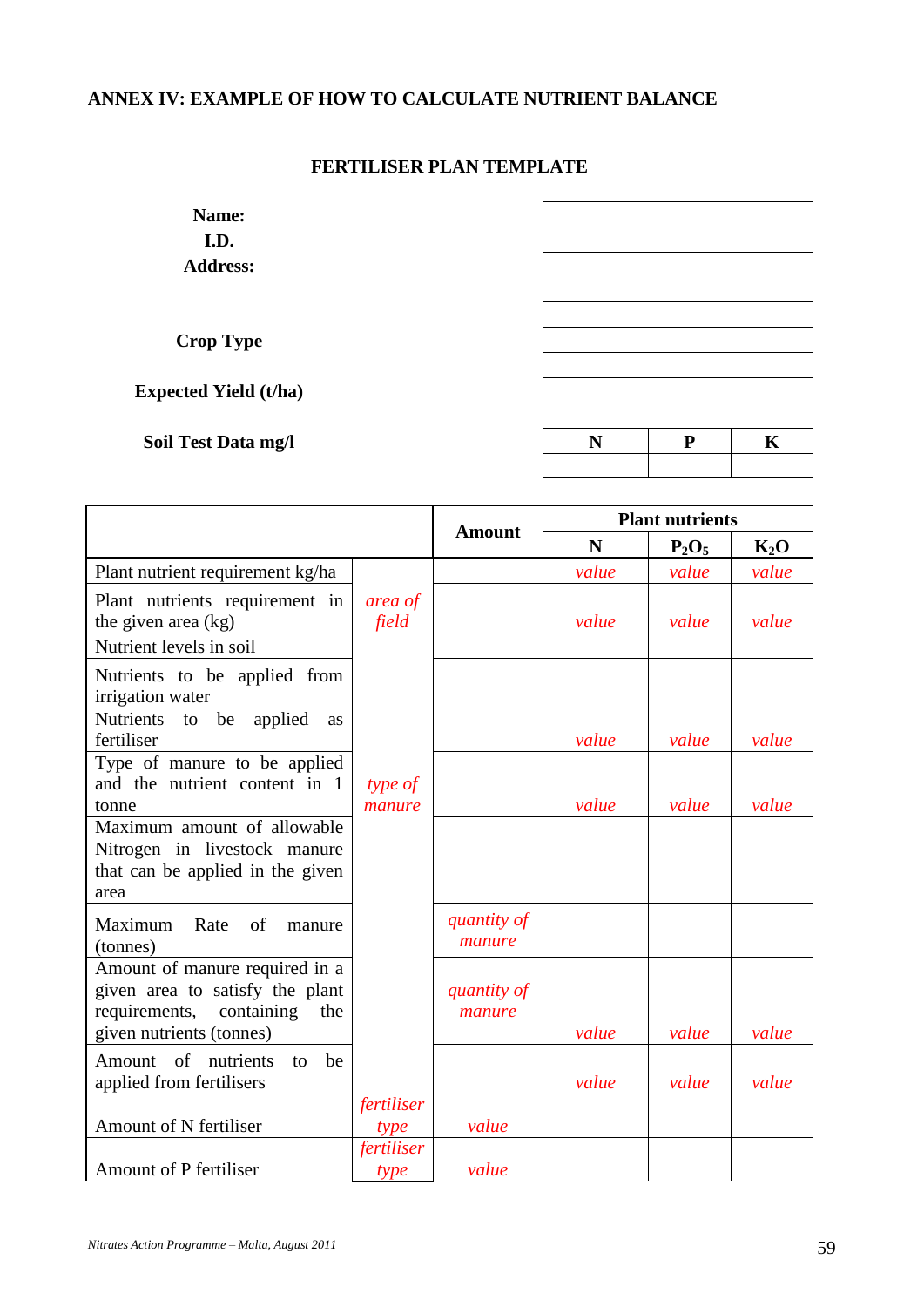|                                             | oс |     |  |  |
|---------------------------------------------|----|-----|--|--|
| .<br>$\sim -1$<br>Amount of K<br>tertiliser | me | лие |  |  |

Prepared by:

Signature Date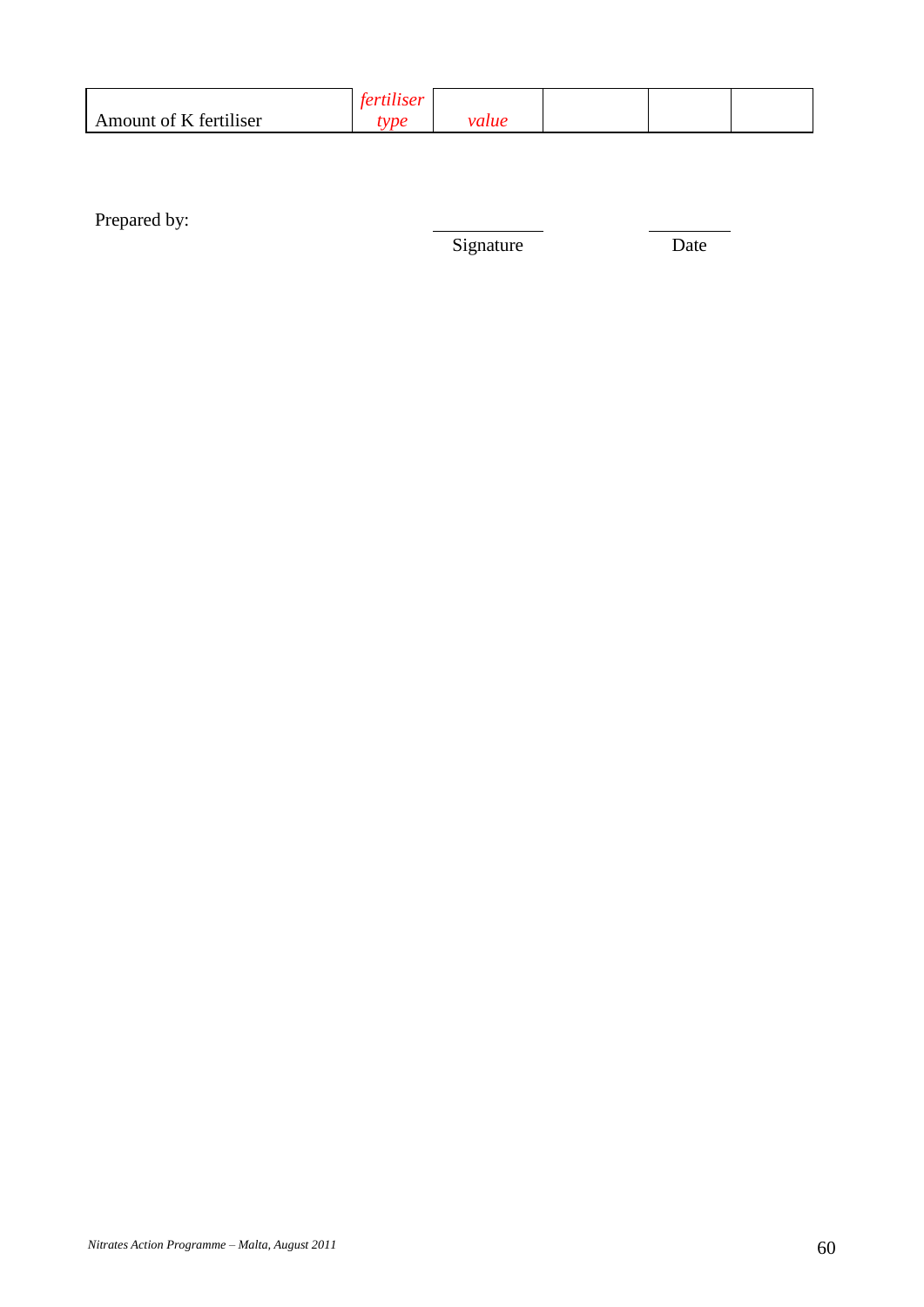# **ANNEX V: CALCULATION OF THE NEED FOR MANURE / SLURRY STORAGE CAPACITY**

| <b>Animal</b> | Capacity<br>in<br><b>Days</b> | No of<br><b>Animals</b><br>on Farm | <b>Total Volume</b><br><b>Manure for</b><br>Capacity/Hea | <b>Total</b><br>Volume<br>in $M^3$ |  |
|---------------|-------------------------------|------------------------------------|----------------------------------------------------------|------------------------------------|--|
|               |                               |                                    | α<br>in $M^3$                                            | (CxD)                              |  |

| <b>Broilers</b> |              | 0.004 | Cesspit |
|-----------------|--------------|-------|---------|
|                 |              |       | Manure  |
|                 | 152<br>1 J J | 0.015 | Clamp   |

| <b>Layers</b>         | 15  | 0.00106  | Cesspit |
|-----------------------|-----|----------|---------|
|                       |     |          | Manure  |
|                       | 153 | 0.01683  | Clamp   |
|                       |     |          | Manure  |
| In Case of Air Drying | 153 | 0.009792 | Clamp   |
| <b>Pullets</b>        | 15  | 0.00135  | Cesspit |
|                       |     |          | Manure  |
|                       | 153 | 0.00918  | Clamp   |
| <b>Total</b>          | 15  |          | Cesspit |
|                       |     |          | Manure  |
| <b>Total</b>          | 153 |          | Clamp   |

| <b>Rabbits</b> |              | 0.04875      | Cesspit |
|----------------|--------------|--------------|---------|
|                |              |              | Manure  |
| (Does)         | 152<br>1 J J | 111<br>v. 11 | Clamp   |

| <b>Swine</b>             |     |       |         |
|--------------------------|-----|-------|---------|
| <b>Sows</b>              |     |       |         |
| Lactating                | 15  | 0.15  | Cesspit |
| Gestating                | 15  | 0.045 | Cesspit |
| Replacement              | 15  | 0.045 | Cesspit |
| <b>Boars</b>             | 15  | 0.045 | Cesspit |
| <b>Fatteners/Weaners</b> | 15  | 0.06  | Cesspit |
| Total                    | 15  |       | Cesspit |
| <b>Sows</b>              |     |       |         |
|                          |     |       | Manure  |
| Lactating                | 153 | 1.16  | Clamp   |
|                          |     |       | Manure  |
| Gestating                | 153 | 0.07  | Clamp   |
|                          |     |       | Manure  |
| Replacement              | 153 | 0.07  | Clamp   |
|                          |     |       | Manure  |
| <b>Boars</b>             | 153 | 0.07  | Clamp   |
| <b>Fatteners/Weaners</b> | 153 | 0.07  | Manure  |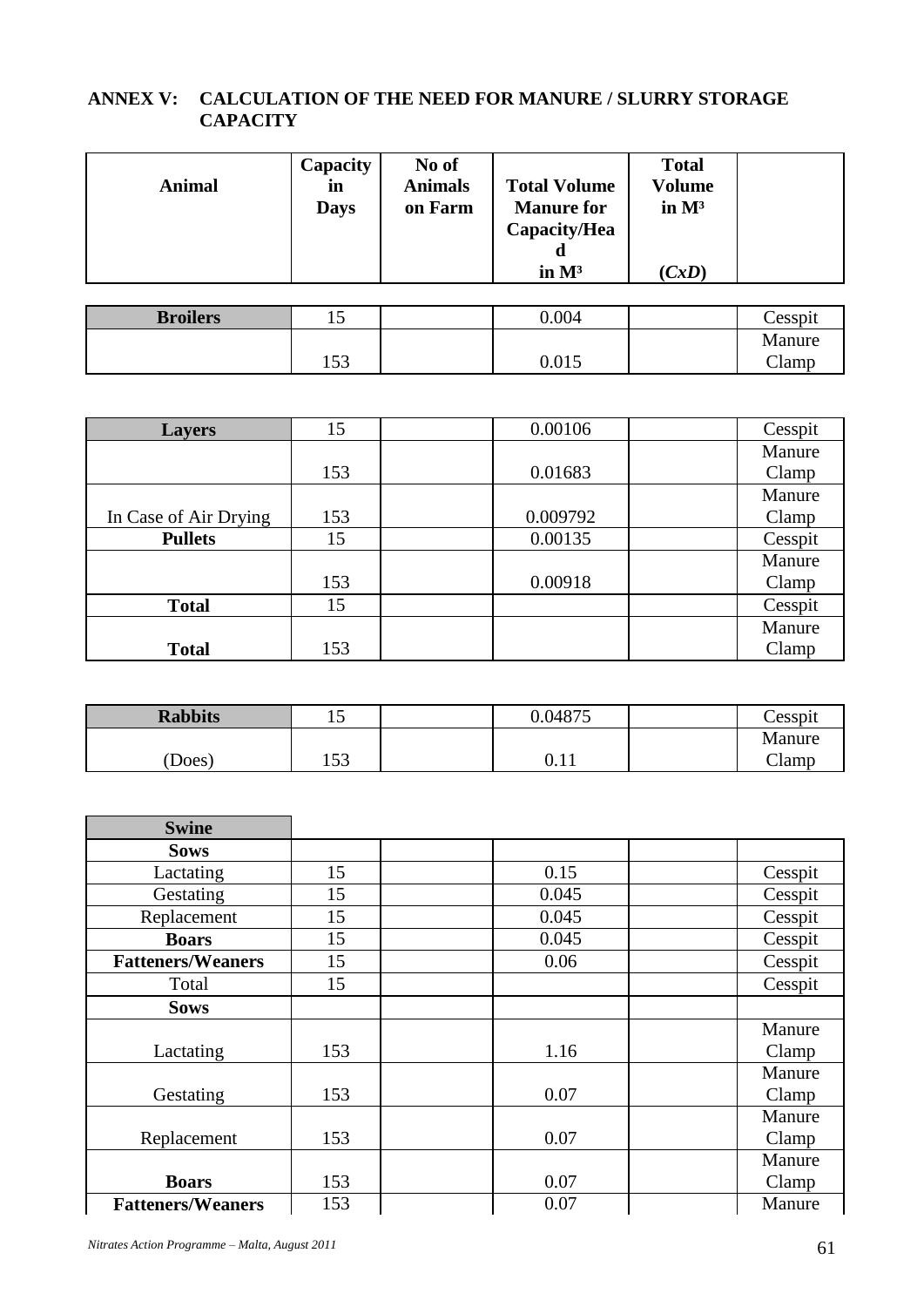|       |              |  | <b>CIT</b><br>$\mathsf{L}$ amp |
|-------|--------------|--|--------------------------------|
|       |              |  | Manure                         |
| Total | 152<br>1 J J |  | Clamp                          |

| <b>Ovines and Caprines</b> |             | $0.03\,$ | Cesspit |
|----------------------------|-------------|----------|---------|
|                            |             |          | Manure  |
|                            | 52<br>1 J J | $0.26\,$ | lamı'   |

| <b>Cattle</b>            |     |      |         |
|--------------------------|-----|------|---------|
| <b>Cows</b>              |     |      |         |
|                          |     |      | Manure  |
| $Lactating + Dry$        | 153 | 7.36 | Clamp   |
| <b>Lactating Only</b>    | 15  | 0.9  | Cesspit |
| Lactating $+$ Dry with   |     |      | Manure  |
| Bedding                  | 153 | 8    | Clamp   |
| In Case of Separator     | 15  | 1.5  | Cesspit |
|                          |     |      | Manure  |
|                          | 153 | 1.84 | Clamp   |
| <b>Heifers 1-2 Years</b> |     |      |         |
| Heifers 1-2 Years +      |     |      |         |
| $Bulls + Sire$           | 15  | 0.12 | Cesspit |
|                          |     |      | Manure  |
|                          | 153 | 2.88 | Clamp   |
|                          |     |      | Manure  |
| With Bedding             | 153 | 3.18 | Clamp   |
| In Case of Separator     | 15  | 0.29 | Cesspit |
|                          |     |      | Manure  |
|                          | 153 | 0.76 | Clamp   |
| <b>Heifers 0-1 Years</b> |     |      |         |
| Calves                   | 15  | 0.18 | Cesspit |
|                          |     |      | Manure  |
|                          | 153 | 1.12 | Clamp   |
|                          |     |      | Manure  |
| With Bedding             | 153 | 1.24 | Clamp   |
| In Case of Separator     | 15  | 0.26 | Cesspit |
|                          |     |      | Manure  |
|                          | 153 | 0.28 | Clamp   |
| Total                    | 15  |      | Cesspit |
|                          |     |      | Manure  |
| Total                    | 153 |      | Clamp   |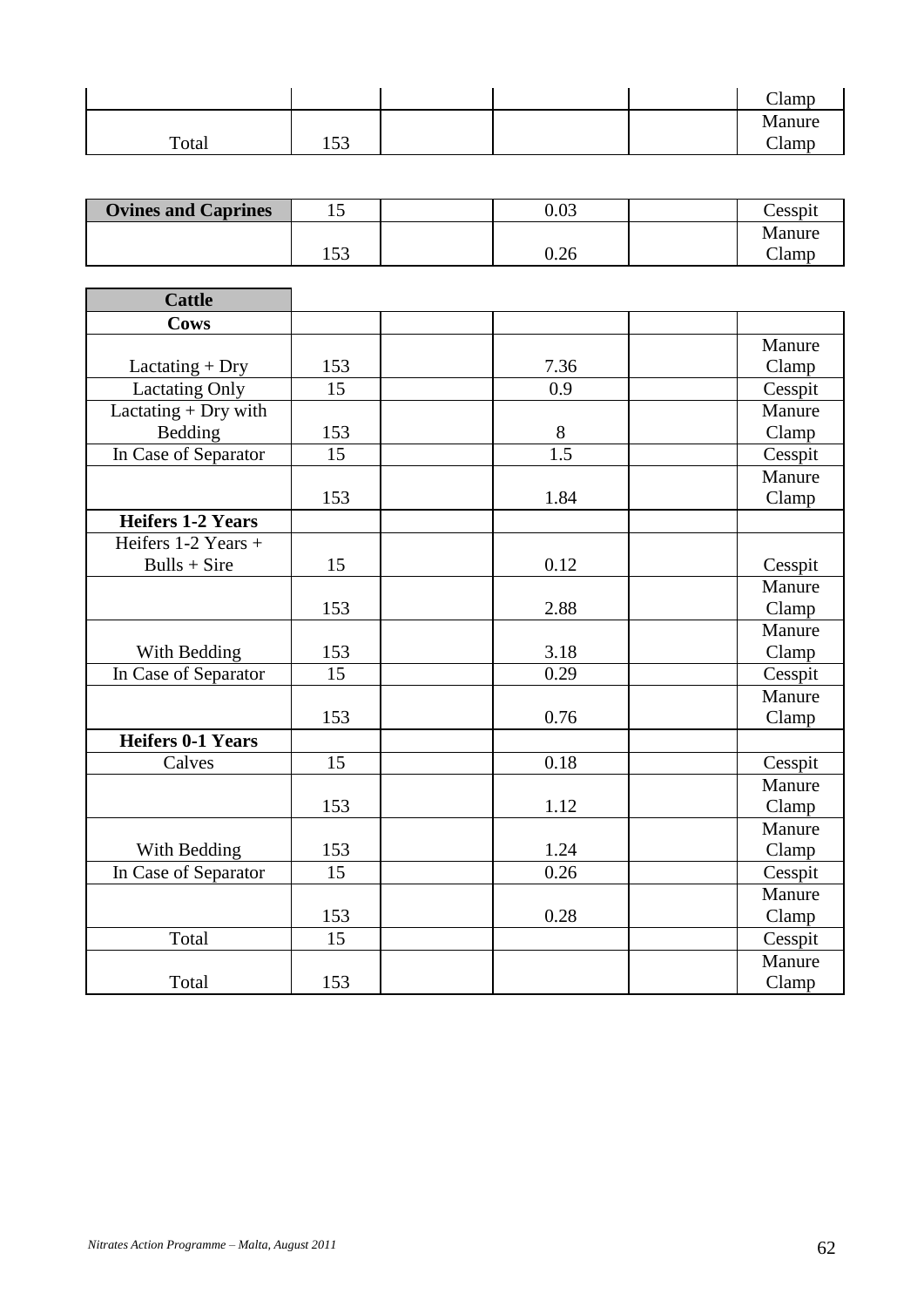# **ANNEX VI: GUIDELINES FOR A NUTRIENT MANAGEMENT PLAN**

# **Part A: Property details**

This section identifies the property and the people responsible for the Nutrient Management Plan and shall include:

- A compilation of all relevant contact details;
- A statement regarding the holding areas total, effective (i.e. in production or fallow in preparation for production; exclude non-productive areas such as pathways, buildings) and irrigated (if any);
- $\bullet$  A statement on the irrigation type(s);
- A description on the enterprise types (Horticulture, Arable, Viticulture, Dairy, Swine, etc.);
- A statement of purpose of the plan.

# **Part B: Plan objectives, land management units and environmental risk**

The Objectives of the Nutrient Management plan shall include to:

- Comply with all legal requirements related to nutrient management activities.
- Take all practicable steps to maintain or enhance the quality of the property's water resources.
- Take all practicable steps to ensure that there is an adequate supply of soil nutrients to meet plant needs.
- To take all practicable steps to contain nutrients within the property boundaries.
- Take all practicable steps to minimise the risk of nutrient contamination of any areas of significant vegetation and/or wildlife habitat.
- Undertake a nutrient budget.

If one chooses to reject or omit any of these, a justification shall be attached (e.g. a farm map showing that there are no areas of significant vegetation or wildlife habitat).

### Property Management Objectives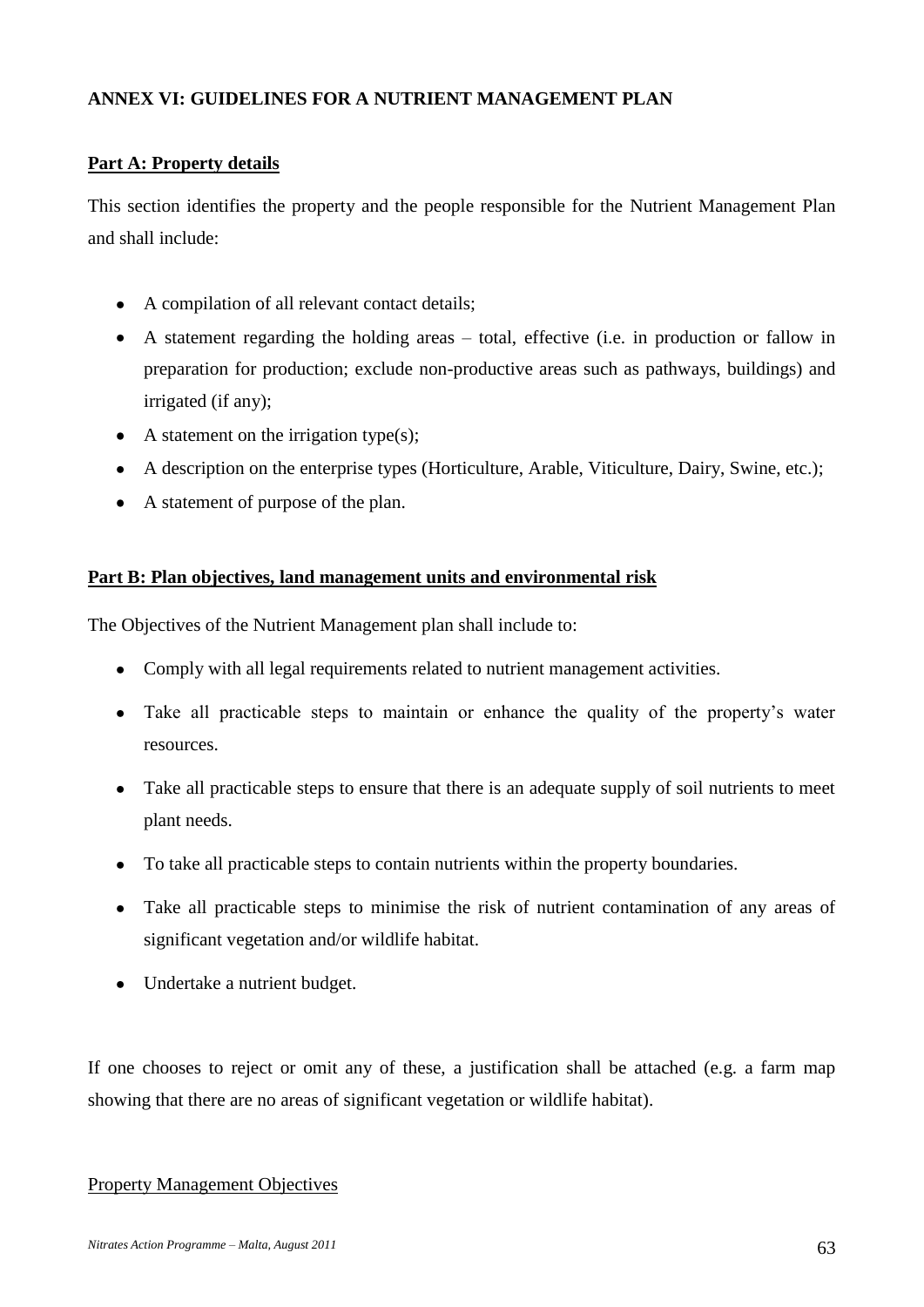The section on Property Management Objectives shall:

- $\bullet$ Indicate any further objectives the farmer or land manager may choose to establish  $-$  e.g. objectives about achieving particular nutrient level targets or objectives about farm practices such as soil testing.
- Identify the 'Land Management Units' (LMU's) for the holding, i.e. areas of the holding that are under similar management and that will respond to management in similar ways. One should consider such elements as soil types, slope, management activities (e.g. dryland or irrigated, significantly different crop types, areas receiving slurry) and differences in historical management.

If all of the farm is managed similarly and responds to that management in similar ways, only one LMU is needed.

- Contain a brief note distinguishing each LMU in the table and note the area it covers.  $\bullet$
- Indicate such LMUs on a farm map attached to the NMP.
- Contain a list of farm nutrient management activities and their possible environmental  $\bullet$ consequences – e.g. nitrogen fertiliser use might lead to contamination of surface or ground water. For each of these, there shall be estimated the likelihood of adverse environmental effects and the consequences of such events.
- Consider the inherent risk caused by an activity, without discounting risks on the basis that good management will overcome it.
- Note any activities that have medium or higher likelihood of adverse environmental effects and/or medium or higher consequences in the table of environmental risks, and identify the LMU's on which these will occur.
- Include comments about the risks identified (e.g. regional concerns about farm activities).
- $\bullet$ Identify the main nutrient management activities that will be addressed in the planning.
	- o N Fertiliser Use
	- o P Fertiliser Use
	- o Effluent disposal
	- o Others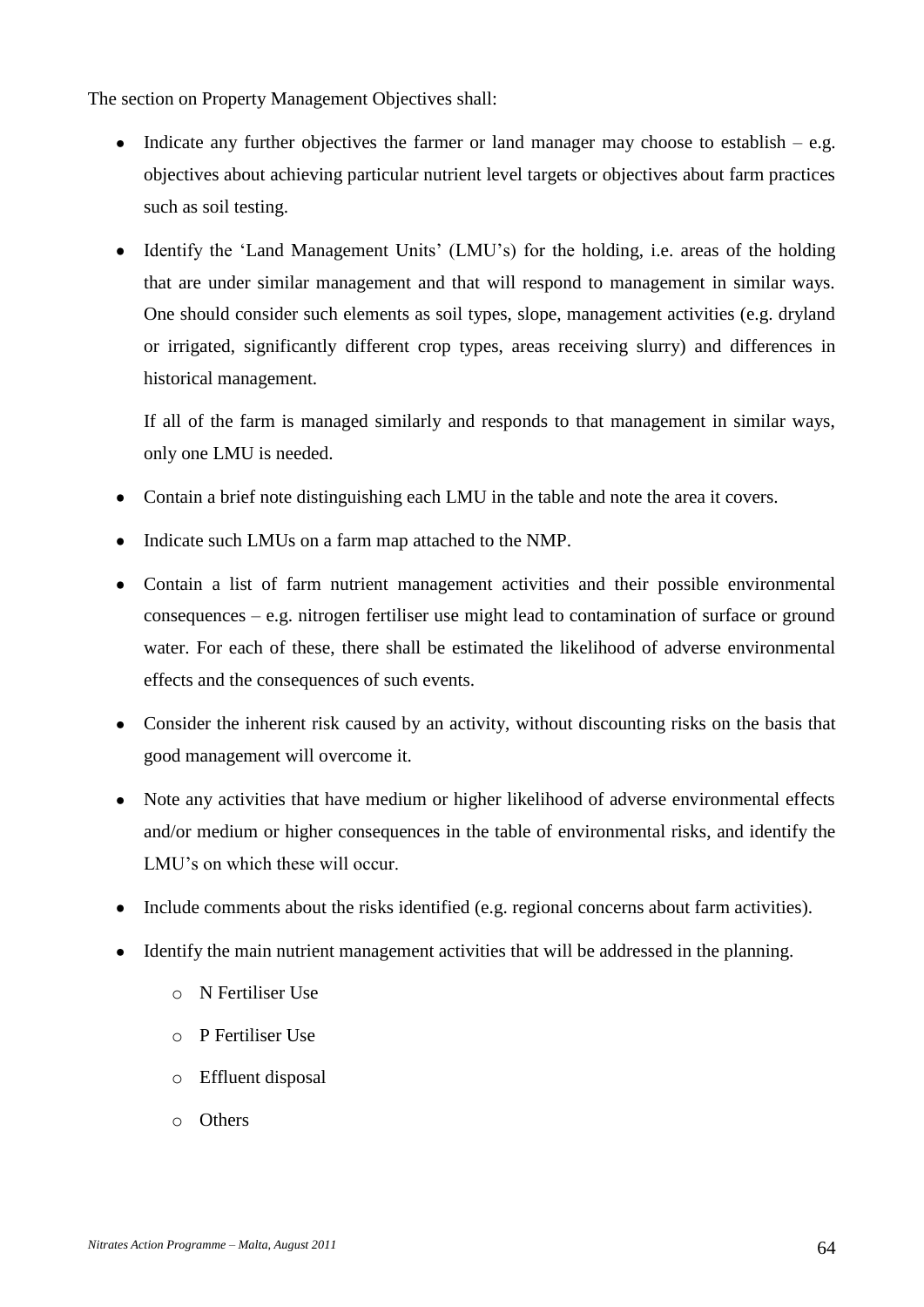One may add further objectives, however management practices should then also reflect these objectives and set out steps to achieve them.

## **Part C: Management guides**

In the Management guides section one should:

- Describe the management planning for nitrogen fertiliser use, phosphate fertiliser use and dairy effluent application.
- Note the types of applicable fertiliser, application rates and locations where they will be spread (LMU's).
- List any possible specific requirements pertaining to one's holding or enterprise on nutrient use or activity.
- List any possible specific requirements by Local Council on nutrient use or activity. These may include conditions that must be met for the activity to be a 'permitted activity' or conditions imposed as part of any resource consent held by the farm for this nutrient management activity.
- List the 'Best Management Practices' (BMPs) the holding shall implement to reduce environmental risks from this activity.

It is not necessary to adopt all the possible BMPs for a particular risk or activity but the practices chosen need to be suitable for managing the inherent risks identified for the property.

For each BMP included, note how the farmer or land manager will check that they are implemented (e.g. runoff control noted on a farm map).

### **Performing self-assessment**

The farmer or the property manager shall complete a self-assessment on a yearly basis, verifying that the management practices have achieved their objectives for that year. This shall include:

- $\bullet$ Verifying the achievement of nutrient management activity requirements.
- Verifying the implementation of each management practice listed at the planning stage.  $\bullet$
- Assessing the effects of the nutrient management activity overall.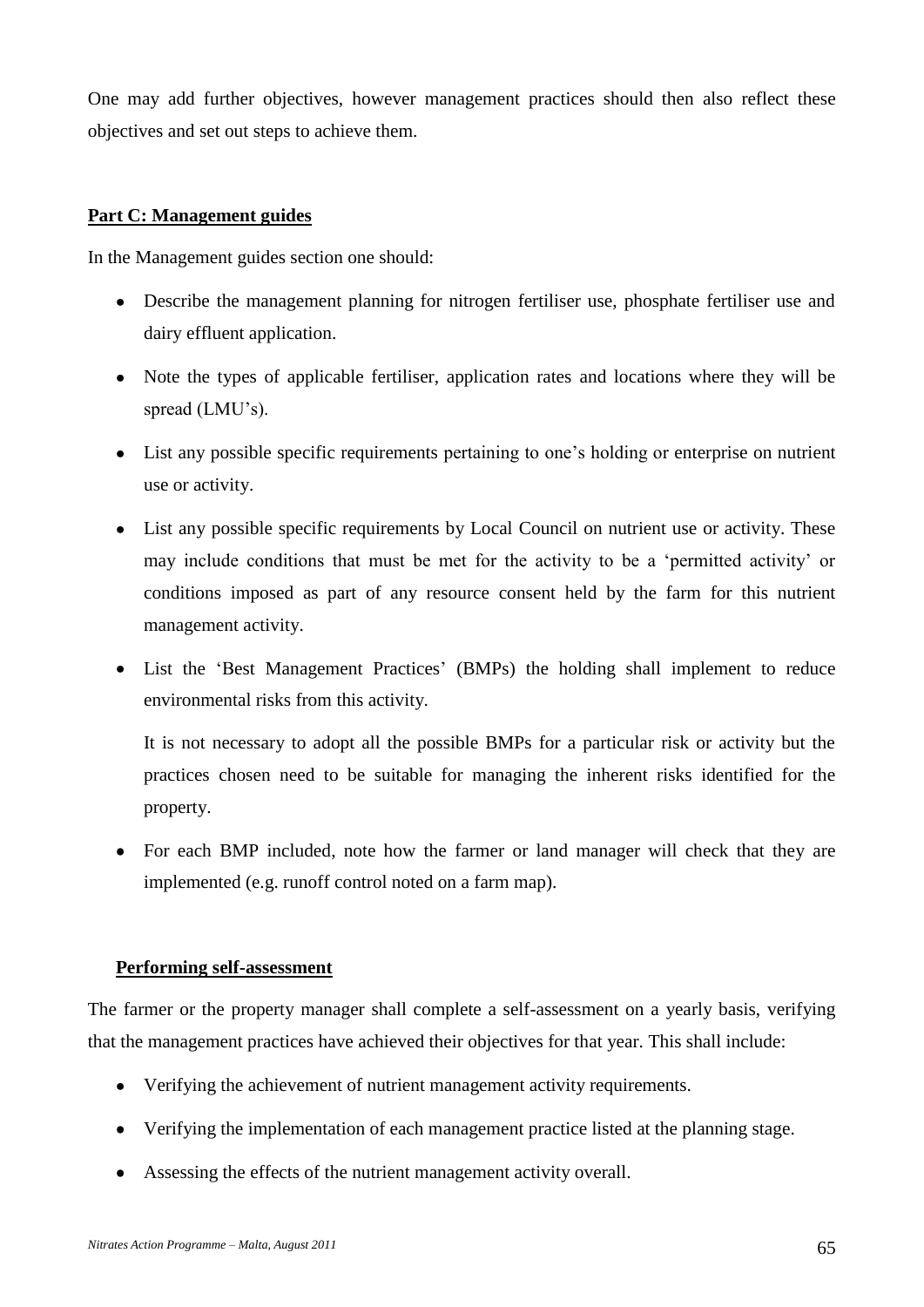- Verifying that the code specific and property objectives were achieved.  $\bullet$
- Assessing the achievement of the objectives, whether met and/or were barely achieved, or where the farmer or land manager was not satisfied with performance.
- $\bullet$ If the objective is not achieved or partially achieved, amendments to the management practice is required. Note the new management practice that will be used, the person responsible for ensuring these are implemented and a deadline for completion or introduction.
- Establish a completion date whenever each new management practice is adopted.  $\bullet$
- The person responsible for the NMP (farmer or land manager) shall sign and date the selfassessment.

### **Farm map**

The person responsible for the NMP should ensure that there is at least one map attached indicating the entire holding(s), showing the land management units or other distinctions between management areas.

Extra maps may be added (e.g. to show areas receiving particular fertiliser types, to show location of water courses or natural water sources etc).

# **Nutrient budgets and soil test results**

The NMP shall establish nutrient budgets and contain soil test results. This section should:

- ensure that there is at least one nutrient budget attached for each land management unit. This is particularly relevant where significant environmental risks have been identified from nutrient management activities.
- The nutrient budget should use the planned nutrient inputs and the expected production  $\bullet$ outputs from the area. If several fertiliser options were considered then the nutrient budget should support the final choice.
- Soil test results are important for establishing initial soil nutrient levels for nutrient  $\bullet$ budgeting.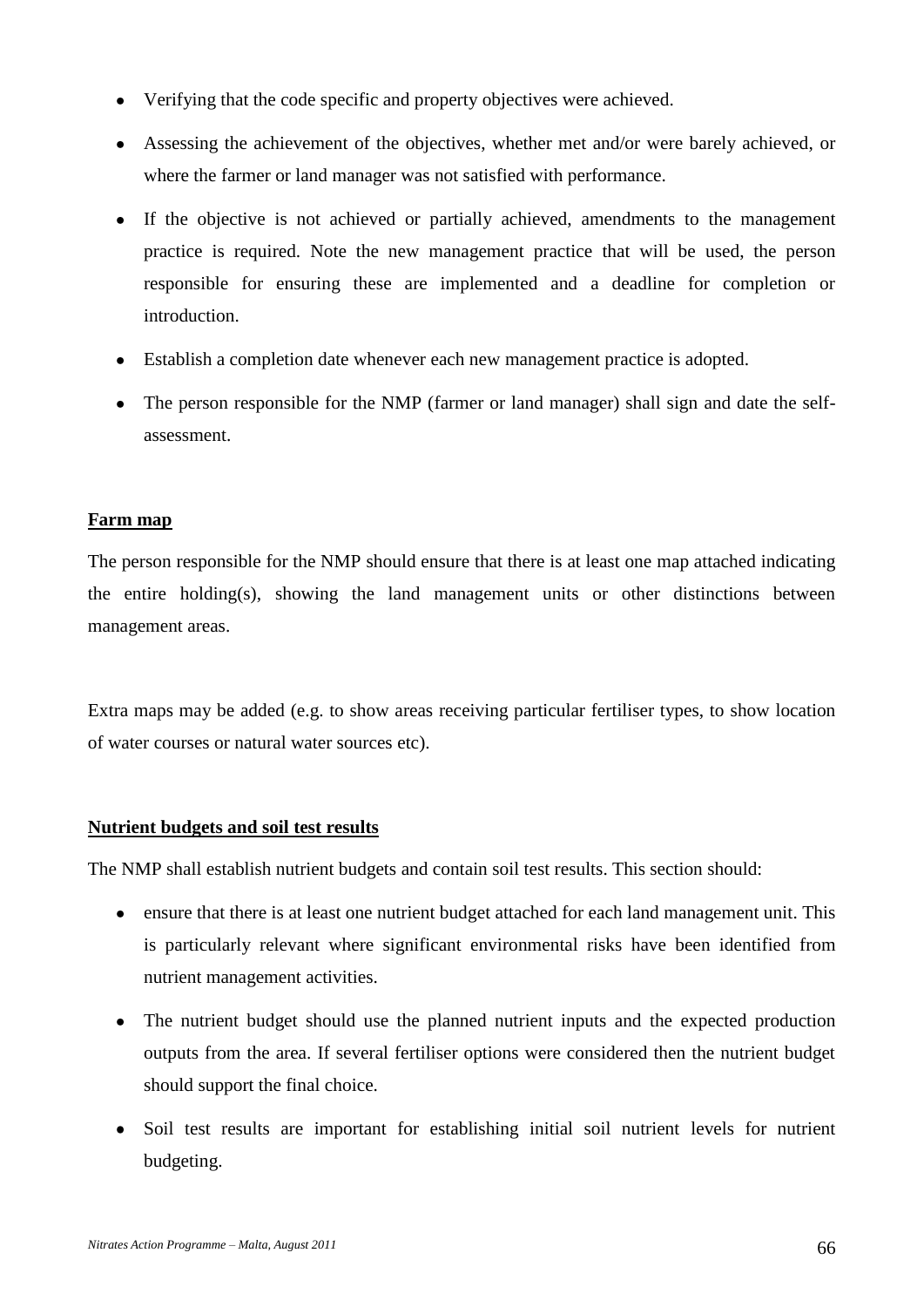Further soil tests are useful checks on trends in soil fertility over time to compare actual  $\bullet$ changes with those expected and planned.